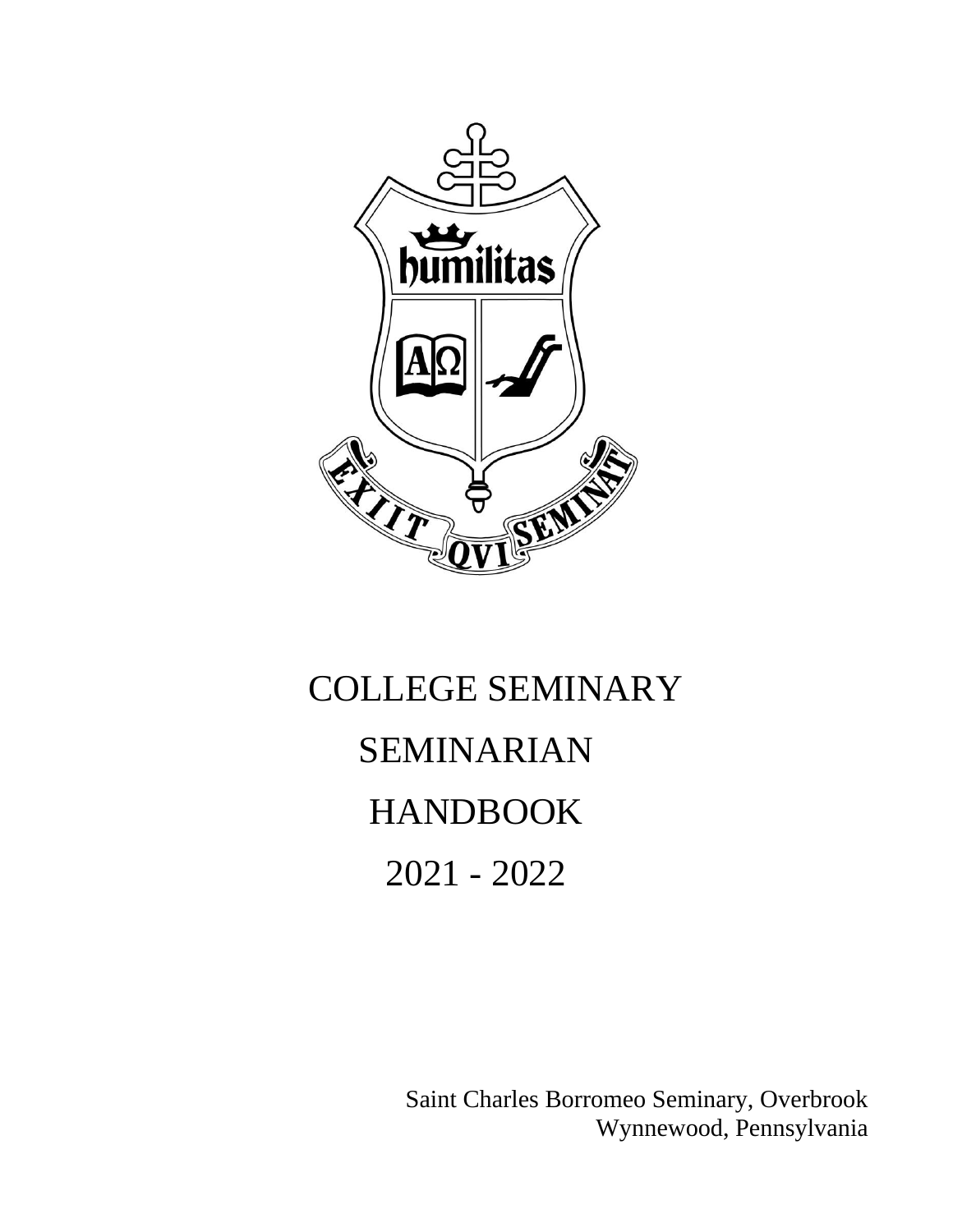# **CONTENTS**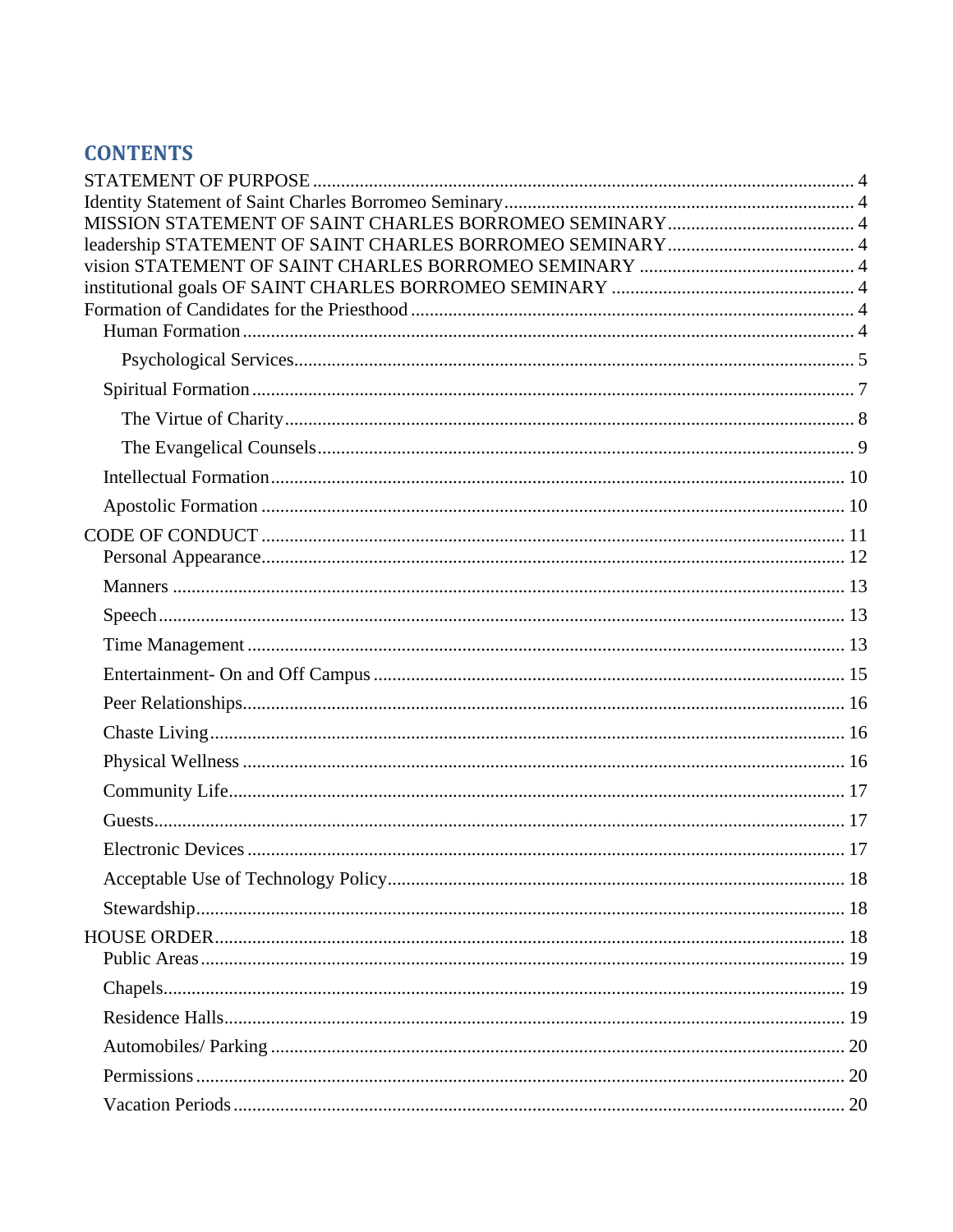| APPENDIX I: CONSTITUTION OF THE SEMINARIANS OF THE COLLEGE SEMINARY OF<br>SAINT CHARLES BORROMEO SEMINARY AND THE BY-LAWS OF THEIR SEMINARIAN |  |
|-----------------------------------------------------------------------------------------------------------------------------------------------|--|
|                                                                                                                                               |  |
|                                                                                                                                               |  |
| APPENDIX III: POLICY FOR CHANGING DIOCESE/RELIGIOUS COMMUNITY SPONSORSHIP                                                                     |  |
|                                                                                                                                               |  |
|                                                                                                                                               |  |
|                                                                                                                                               |  |
| APPENDIX VII: PROFESSIONAL STANDARDS AND BUSINESS CONDUCT POLICY  38                                                                          |  |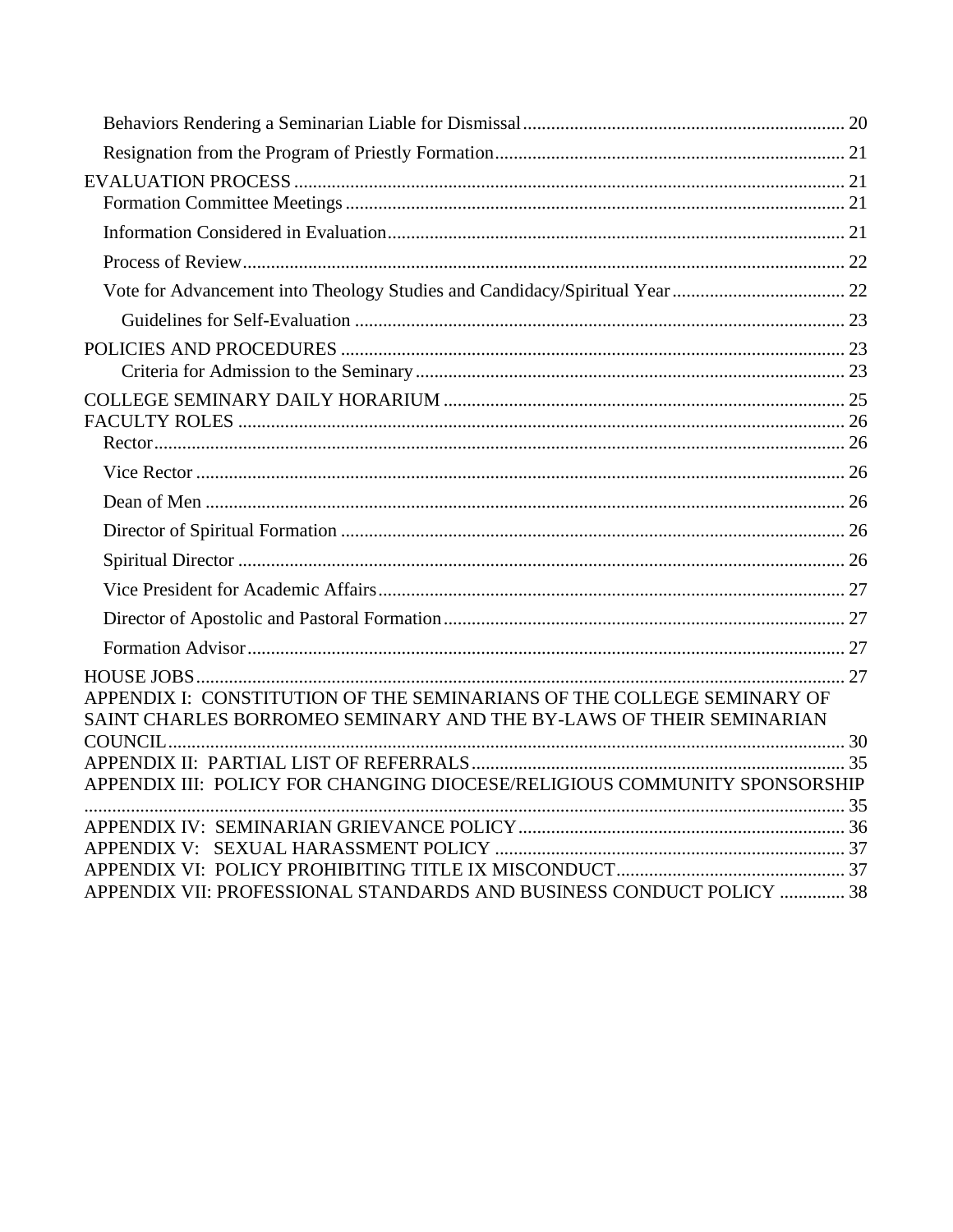# <span id="page-3-0"></span>**STATEMENT OF PURPOSE**

The purpose of this Seminarian Handbook is to assist the seminarian enrolled in the College Seminary of Saint Charles Borromeo Seminary to understand the basic components of the *Program of Priestly Formation* as well as the specific distillations of that program within the daily *Horarium*. Each section of this handbook provides the seminarian with a brief description of the goals of the various elements of the program as well as noting specific expectations for the seminarian. The handbook forms the basis of the annual evaluation of the seminarian (*Program of Priestly Formation, Fifth Edition, 265*). As such, it provides the seminarian with an understanding of the means by which his time in formation is assessed by the Formation Committee. Finally, the handbook lists a number of practical items integral to the good order of the seminary community.

# <span id="page-3-1"></span>**IDENTITY STATEMENT OF SAINT CHARLES BORROMEO SEMINARY**

Saint Charles Borromeo Seminary exists to be, "in its own way, a continuation in the Church of the apostolic community gathered around Jesus, listening to his word, proceeding toward the Easter experience, awaiting the gift of the Spirit" (cf. *Pastores dabo vobis*, n. 60) as it prepares priests, deacons and other missionary disciples.

# <span id="page-3-2"></span>**MISSION STATEMENT OF SAINT CHARLES BORROMEO SEMINARY**

Saint Charles Borromeo Seminary forms priests to be shepherds after the heart of Jesus Christ, and also forms priests to be shepherds after the heart of Jesus Christ, and also forms permanent deacons, religious, and lay men and women for various forms of ministry, service, and discipleship.

# <span id="page-3-3"></span>**LEADERSHIP STATEMENT OF SAINT CHARLES BORROMEO SEMINARY**

The Seminary carries out its mission under the leadership of the Archbishop of Philadelphia and a Board of Trustees, guided by the Magisterium of the Catholic Church and her Supreme Pastor, and in accordance with the directives of the Apostolic See and United States Conference of Catholic Bishops.

# <span id="page-3-4"></span>**VISION STATEMENT OF SAINT CHARLES BORROMEO SEMINARY**

Saint Charles Borromeo Seminary will form humble servants, heroic leaders, and holy priests, deacons, consecrated religious and laity.

# <span id="page-3-5"></span>**INSTITUTIONAL GOALS OF SAINT CHARLES BORROMEO SEMINARY**

- 1. Within the context of its mission, Saint Charles Borromeo Seminary will serve the Archdiocese of Philadelphia, partner dioceses, institutes of consecrated life, societies of apostolic life, and contemporary ecclesial movements.
- 2. Saint Charles Borromeo Seminary will form priests, deacons, religious, and lay men and women who encounter Jesus Christ in the Church's Sacraments, who deepen their friendship with Him in liturgical and personal prayer, and who grow in this relationship with Him through the study of His teaching.
- 3. Saint Charles Borromeo Seminary will form graduates who will be inspiring workers and effective evangelizers who share with every person the Gospel of Jesus Christ through the Church's worship, preaching, catechesis, and charitable works.
- 4. Saint Charles Borromeo Seminary will actively collaborate with the Director of the Vocation Office for the Diocesan Priesthood and the vocation directors of other (arch)dioceses and religious communities in fostering the recruitment of candidates for the priesthood and their enrollment in the College Seminary and Theological Seminary at Saint Charles Borromeo Seminary, Overbrook.

# <span id="page-3-6"></span>**FORMATION OF CANDIDATES FOR THE PRIESTHOOD**

# <span id="page-3-7"></span>**Human Formation**

The purpose of Human Formation is to assist the seminarian in his task of becoming a man of integrity with the personality necessary for priestly ministry in the Church. It "seeks to prepare men to be bridges for, not obstacles to, the spread of the Gospel." (PPF, 83) The community life of the seminarians and the various services and co-curricular programs of the Human Formation Program are ordered in such a way that the seminarian learns to be well-oriented to the truth, respectful of every person, compassionate, just, and balanced in judgment and behavior. Programs seek to address issues surrounding the seminarian's physical well-being: habits of good nutrition and exercise, freedom from addictive behaviors, addressing the essential issues in the development of a healthy emotional life, the establishment of mature friendships, maturity in dealing with authority, the formation of a settled disposition for celibacy and the qualities necessary for leadership and positive social interaction within a community. The Vice Rector of the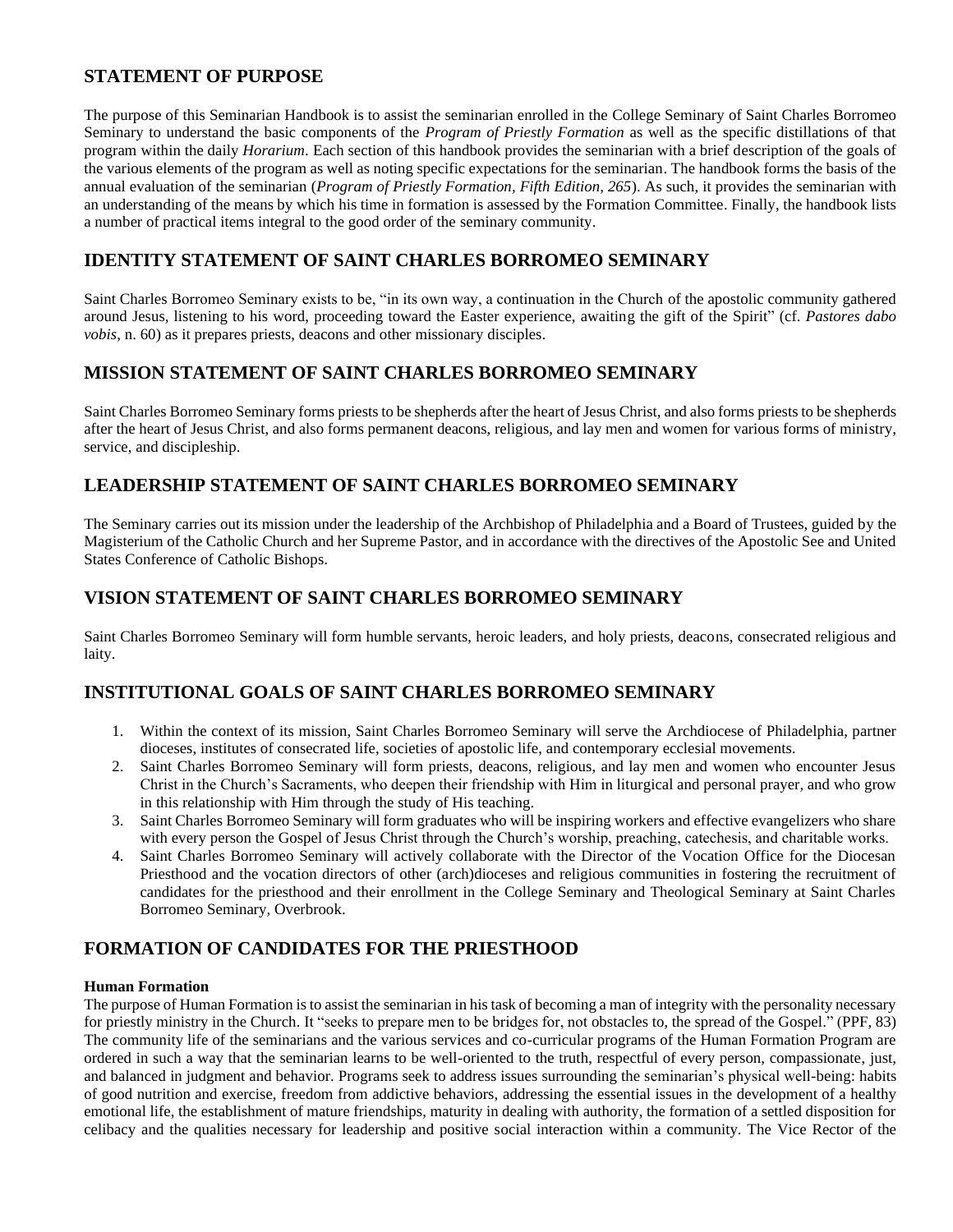College Seminary assists the Rector in fostering the development of these program goals with the aid of the College Seminary Formation Committee and the Human Formation Committee.

To this end, the seminary's expectations (based on PPF5, 280) for each seminarian are for him:

- 1) To grow in the human qualities of truthfulness, respect for others, justice, humility, integrity, affability, generosity, kindness, courtesy, integrity, and prudence.
- 2) To relate to others in a positive manner and to demonstrate the ability to get along with others and work with them in the community.
- 3) To evidence good self-knowledge, self-discipline, and self-mastery, including emotional self-control, good physical and mental health.
- 4) To embrace a balanced lifestyle and to demonstrate balance in making judgments.
- 5) To exhibit the ability to establish and maintain wholesome friendships as well as the capacity to maintain appropriate boundaries in relationships.
- 6) To evidence a commitment to chaste celibacy and the capacity to articulate this commitment.
- 7) To exhibit authentic masculine qualities consistent with those of a Spiritual Father.
- 8) To develop the skills necessary for leadership and collaboration with women and men.
- 9) To have the capacity to receive and integrate constructive criticism.
- 10) To evidence a simplicity of life, good stewardship of resources, and responsibility for financial obligations.
- 11) To demonstrate mature respect for and cooperation with Church authority.
- 12) To engage in the communal life of the seminary.
- 13) To meet with his Formation Advisor monthly during the academic year.
- 14) To abide by the Code of Conduct stipulated in this handbook.

# <span id="page-4-0"></span>**Psychological Services**

In light of the document, *Guidelines For The Use Of Psychology In The Admission And Formation Of Candidates For The Priesthood*, promulgated by the Vatican Congregation for Catholic Education on June 29, 2008, the following guidelines for the use of psychology are to be observed in St. Charles Borromeo Seminary, Wynnewood, Pa.

The guiding principle of formation in the seminary is the appropriate *disclosure* and *revelation* of the seminarian, both to himself and to internal and external formators (PPF #93). This must be done thoroughly respecting the distinction between these two forums (Guidelines #17). "The vocation to the priesthood and its discernment lie outside the strict competence of psychology. Nevertheless, in some cases recourse to experts in the psychological sciences can be useful. It can allow a more sure evaluation of the candidate's psychic state; it can help evaluate his human dispositions for responding to the divine call; and it can provide some extra assistance for the candidate's human growth." (Guidelines #5)

# **Psychological Assessment**

- 1. "It belongs to the church to choose persons whom she believes suitable for the pastoral ministry, and it is her right and duty to verify the presence of the qualities required in those whom she admits to the sacred ministry. Canon 1052.1 of the Code of Canon Law foresees that for the scrutiny of the qualities required in view of ordination one should provide *inter al.*, for an evaluation of the state of the candidate's physical and psychic health." (Guidelines #11)
- 2. St. Charles Borromeo Seminary employs a Resident Counselor as a member of the staff. He does not participate in the external forum evaluation of candidates/seminarians, though he does lend expertise to the formation committee and admissions board of the seminary.
- 3. All seminarian candidates are asked to present themselves for psychological testing prior to entry into the seminary. "These tests are designed to reveal the candidate's psychological health ("personality; potentialities; dispositions; and the types of any psychological wounds, evaluating their nature and intensity") (Guidelines #8). These tests should be administered by an outside professional psychologist. St. Charles Borromeo Seminary "has the right and the duty to acquire the knowledge necessary for prudentially certain judgment regarding the candidate's suitability. But this must not harm the candidate's right to a good reputation, which any person enjoys, nor the right to defend his own privacy as prescribed in Canon 220 of the Code of Canon Law. This means that the candidate's psychological consultation can only proceed with this previous, explicit, informed and free consent" (Guidelines #12).

#### **Availability of Individual Counseling (Growth) for Seminarians**

4. To arrive at a correct evaluation of the seminarian's personality, the resident counselor can have recourse to the psychological reports of outside assessors. These evaluations must always be carried out with the previous, explicit,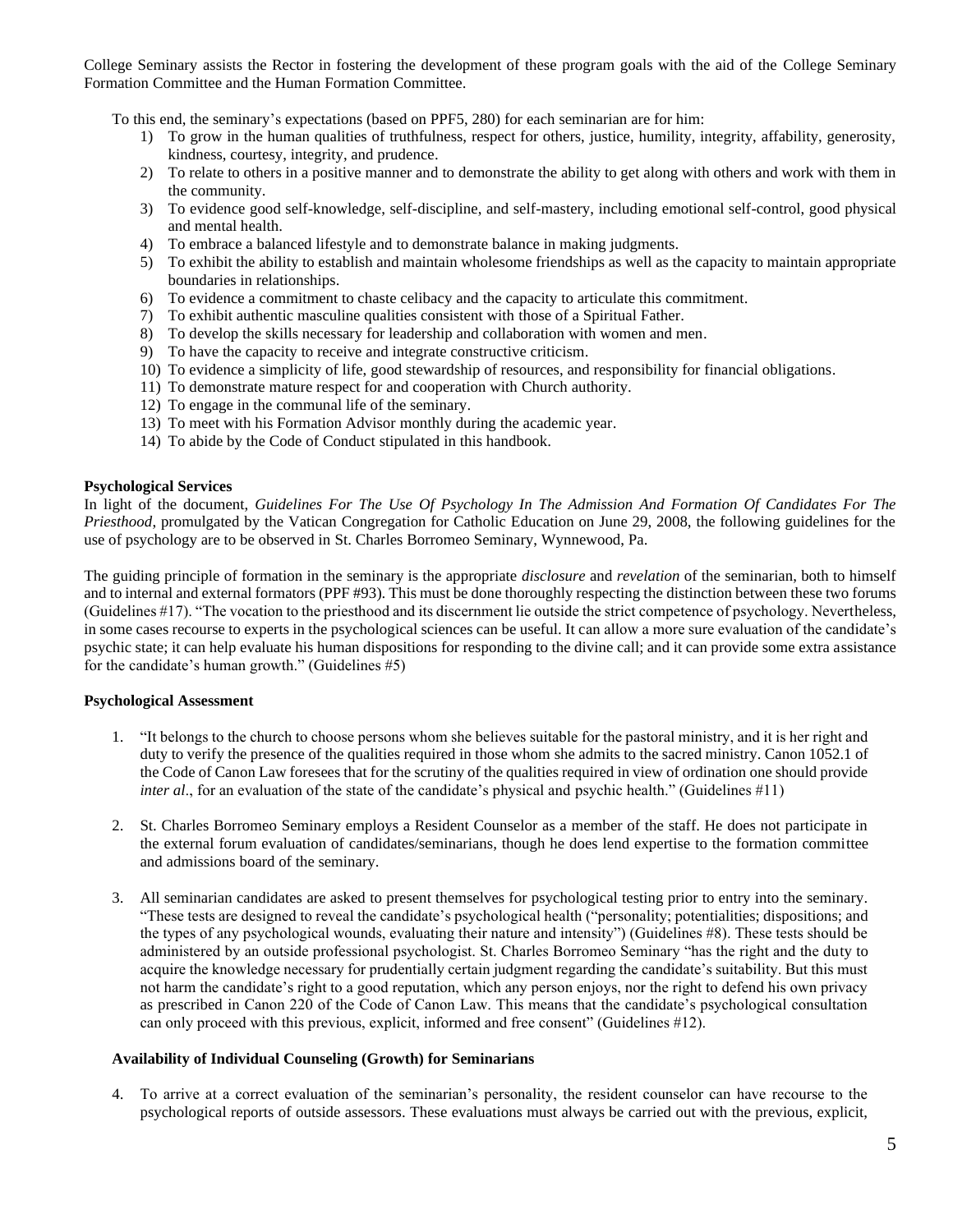informed and free consent of the seminarian. All new seminarians are asked to have a meeting with the resident counselor within the first semester of the school year. Based upon the psychological evaluation received from his diocese during the admissions procedure and the initial meeting, the resident counselor can make verbal and written recommendations to the seminarian in order to guide him "to develop markers (goals) of human formation" (PPF #81). These recommendations are meant to help the seminarian grow in self-knowledge in order to ensure that he continues to develop "those human traits and qualities that are consonant with the authentic vocation to the priesthood …" (PPF #51). These recommendations are shared with no one else without written permission of the seminarian.

- 5. "In consideration of their particularly sensitive nature, the use of specialist psychological or psychotherapeutic techniques must be avoided by the seminary formators" (Guidelines #5). Thus, it belongs solely to the competency of the resident counselor or other outside psychotherapist to assist the seminarian with these psychological issues. During their formation in the seminary, all seminarians will have access to the resident counselor, which "can be a useful instrument of human formation" (PPF #80). The seminarian can receive this type of "growth counseling" as his schedule permits, and he will enjoy complete privacy in doing so. Therefore, the external formation staff need not know about the *fact* that the seminarian is receiving help from the resident counselor, nor will they have access to the *content* of the counseling that is taking place without written permission of the seminarian.
- 6. Following the initial meeting or at any time during the course of seminary formation, if the seminarian desires additional growth counseling with the resident counselor or the resident counselor determines that the seminarian would benefit from additional counseling sessions, these sessions shall be scheduled. The primary purpose of these sessions are to assist the seminarian who realizes that he needs assistance with some area of his psychological growth that will help him to mature and become more fully human. He is thus motivated by some aspect of his formation – human, spiritual, pastoral, intellectual – and is moved to talk to the resident counselor who is qualified to *hear* and *help* the seminarian in developing strategies/skills to remove blocks to priestly formation.

# **Relationships among the Formation Advisors/Spiritual Directors and Resident Counselor**

- 7. The formation advisors and spiritual directors are primarily present to hear and help the seminarian, but may find that while they can *hear* the seminarian, they do not possess the specialized skills to *help* the seminarian with his psychological growth. The seminarian may recognize the need to seek the help of the resident counselor on his own; however, it may also be that the spiritual director and/or formation advisor recommend that the seminarian approach the resident counselor.
- 8. "If the seminarian, faced with a motivated request by the seminary formators, should refuse to undergo a psychological consultation, the formators will not force his will in any way. Instead, they will prudently proceed in the work of discernment with the knowledge they already have, bearing in mind the aforementioned Canon 1052. 1" (Guidelines #12).
- 9. When appropriate as part of the counseling, the resident counselor may encourage the seminarian to discuss the counseling related issues with his spiritual director. In addition, when possible, it is important for the spiritual director and resident counselor to collaborate. Thus, the seminarian may need to grant permission and to sign a written release of information so that the counselor can discuss the issues directly with the seminarian's spiritual director, thus fostering a more united effort in helping the seminarians with his struggles.

# **Transition and Psychological Consultation**

- 10. If the resident counselor determines that significant disruptions in emotional, behavioral, or thought processes that lead to personal distress or block one's ability to achieve important formation goals are present (including the contraindications listed in the United States Conference of Catholic Bishop's April 2015 document, *Guidelines for the Use of Psychology in Seminary Admissions*, pp. 3-4) the following actions ought to be implemented:
	- A. The counselor informs the seminarian of his professional opinion, and may require further evaluation by an outside psychotherapist.
	- B. The counselor encourages the seminarian to address this matter with his Formation Advisor as soon as appropriately possible.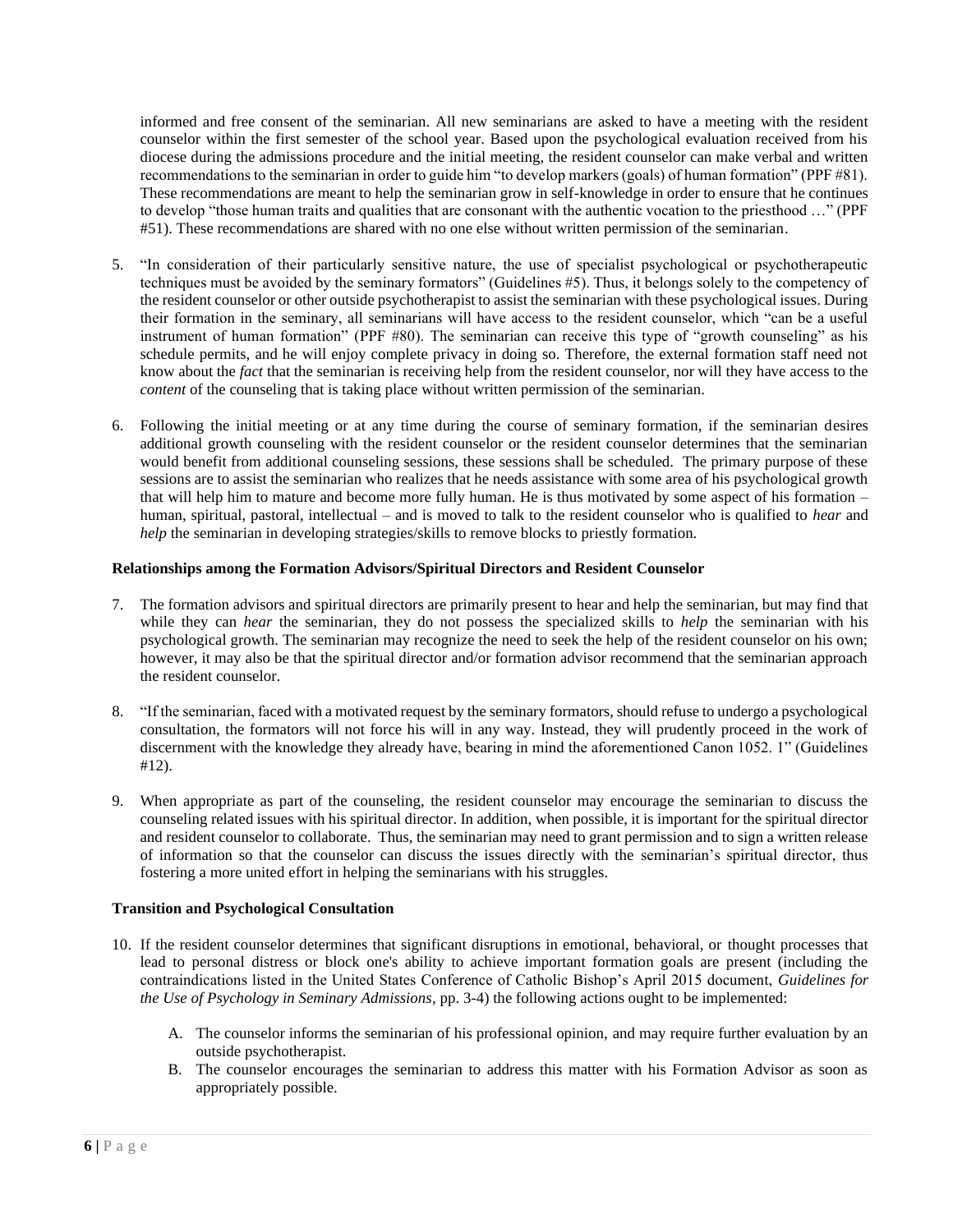- C. If the matter is brought into the external forum by the seminarian and the seminarian allows the resident counselor to communicate with the members of the external formation team by written consent, then the team will determine the appropriate course of action. The counselor may recommend the possibility of psychotherapy conducted by a professional other than himself. The counselor may be of assistance to the external formation team through consultation in helping the seminarian select a professional psychotherapist outside of the seminary.
- D. If the seminarian refuses to share the opinion of the resident counselor with the external formators, the counselor, based on the previous written consent of the seminarian, can raise the issues of significant disruptions in emotional, behavioral, or thought processes that could become an impediment to priestly ordination with the external formators. The counselor should, therefore, make it clear when he begins counseling with seminarians, through the signed Informed Consent, that the counselor – and not the seminarian – may need to share his opinion with the external formation staff.
- 11. When a seminarian is recommended for psychotherapy by the seminary formation committee (through the external forum), a Referral Contract with stated goals for improvement will be drawn up and signed by both the formation advisor and the seminarian. This contract will be presented by the seminarian to the resident counselor and/or a selected psychotherapist outside of the seminary. The resident counselor and/or psychotherapist can then develop a treatment plan in consultation with the seminarian which is in line with the stated goals of the Referral Contract. This will enable the resident counselor or other psychotherapist to report back to the Rector on a predetermined basis (every six sessions) the seminarian's progress in regards to the stated goals. This report will be made with written consent of the seminarian.

# **Psychotherapy Services Outside of the Seminary**

- 12. The seminarian will be able to freely approach an expert (referred to as psychotherapist) who is either chosen from among those indicated by the resident counselor or chosen by the seminarian himself and accepted by the resident counselor/formators (Guidelines #12).
- 13. The resident counselor of St. Charles Borromeo Seminary is able to provide referrals for psychotherapy services outside the seminary. He ought to be consulted by the seminarian when choosing a psychotherapist outside the seminary. However, if a seminarian seeks psychotherapy from someone other than the resident counselor, he needs to obtain approval from his formation advisor and/or his diocesan vocation director, and payment must be made accordingly.

# <span id="page-6-0"></span>**Spiritual Formation**

The spiritual formation of seminarians at Saint Charles Borromeo Seminary is closely associated with their academic and pastoral development and is conducted in such a way that each seminarian may learn to live in intimate and unceasing union with God, the Father, through His Son Jesus Christ, in the Holy Spirit.

The seminary community's praise of God reaches its climax in the Eucharist, but is extended through the Liturgy of the Hours so as to give all times of the day, the week, and the year the same character of a sacrifice of praise. In particular, the public recitation of Morning Prayer and Evening Prayer will enhance the seminarian's personal faith and nourish his sense of community.

Devotion to the Blessed Sacrament enables a seminarian to grow spiritually and to understand not only that the Eucharist is the central act of divine worship for the Church, but that participation in the Eucharist is the most vital source of nourishment and enrichment in a seminarian's life. Mass is celebrated daily and exposition of the Blessed Sacrament is regularly scheduled.

To become shepherds of souls, seminarians must be thoroughly involved in their own need for initial and continued conversion. The great means of conversion established by the Lord in His Sacrament of Reconciliation should be revered and used regularly to help in the process of transformation.

Prayer, reflection and silence, both external and internal, are necessary in order to achieve a personal dialogue in faith with the three Persons of the Trinity. Public recitation of the Rosary is also scheduled regularly and is held in the chapel.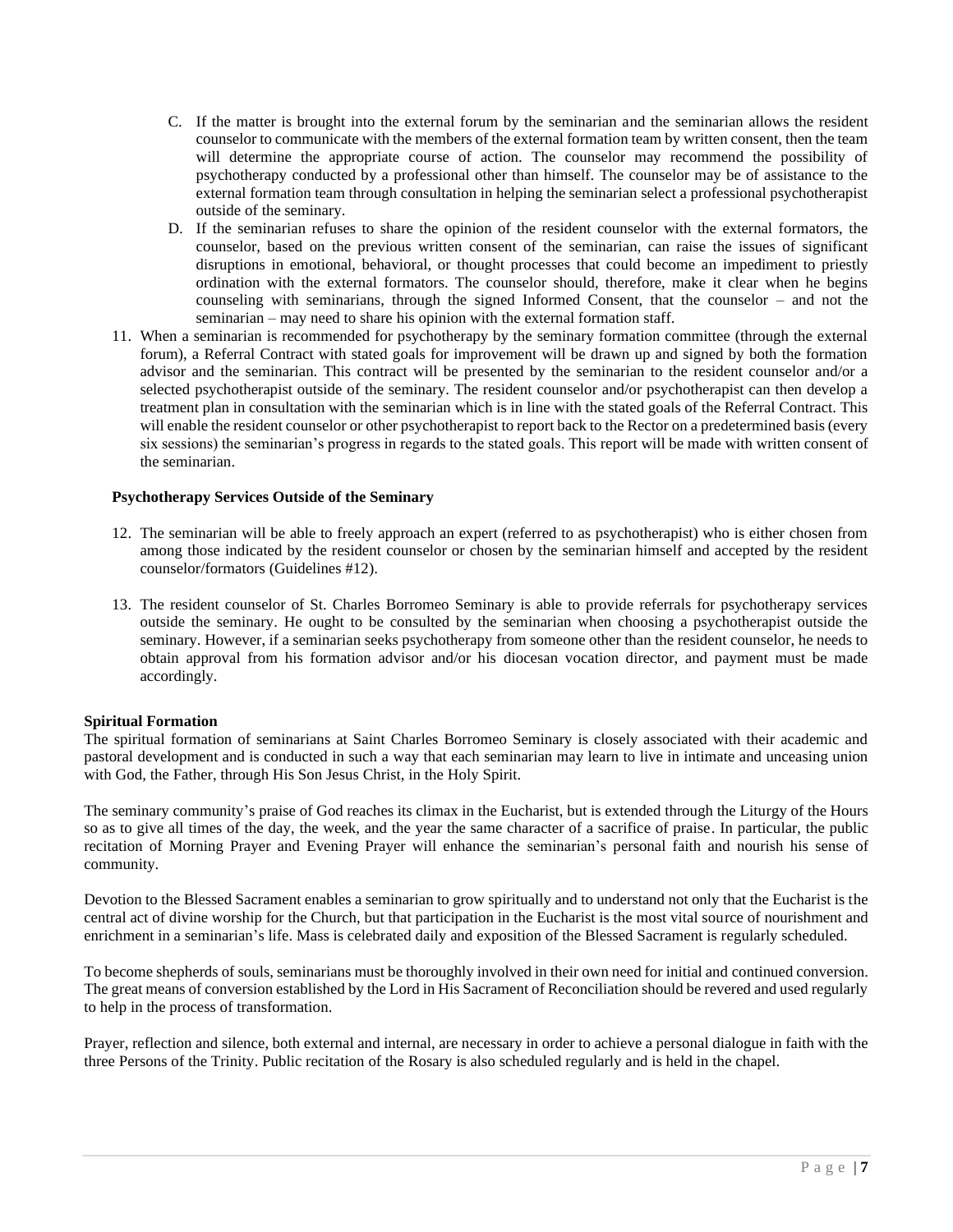To foster growth in spiritual formation, the seminary requires each seminarian:

- 1) To attend the daily celebration of the Eucharistic Liturgy and the Liturgy of the Hours, and to report any absences to the Dean of Men;
- 2) To attend all other liturgical and devotional celebrations and/or exercises which are part of the seminary's required spiritual program, including the annual pilgrimages;
- 3) To participate in the Sacred Liturgy (e.g. schola, server, music) as directed by the Director of Liturgy;
- 4) To participate in regularly scheduled music practices.

Repeated unexcused absences from the required spiritual exercises mentioned in items 1 and 2 above are considered serious formational concerns and will be reviewed by the Formation Committee. Ultimately, repeated infractions against items 1 and 2 make a seminarian liable to dismissal.

Repeated lateness as well as frequent absences due to sickness are a serious formational concern and will be reviewed by the Formation Committee.

In addition to the above, the seminary strongly encourages each seminarian:

- 1) To receive the Eucharist on a regular basis. Daily reception of Holy Communion should be the desire of every man who is preparing for the priesthood. Devotion to the Eucharist also includes quiet time in preparation before and in thanksgiving after Holy Mass.
- 2) To make frequent use of the Sacrament of Penance, and to willingly accept the penitential discipline of the Church so as to give expression to the need for continual conversion.
- 3) To choose a personal spiritual director from those deputed by the Archbishop of Philadelphia and to see his spiritual director at least every three weeks.
- 4) To develop the habit of personal daily prayer and meditation, thereby enabling him to acquire a personalized sense of how God's salvation has taken hold of his life and how he might respond to that grace. This prayer happens in the context of silence and solitude, and grows and develops into a contemplative attitude that learns to find God in all things.
- 5) To nurture and support his spiritual life through the devotions recommended by the Church. In particular, to give Mary, the Mother of God, an honored place in his personal devotional life, especially by the daily recitation of the Rosary.

# <span id="page-7-0"></span>**The Virtue of Charity**

Our Lord and Savior calls each Christian to love God with his whole heart, soul, mind and strength, and to love his neighbor as Christ loves him. (Mt. 22:37-39)

In a word, all are called to holiness of life, to be perfect even as the Father is perfect. (Mt. 5:48) The Father and the Son have sent the Spirit, Who enables us from within to live a life of Christian charity.

*Lumen Gentium* reminds us that "in the Church everyone, belonging to the hierarchy or being cared for by it, is called to holiness, according to the saying of the Apostle: 'For this is the will of God, your sanctification.' (1Th 4:3; Eph 1:4) This holiness of the Church is unceasingly manifested...through those fruits of grace that the Spirit produces in the faithful. It is expressed in a multitude of ways by those persons who, in their walk of life, strive for the perfection of charity, and thereby, help others to grow. In a particularly appropriate way this holiness shines out in the practice of the counsels customarily called 'evangelical.'" (*Lumen Gentium*, § 39)

The seminary seeks to assist each seminarian:

- 1) To seek perfection in charity by living each day in holiness, with diligence, humility, and courage in imitation of Christ.
- 2) To do everything to preserve the bond of charity that unites everyone in Christ.
- 3) To give evidence of charity in all he says and does in all aspects of community life, especially in the residence halls, in the dining room, in the classroom, in the common rooms, in the gymnasium, and on the sports fields.
- 4) To respect others with differing opinions.
- 5) To be understanding and compassionate in dealing with the shortcomings of others in the seminary.
- 6) To avoid gossip and malicious talk about others.
- 7) To manifest sportsmanship in recreation.
- 8) To be a gracious host to all visitors.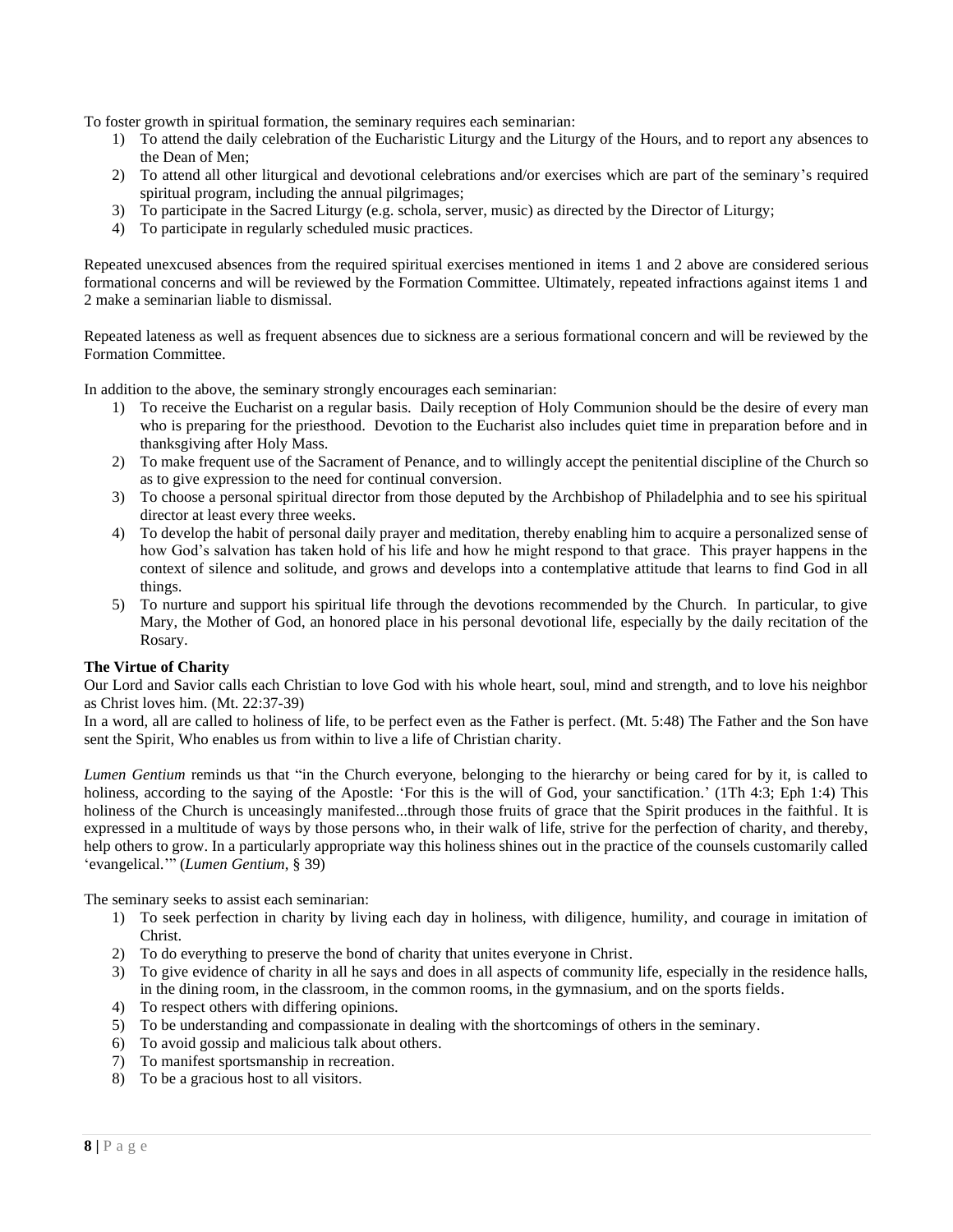- 9) After prayerful discernment to assist his brothers in their formation toward the Priesthood by offering support, encouragement, and when necessary, honest correction in a charitable manner.
- 10) To participate in peer evaluations in Fourth College in the spirit of charity commanded by our Lord.

#### <span id="page-8-0"></span>**The Evangelical Counsels**

The Gospel counsels of poverty, chastity, and obedience should find an important place in the spiritual formation of future priests.

#### **Poverty**

In imitation of Jesus Christ, the future priest should never be attached to or attracted by riches. He is encouraged to embrace voluntary poverty so as to become more devoted to his future sacred ministry. As Paul reminds us: "For you know the gracious act of our Lord Jesus Christ, that for your sake he became poor although he was rich, so that by his poverty you might become rich." (2 Cor. 8:9)

The seminary seeks to assist each seminarian:

- 1) To spurn any type of vanity or behavior intended to bring excessive attention to oneself.
- 2) To live a life of deep detachment from material goods and to avoid every appearance of luxury, of excessive wealth, and accumulation of possessions.
- 3) To ensure that his room and surroundings reflect a sense of Gospel poverty.
- 4) To remain close to the poor and serve the needs of all, including those who are not materially poor.
- 5) To share his resources with those who suffer need, and to avoid any waste of resources (e.g. food, electricity, etc.)
- 6) To accept appointments to house jobs and work details that could involve the cleaning of residence halls, classrooms, and areas of student use.
- 7) To volunteer for other work projects determined by the seminary administration with a view to contributing to the maintenance of the physical plant.

# **Chastity**

The virtue of chastity provides the context in which the charism of celibacy is best understood. Indeed chastity defines all human relations. A future priest's love for others must always be chaste and selfless after the example of Christ.

Chaste celibacy is a way of loving in imitation of Christ. It is a joyous disposition of heart for apostolic and future pastoral service. Grounded in the priest's conformity with Christ, chaste celibacy is a witness to the newness of God's Kingdom. It is a prophetic sign of the priest's undivided, self-forgetful love for Christ and the Church.

The seminary seeks to assist each seminarian:

- 1) To perfect his imitation of Christ by appreciating the absolute necessity of sustained prayer as well as the value of interior silence.
- 2) To discuss honestly with his personal Spiritual Director his own interiorization of the celibate life.
- 3) To manifest toward one and all a love which is chaste, sincere, fraternal, personal, and committed to sacrifice after the example of Christ.
- 4) To live a chaste personal life, avoiding all forms of sexual immorality in the knowledge that his body is a temple of the Holy Spirit Who lives in him and was given to him by God.
- 5) To be modest in dress, manners, speech, and modes of entertainment.
- 6) To observe the seminary rule which forbids dating.

#### **Obedience**

Future priests are to be formed in an obedience that has no parallel in the socio-political world; they are obedient to Christ. Priests must proclaim a truth that demands from others the obedience of faith. They cannot remove the "scandal of obedience" by diluting its demands, but only by manifesting it for what it is, as the test of the sincerity of love.

Christ claims the surrender of absolute obedience. Obedience is the test of sincerity and offers no violence to freedom because it is the demand of a truly personal love. The future priest must learn in the seminary to be able to make Christ tangibly present to his people through the obedience that guides his own heart.

Each seminarian is expected:

- 1) To accept and carry out in a spirit of faith whatever is required or recommended by the Holy Father and the Bishops in communion with him. This entails obedience to his proper Ordinary and to his superiors in the seminary.
- 2) To develop and internalize a spirit of joyful obedience to the rules of the seminary and its formation program and of generosity and self-sacrifice toward all who are part of the seminary community.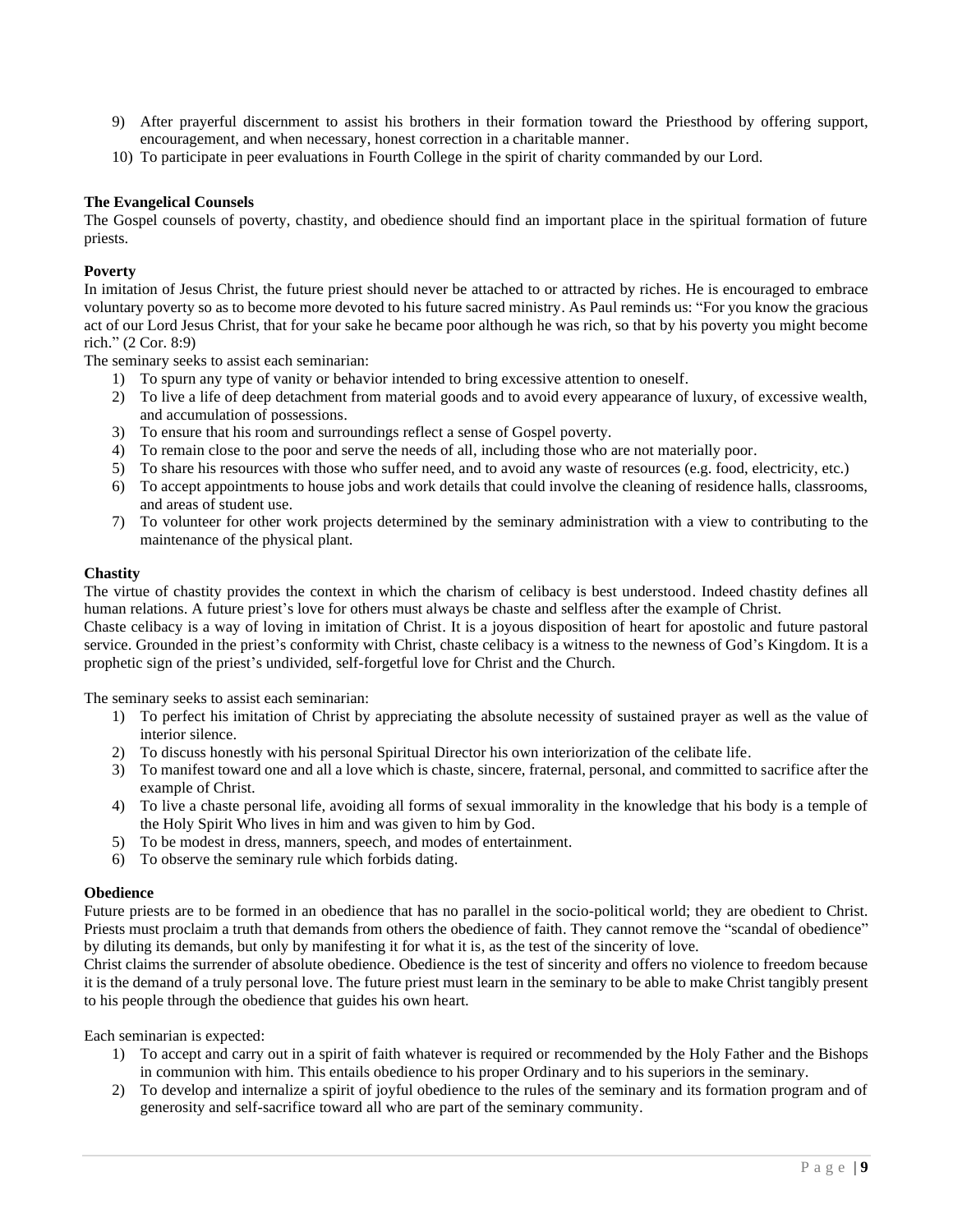- 3) To attend formation sessions which are given by members of the Formation Faculty.
- 4) To meet monthly during the academic year with his formation advisor. Each student is expected to inform his advisor of any significant issues or developments that affect his formation in the seminary.

#### <span id="page-9-0"></span>**Intellectual Formation**

Saint Charles Borromeo Seminary views the intellectual formation and the spiritual formation of seminarians as an integral union. Seminarians are to understand that in developing their intellects they are developing one of their primary spiritual faculties.

The seminary strives to promote the seminarian's personal growth through a course of studies carried on in a context of faith. This personal development includes critical thinking skills, disciplined study habits and recognition of the importance of learning in one's life. The seminarian's intellectual formation is to guide the development of communication skills which he uses to express himself with clarity and precision.

The Church has always encouraged scholarship and promoted the study of creative work in philosophy, science and the humanities.

Philosophy is of special value to college seminarians who are preparing for the Priesthood. In order to develop suitable depth and the critical awareness required for the study of the Word of God, seminarians must be formed in philosophical discipline of mind.

Consequently each seminarian is:

- 1) To discuss with his formation advisor how to view study within the context of vocation and how to integrate academic challenges with all other areas of seminary formation.
- 2) To meet with the Vice President for Academic Affairs to review his academic status and progress whenever necessary.
- 3) To seek remedial assistance from the professors as soon as an academic difficulty arises in a subject area.
- 4) To meet with individual professors to discuss academic difficulties as soon as they arise. All questions pertaining to class requirements, course examinations, etc., are to be addressed first to the individual professor through the academic representative. Only then can the matter be taken to the Vice President for Academic Affairs by the academic representative.
- 5) To resolve all failures in course work by the end of the first month of the succeeding semester. Incomplete work must be made up within two weeks after the end of the semester. Any exception must be approved by the Vice President for Academic Affairs after consultation with the course professor and the seminarian's formation advisor. Incomplete grades not removed will become an "F". A student may withdraw from a class only with the permission of the Academic Dean.
- 6) To observe total honesty in the pursuit of his studies. Plagiarism, cheating, falsification of research work, examinations, or academic records are seen as serious formational issues and make a seminarian liable to dismissal.
- 7) To maintain an overall academic average of 2.0. Failure to meet this requirement can result in a seminarian being placed on academic probation.
- 8) To fulfill all the academic requirements prescribed by professors. For every class credit hour, a two-hour period of preparation is expected.
- 9) To be on time for all classes. Should the professor not arrive within fifteen minutes of the scheduled beginning of a class, that class may be presumed cancelled.
- 10) To attend all required classes. The seminary does not have a "cut" system. Only the Dean of Men can excuse from class due to illness. All other permissions to miss class must be obtained from the Dean of Men, who will first consult the Vice President for Academic Affairs. Unexcused, repeated absences from class as well as repeated absences due to sickness will be considered a serious formational issue and will be reviewed by the Formation Committee.

A more specific treatment of the components involved in Intellectual Formation may be found in the *Academic Handbook* of Saint Charles Borromeo Seminary.

# <span id="page-9-1"></span>**Apostolic Formation**

Saint Charles Borromeo Seminary recognizes the value of a practical experience in the apostolate appropriate to those studying in the College Seminary. The seminary makes every effort to so structure this practical experience that it promotes the development and the formation of seminarians as they are engaged in community-oriented service.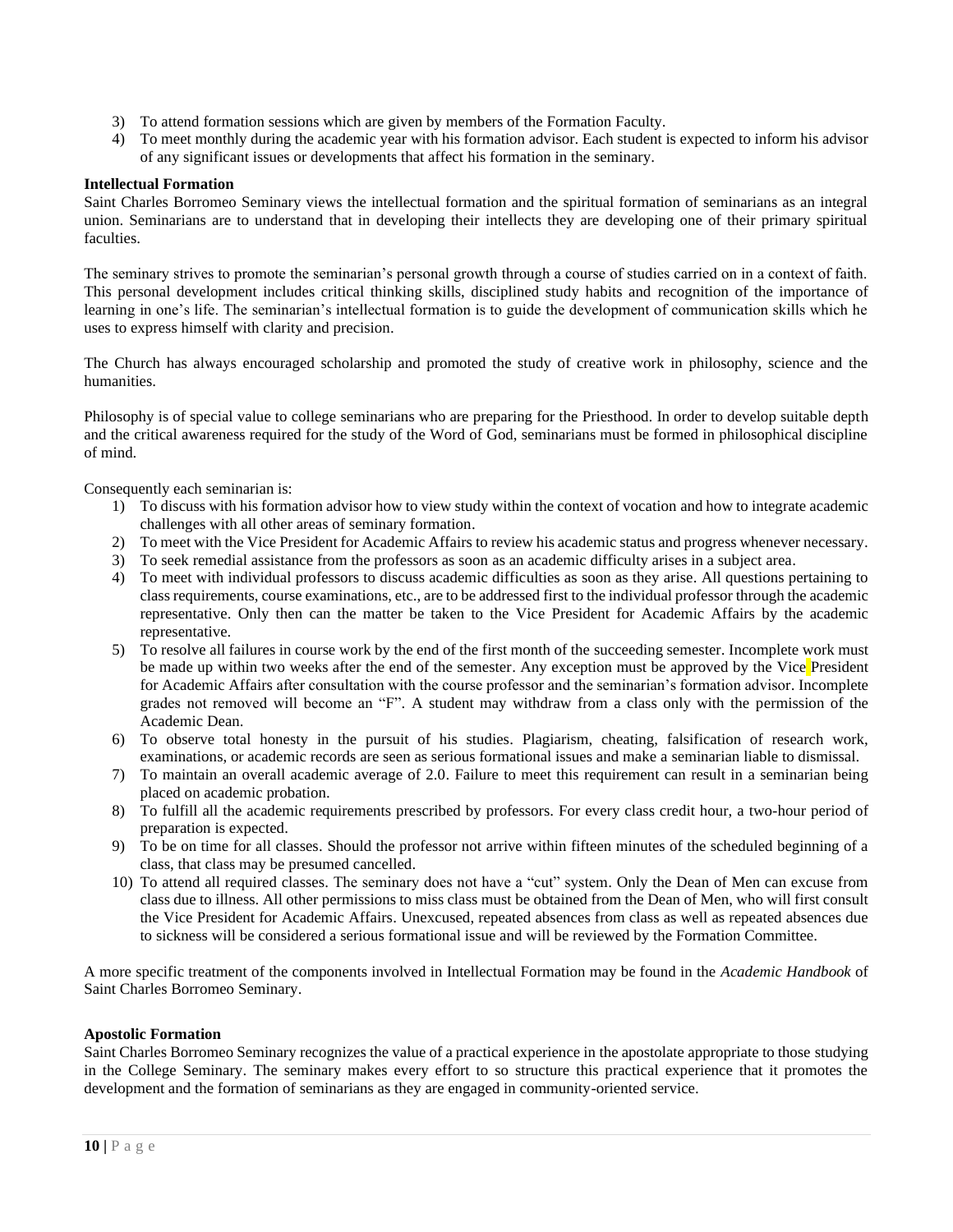At the college level, apostolic experience is in its initial stage. The emphasis is on human experiences more than on ministerial experiences (PPF, 256). The program of Apostolic Formation in the College Seminary involves the seminarian in supervised learning experiences in such settings of service as nursing homes, programs for handicapped children, hospices, soup kitchens and Catholic Charities services. These practical experiences offer the student the opportunity to exercise personal initiative and they foster a climate in which personal growth and spiritual maturity are enhanced. Placements are selected to correspond to the interests, aptitudes and needs of the seminarian. The program finds its unity in the ultimate goal of priestly service.

To this end each seminarian is required:

- 1) To attend faithfully his respective pastoral assignment. An excused absence is granted by the Director of Apostolic and Pastoral Formation and requires that the seminarian notify his supervisor by phone, and the Dean of Men. Unexcused absences are a matter of serious formational concern subject to the review of the Formation Committee.
- 2) To embrace his assignment with a spirit of generosity and apostolic charity. Students depart after breakfast and, ordinarily, return to campus no later than 4:30 pm. Due to travel distances, types of certain apostolates as well as the policies of different dioceses, adjustments to this timetable may be made after consultation with the Director of Apostolic and Pastoral Formation and with the approval of the Dean of Men.
- 3) To have regular supervisory sessions with the Apostolic Supervisor as prescribed by the Agreement for Learning.
- 4) To fulfill all reading and written assignments requested by the Apostolic Supervisor and the Director of Apostolic and Pastoral Formation during the year, e.g. the Agreement for Learning, the seminarian's weekly logbook, and the evaluations at the end of each semester.
- 5) To discuss the Apostolic Formation experience with his Formation Advisor as an integral part of the overall formation process at the seminary.

# <span id="page-10-0"></span>**CODE OF CONDUCT**

# **Dress Code**

As a normal part of daily seminary life, the dress code is established for the purposes of establishing a mode of dress that is deemed consistent with a seminarian's program of formation. As a general rule, because college seminarians are not yet in their more proximate years of preparation for Holy Orders (as are Pre-Theology, Spiritual Year and Theology seminarians), it is believed that their wearing of an overall less formal or clerical attire is more helpful to their current level of formation for the Priesthood. The specifics of the dress code established for college seminarians are to be found below. The norms regarding the dress code described below presume a mature obedience on the part of the seminarian. These norms are offered with the expectation that such discipline, embraced willingly, will help lead to both a proper development and a deeper freedom that is to be found in a college seminarian who is more deeply discerning the possibility of a future priestly vocation.

The following is considered the dress code for college seminarians:

#### **Liturgical Attire**

For daily Mass, Solemn Morning Prayer and Evening Prayer on Sundays, all chapel exercises during Forty Hours, and when serving in liturgical roles, seminarians wear:

Roman Cassock and collar with house square neck surplice

Black dress slacks, black dress shoes, and black socks

n.b., at meals immediately following Mass or Solemn Evening Prayer (i.e., Sunday Mass, Sunday Evening Prayer, Wednesday evening Mass, breakfast on Mondays, Tuesdays, Thursdays, Fridays, and Saturdays), seminarians may remain in cassock.

#### **Formal Attire**

For formal events and special occasions (e.g., ordination and First Mass receptions), seminarians wear: Black suit (i.e., black dress pants and black suitcoat) White dress shirt Solid black tie Black dress shoes, and black socks

#### **"Seminarian Casual" Attire**

For all academic classes, Evening Prayer (except on Sundays), Wednesday morning prayer, retreat days, days of recollection, Formation Conferences, House meetings and meetings with one's Formation Advisor, seminarians wear: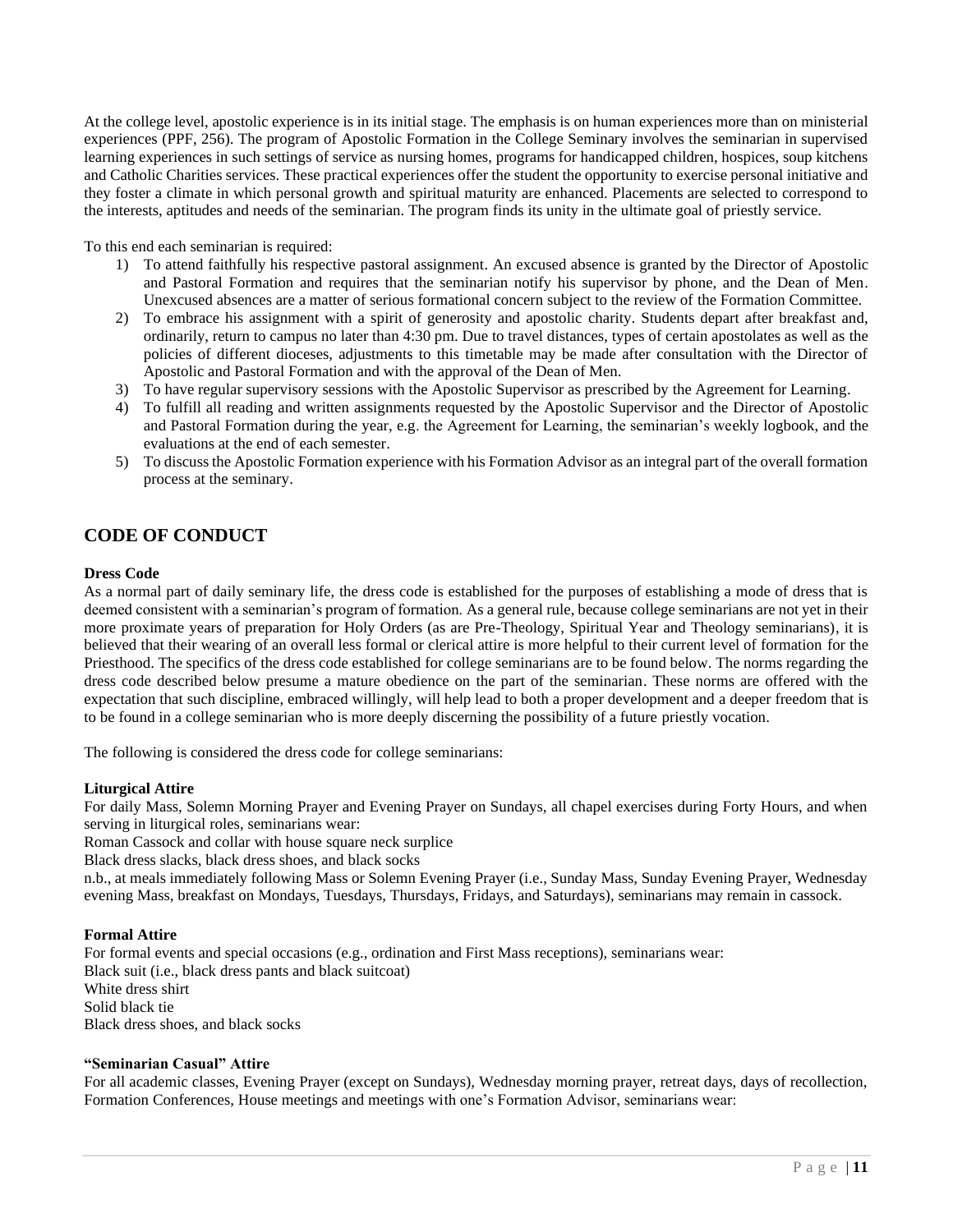Black dress slacks, black dress shoes, and black socks Collared shirt (long-sleeve or short sleeve) Saint Charles Sweater (n.b., Hoodies and sweatshirts may **not** be worn for "Seminarian Casual")

# **Casual Attire**

Jeans, shorts, T-shirts, athletic wear, shirts with messages or advertisements, athletic shoes, and other casual clothing may be worn:

During exercise, recreation, free time

Lunch and Dinner on Saturdays

Caps or hats should not be worn in indoor public areas (excluding the common rooms and dormitories).

# **Seminarians in the Classes of Pre-Theology I and II**

Returning seminarians in the class of Pre-theology II wear a clerical shirt with collar, black pants, black socks, and black dress shoes to all classes in the College. New men entering Pre-Theology I wear "Seminarian Casual" for all classes until they receive their cassocks. After they receive their cassocks, the new men in Pre-Theology I would then begin wearing a clerical shirt with collar, black pants, black socks, and black dress shoes to all classes in the College.

# *College Seminarians Living in the Theological Seminary*

*College seminarians living in the Theological Seminary wear Seminary Casual for all classes in the College; however, they observe the dress code of the Theological Seminary for all other functions.*

In addition to the specifics of the dress code described above, it is always presumed that one's clothing is clean and that one's more formal clothing is ironed. Furthermore, a seminarian's black shoes are always to be shined. The seminarian is to leave his residence hall room for his given destination already appropriately attired and not in varying stages of dress.

The following are also presumed as part of the college seminarian's dress code:

- 1) All liturgical vesture (i.e. cassocks and surplices) is to be regularly laundered and ironed.
- 2) When attending Night Prayer on Monday and Friday, dress is casual.
- 3) Only those ordained are permitted to wear the Roman collar outside the seminary campus. All other seminarians are to wear black suit, white shirt, and black tie when off campus on official seminary business and when attending functions of the Archdiocese of Philadelphia. Those serving at liturgical functions outside the seminary are to wear cassock and surplice. During vacation periods, seminarians are to follow the dress code established by their dioceses or religious communities. It is understood that seminarians from religious orders are expected to follow the dress code required by their respective religious order.
- 4) Jewelry is not permitted. This includes earrings, bracelets, rings (whether secular or religious), etc. Medals or lapel pins, which in a simple manner witness to Christian faith, are permitted to be worn on one's suit jacket. The judgment of the Dean of Men is decisive in questions regarding this matter. [cf. Canon 282.1 and 285.2].
- 5) Sandals are not to be worn when wearing one's cassock, nor are sandals to be considered part of "seminarian casual".
- 6) On Saturdays, casual dress, within the norms of good taste, is permitted in the dining room for lunch and dinner.
- 7) When a seminarian is not required to be in liturgical attire or "seminary casual", he may dress casually. Casual dress is permitted anywhere on the seminary campus, however the seminarian must use proper judgment with regard to his attire, especially in the public areas of the seminary (i.e. the chapels, the Center of the House of both the College and Theology buildings, all first floor hallways, and the library). An undershirt is not appropriate attire to be worn in the public areas of the seminary.
- 8) The following norms for dress should be followed when off campus:
	- a. formal functions and Sunday Mass full black suit, white shirt, black tie, black socks and black dress shoes.
	- b. daily Mass and less formal public occasions black pants, black socks, black shoes and a collared shirt.

# <span id="page-11-0"></span>**Personal Appearance**

A seminarian's appearance reflects his inward attitude and demonstrates his respect for self and others. The final arbiter on these matters is the Dean of Men. Each seminarian is expected:

- 1) To bathe regularly.
- 2) To keep his hair neatly trimmed and managed. No extreme styles or haircuts that would draw attention to oneself (i.e. no shaved heads or long hair of any sort).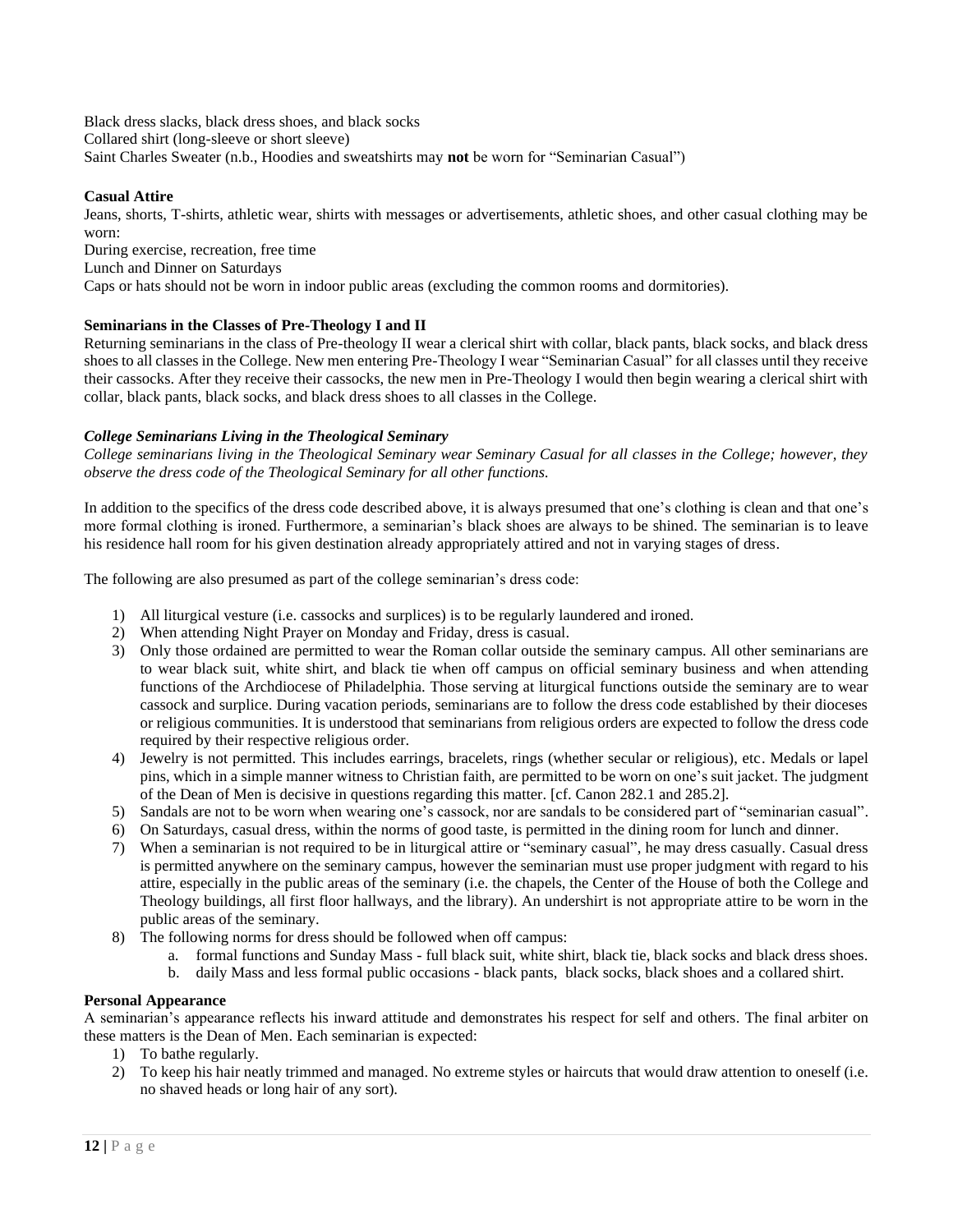- 3) To keep beards, mustaches and sideburns appropriately well kept (a seminarian is not permitted to grow a beard or mustache during the academic year).
- 4) To be aware of the need for good oral hygiene.
- 5) To keep his clothes cleaned and pressed and his shoes shined.
- 6) To arrive at any scheduled event (especially Morning Prayer, Mass and Evening Prayer) bathed and shaved, with his hair combed, teeth brushed, and dressed appropriately.

#### <span id="page-12-0"></span>**Manners**

Throughout much of recorded history, theologians and philosophers have extolled propriety and correct social behavior as virtuous. Manners are mores that are other-centered. The seminarian should be cultivating impeccable behavior. He must strive to be comfortable within any social context. Etiquette is a means to being a gentleman.

- 1) Punctuality testifies to the existence of a well-disciplined life and is also a sign of respect given to others. This characteristic is essential for future priests.
- 2) Hospitality has always been one of the hallmarks of Saint Charles Borromeo Seminary. Every visitor should be greeted with a welcome that would exemplify the charity of Christ. Members of the seminary community as well as guests should be greeted in passing and treated with the utmost respect.
- 3) The table is a place of opportunity to show gracious behavior. It is unseemly to rush through a meal in order to depart in haste. Good table conversion is an art. All men at table should participate in table discussion. One should seek opportunities to sit with a variety of seminarians to grow in fraternity beyond one's own circle. Proper use of utensils, the passing of items requested and helping to create a relaxed dining atmosphere would be expected of a future priest. Selfishness, antagonistic discussion or negativity should be foreign to the Refectory or at any table where a seminarian dines.
- 4) Invitations and other correspondence are an important part of priestly life. A timely response to invitations is only Christian; to do otherwise is to inconvenience others. A seminarian is a man of his word and should one respond affirmatively to an invitation he must follow through without fail. Should a most legitimate reason arise to prevent one's attendance at an engagement, then one should immediately contact their host.
- 5) One can never be too gracious. Thank you notes should be handwritten as should notes of condolence. These expressions reflect a sincere spirituality. The faithful are so very kind and generous to their priests and seminarians. To take another's goodness to us for granted is rude and displays self-centeredness.

Christ is the summation of all manners and hospitality; the gentleman is striving to imitate his Lord not only in the chapel, but in the residence hall, classroom, Refectory, athletic fields, his home and in reality, wherever he finds himself.

#### <span id="page-12-1"></span>**Speech**

In keeping with our Christian vocation, all speech should manifest the truth in love and be used to build up the Body of Christ. Seminarians should engage in conversations with one another that encourage and support one another in the call to the Priesthood and growth in manly virtue and qualities. Seminarians should witness by their words their Christian vocation and call to holiness of life. Seminarians in their speech and manner are to respect others of different races and cultural sensitivities.

The spoken word is the most common form of expression in the seminary community. Words can build up or tear down a community.

- 1) Vulgar language, obscene speech and profanity have no place in the life of the seminarian.
- 2) Gossip, whether true or false, is unfitting behavior. It is to be avoided.
- 3) Loyalty to the Church, one's diocese and the seminary itself is expected of one aspiring to the Priesthood.
- 4) A man of integrity is a man of his word. Lying does not reflect this virtue.
- 5) Attempts at humor, either at one's own expense or at the expense of another, are inappropriate.
- 6) Ethnic/Racial slurs or remarks insulting others have no place in the life of a seminarian.
- 7) Comments that seek to bully or intimidate others are inappropriate and have no place at all in a seminarian's life. Infractions against this norm of right living are to be made known immediately to the Dean of Men.
- 8) Seminarians should take care not to speak in a manner or engage in any conversations that might be construed as effeminate.
- 9) Negative speech is harmful to communal life. Insults, complaining, disrespect or mocking authority or any person is not befitting of the future priest.

#### <span id="page-12-2"></span>**Time Management**

It is essential during his time in the seminary that a seminarian develops personal time management skills that will assist him greatly in his life as a priest. While the seminary schedule offers a certain structure to the day, the seminarian is responsible for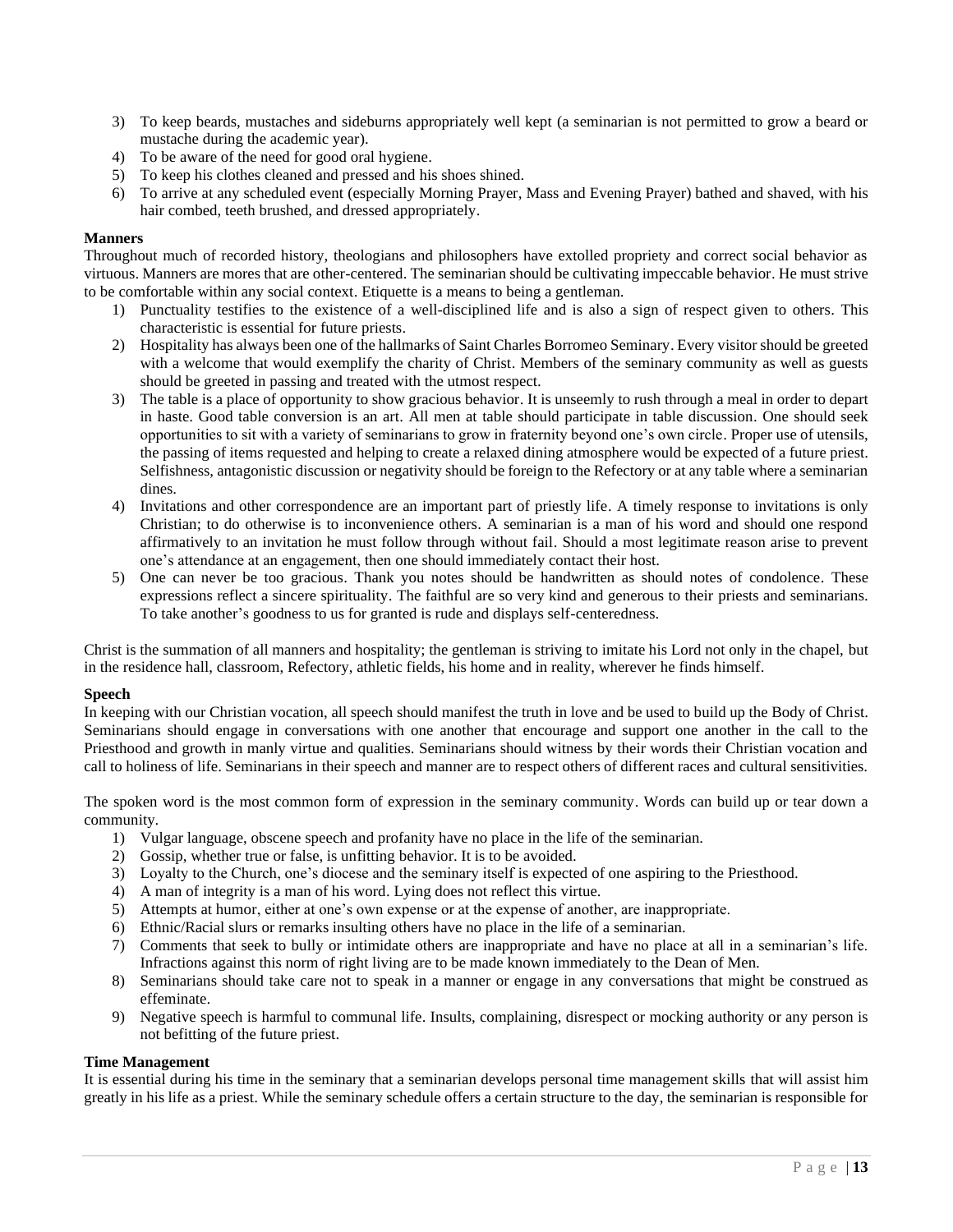organizing and putting to good use the unscheduled parts of his day. Time should be allotted for personal prayer and meditation, study, exercise, and healthy group recreation.

A seminarian's years in a college seminary are intended to foster a man's appreciation for a disciplined life. As such, the college seminary's daily "horarium" or daily schedule is intended to be more "structured" so as to assist college seminarians in building for themselves a balanced lifestyle that allows for prayer, study, physical recreation, leisure and rest. With the assistance of his Formation Advisor and the Dean of Men, a college seminarian will be expected to faithfully accept and gradually interiorize the seminary's daily schedule so that, over time, he will see the value of and begin to experience the benefits of a well-ordered and balanced daily lifestyle.

To this end, some clarifications of the vocabulary used in the college seminary's horarium are necessary:

"Dedicated Time" is a designated period in the daily schedule during which seminarians are expected to be on campus for the purpose of working on essential components of their priestly formation (Sunday through Friday). Dedicated time is used for the prayer crucial to proper discernment or for the study needed for the successful completion of the academic program. It may also be properly directed to exercise, rest, leisure or time spent with one's spiritual director or formation advisor. This discipline is embraced for the purpose of enabling a deeper freedom. It is a structure to be embraced as an exercise of authentic free choice, personally motivated and prompted from within. It is an expression of the principle known in the spiritual tradition as "stability", that is, a tranquility of soul and an ability to be "in place", reflective of a sincere commitment to God's purpose for the believer.

A college seminarian who desires to exempt himself from this expectation should do so only for serious reason after thoughtful deliberation. He must see the Dean of Men or his delegate to obtain permission to leave campus during Dedicated Time. If such permission is given, the seminarian is to "sign out" upon his departure in the book provided for this purpose, and he is required to "sign in" upon his return to campus.

"Discretionary Time" is time not otherwise scheduled. Like Dedicated Time, it too, is time available for the effective engagement of the essential components of the seminary program, such as prayer, study, exercise and leisure. However, its use may involve leisure away from campus. As an acknowledgment that seminarians in Fourth College are expected by their senior year to have more fully interiorized a disciplined and balanced daily lifestyle, they may "sign out" and depart from campus during "discretionary time" without first needing to ask permission from the Dean of Men. They must "sign in" when they return to campus before the period of "discretionary time" concludes. All other college seminarians (i.e. seminarians in First through Third College), must first obtain permission from the Dean of Men (or his delegate) if wishing to depart from campus during "discretionary time".

While not constituting "time off", all college seminarians are normally free to leave campus after the conclusion of Evening Prayer and Rosary on Friday nights, and all they must do is "sign out" and "sign in" when departing and returning to campus. All college seminarians must return on Friday nights however by 9:30 pm for communal Night Prayer. There will at times take place special "community nights" on Friday nights during which college seminarians will be required to remain on campus. Advance notice will be given regarding these dates so that plans can be made to prepare for these "community nights" and so that college seminarians will not plan in advance to be away from campus on those nights.

Saturday is a seminarian's "Day Off." The "Day Off" begins Saturday Morning upon the conclusion of Morning Prayer within Mass and ends at 11:00 pm. Over the course of the day, seminarians may freely leave campus and return to it. Saturday is the day best suited for running errands, visiting friends and family, small day trips with brother seminarians, visits to museums, and many other healthy forms of recreation. In the ideal, seminarians should strive to use this time to be off campus and limit their time away from the seminary during the week.

Acknowledging all that has been discussed regarding the various components of the college horarium, there invariably exist other times when there are good reasons for a seminarian to "sign out" or seek permission to leave campus. Some of those reasons include but are not limited to the following:

- 1) to participate in a home parish or apostolate event
- 2) a doctor's appointment
- 3) seeing one's Spiritual Director
- 4) to exercise off-campus (running, cycling, etc.)
- 5) other special events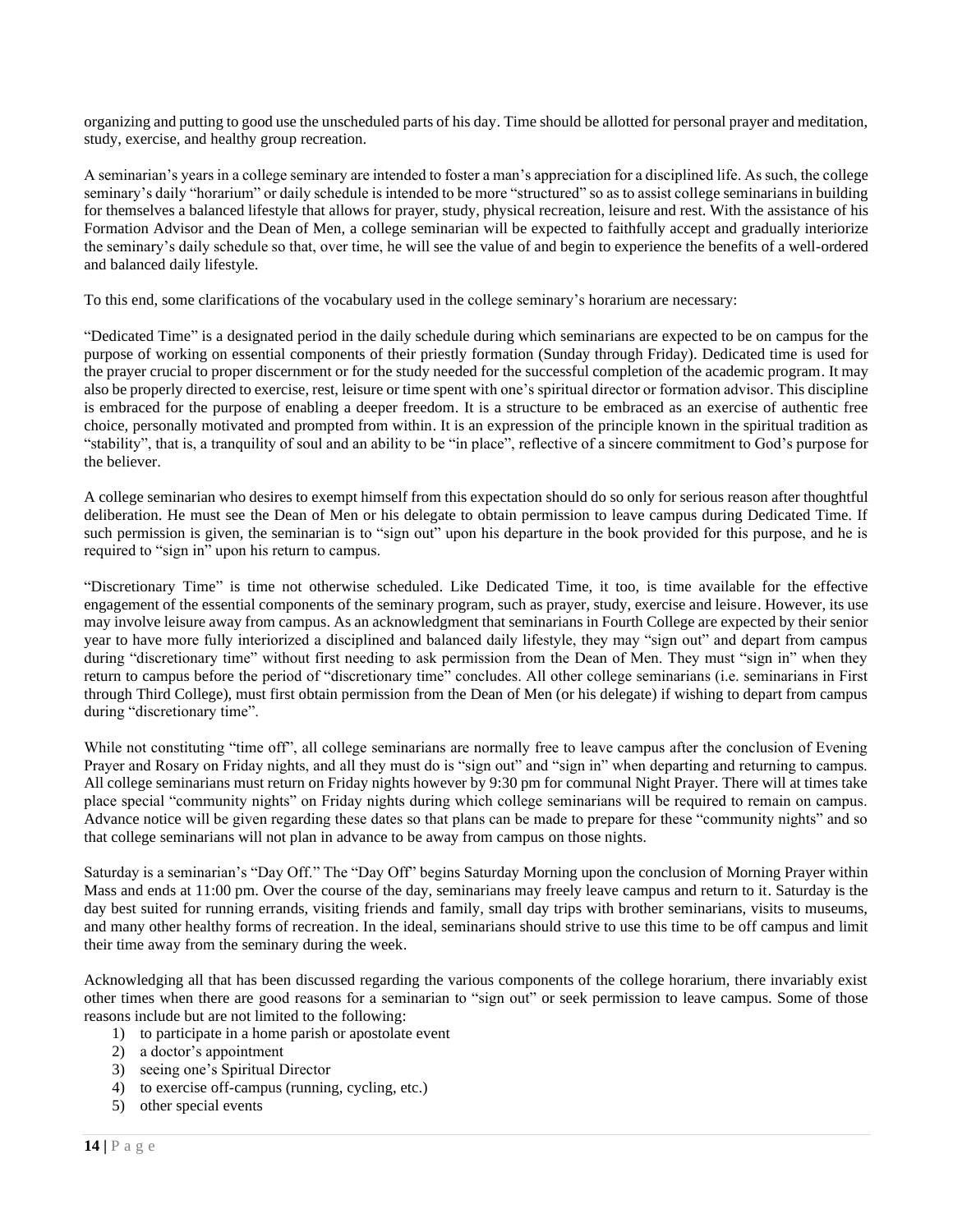Decisions regarding permissions to leave campus because of these types of circumstances must first be sought by college seminarians from the Dean of Men.

# <span id="page-14-0"></span>**Entertainment- On and Off Campus**

Legitimate entertainments can be a source of true recreation and relaxation for a seminarian and assist him in forming meaningful and fraternal relationships with his brother seminarians. There are times scheduled within the seminary Horarium that allow for recreation. Seminarians are to exercise prudence in their use of dedicated time and discretionary time, as well as their choice of entertainment. Some forms of recreation help to foster one's sense of vocation. Others place a priestly vocation in jeopardy. There are some forms of entertainment in our society that are diametrically opposed to living out the Christian life faithfully. There are others that can detract from the goals of priestly formation.

- 1) Movies, sporting events, shows or concerts that exemplify anything that offends the Faith or the dignity of the human person are to be avoided.
- 2) Bars, dance clubs and restaurants of dubious repute, which would lead a seminarian to hide his identity, should be strictly avoided. As a rule, in reputable establishments, seminarians do not sit at the bar.
- 3) Parties, pastimes and social events that encourage inappropriate behaviors, such as excessive drinking, vulgar activity, or anything offensive to Christian values, are to be avoided.
- 4) Gambling by clergy and seminarians can, in some instances, be a dangerous pastime as well as a source of scandal to the faithful. Seminarians should use great prudence in frequenting casinos, racetracks, and places for off-track betting. In light of the amount of financial support that seminarians receive from their dioceses and benefactors, perhaps prudence dictates their avoidance of these places all together.
- 5) Seminarians are to avoid any place or social event that would support a "gay culture" or homosexual lifestyle. (c.f. Instruction Concerning the Criteria for the Discernment of Vocations with regard to Persons with Homosexual Tendencies in view of their Admission to the Seminary and to Holy Orders, § 2)
- 6) Seminarians are to avoid any place or social event dedicated to pornography and/or the debasement of women.
- 7) All seminarians are to observe the civil law, which forbids any use, possession or distribution of illegal drugs or controlled substances.
	- a. Violations of local ordinances or of state or federal laws regarding controlled dangerous substances by members of the seminary community may entail seminary disciplinary actions, regardless of where such violations occur, if they are of a serious nature (c.f. Annual Security Report, 2009).
	- b. The manufacture, sale or distribution of illegal drugs, any involvement in illegal drug use or traffic with minors and possession or use of the more dangerous or highly addictive drugs are all considered serious offenses and will be handled accordingly (c.f. Annual Security Report, 2009).
	- c. Any seminarian who fails to abide by the seminary rules on illegal drugs is liable to dismissal.
	- d. A concern for the good of the Church and fraternal charity call for a seminarian to bring any serious infractions against these rules to the attention of the Dean of Men.
- 8) Seminarians are to observe the virtue of temperance as it relates to the consumption of alcohol.
	- a. The legal drinking age in the state of Pennsylvania is 21 years old.
		- b. It is recommended that seminarians of a legal drinking age should not imbibe more than two alcoholic beverages within a 24-hour period.
		- c. Seminarians are forbidden to have alcoholic beverages in their possession (e.g., in one's room, in one's car, etc.) on the seminary campus.
		- d. Any incidents involving the abuse of alcohol whether on campus or off campus, such as driving under the influence of alcohol or any public behavior that would be unbecoming of a seminarian in which the use of alcohol is a precipitating factor, are serious infractions of this rule.
		- e. Seminarians of a legal drinking age are absolutely forbidden to buy or provide alcohol to anyone who is not of the legal drinking age.
		- f. Any seminarian who fails to abide by the seminary rules on alcohol and its consumption is liable to dismissal.
		- g. On certain special occasions, the seminary may permit alcoholic beverages to be served. It is presumed that no underage seminarian would attempt to be served alcohol and that those of age would indulge responsibly.

A concern for the good of the Church and fraternal charity calls for a seminarian to bring any serious infractions against temperance or the possession of alcohol on campus to the attention of the Dean of Men.

Equivocation or rationalization in these matters will not help a seminarian to make a prudent judgment. Should there be any doubt as to the appropriateness of one's presence or behaviors at a place or an event; prudence would dictate avoidance of the given situation.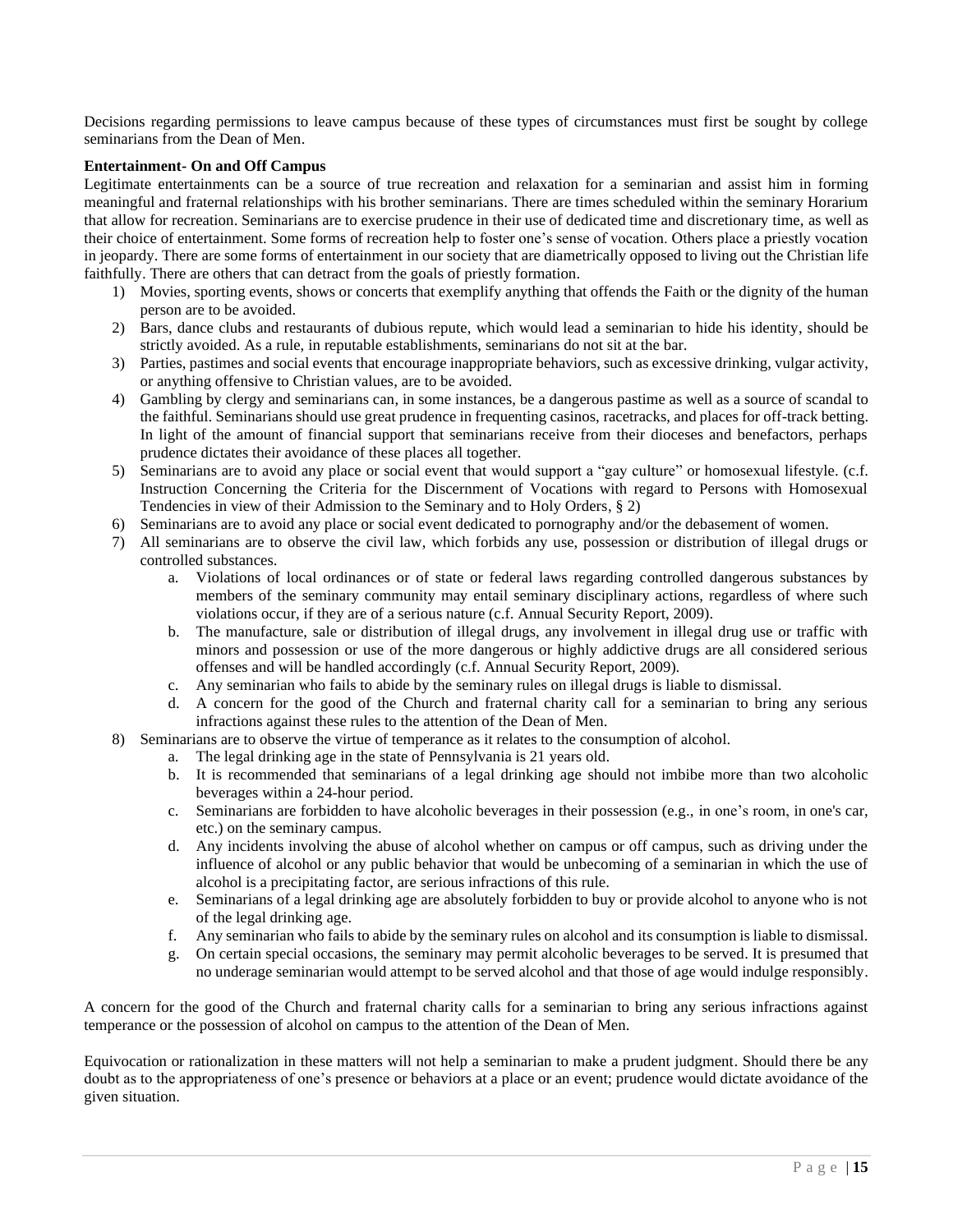# <span id="page-15-0"></span>**Peer Relationships**

"The seminary is a school of human virtue, of growth in honesty, integrity, intellectual work, and tolerance, where the common good is built with solidarity and discipline—all leavened by humor and healthy enjoyment." (PPF, 260). A well-adjusted individual is comfortable in seeking friendships among his peers.

Saint Charles Borromeo Seminary is comprised of two distinct programs of priestly formation: College and Theology. While there are legitimate opportunities for College and Theology seminarians to interact on an appropriate level, there must remain a distinction between the two programs because of the unique formational emphases in the two programs. Therefore:

- 1) A seminarian from one division is not permitted in the dormitories or common rooms of the other division.
- 2) The rules of each division are to be strictly respected by the entire seminary community.
- 3) Seminarians should seek guidance from their Formation Advisor, Spiritual Director and those responsible for their formation. Peers do not play this role. Any type of parallel formation is to be avoided.

#### <span id="page-15-1"></span>**Chaste Living**

A man's human sexuality is a gift from God Who is the author of all life. As in all of God's gifts, our sexuality must be used to give Him honor and glory. Human formation for celibacy should aim toward an affective maturity, which is the ability to live a true and responsible love. (PPF, 92).

There are challenges to living a chaste life in a world that all too often fails to embrace the moral teachings of Christ and His Bride the Church. The seminary is to be a place that models purity and allows for a man to be formed as a vessel of chaste love. A seminarian is expected to grow in respect for women and their important role in the life of the Church. Exclusive relationships both in and outside the seminary are avoided in order to freely serve and to embrace a celibate calling. This does not mean that a seminarian is to be isolated or distant. He is to freely love all people in a pure way. Purity would include the rejection of the worldly lifestyle that encourages people to deceive and manipulate.

The main forum for a seminarian to discuss his life of purity is within spiritual direction and confession. However, the discussion of one's sexuality does not lie in the internal forum alone. In the area of human formation, there are actions in the external forum that would indicate a man's ability to embrace the marvelous gift of celibacy. The following points should be considered most seriously:

- 1) A seminarian is expected to possess the psychosexual maturity that allows him to interiorize the Gospel teaching on chastity and to freely avoid any activity that compromises a possible calling to the celibate life.
- 2) A seminarian is a public person even before he is ordained a priest and thus the seminarian is a representative for Christ and His Church. A seminarian is a representative of the Church at every moment in his life. Any activity that would cause or suggest scandal is to be avoided. There should be no question of a man's integrity in discerning his vocation.
- 3) It is unacceptable for a seminarian to use vulgar language or to make remarks with sexual overtones. Reducing anyone to a sexual object is against the Church's teaching on the dignity of the human person.
- 4) Dating, which has been described as "the kind of one-on-one companionship that prepares a couple for the special intimacy of marriage", is inappropriate for a seminarian. The seminarian must avoid situations that might even resemble dating. A seminarian entering into a dating relationship is liable for dismissal.
- 5) The use of pornography is unacceptable. The viewing of pornography on the internet, television, in magazines or in any other format is a serious matter and could lead to questions of suitability for one aspiring to the Priesthood.
- 6) Genital activity with a woman or a man is grounds for dismissal.
- 7) Any inappropriate behavior with a minor that involves an infraction against the "Standards for Ministerial Behavior" (including the possession, distribution or use of child pornography) will immediately lead to a seminarian's dismissal, and all allegations of such behavior with a minor **which may constitute a violation of civil law** will be immediately reported to law enforcement officials as well as appropriate Church officials.
- 8) Behavior, language, and attire of a seminarian, both within the community and in public, must always reflect that of a mature man preparing for Priesthood.

Out of concern for the good of the Church and fraternal charity, a seminarian should bring any grave infractions against this way of life to the attention of the Dean of Men.

# <span id="page-15-2"></span>**Physical Wellness**

A seminarian is responsible for attending to his physical well-being. There must be expectations, requirements, and systems of accountability even in this area of formation. The future priest's physical health is important and he should come to realize that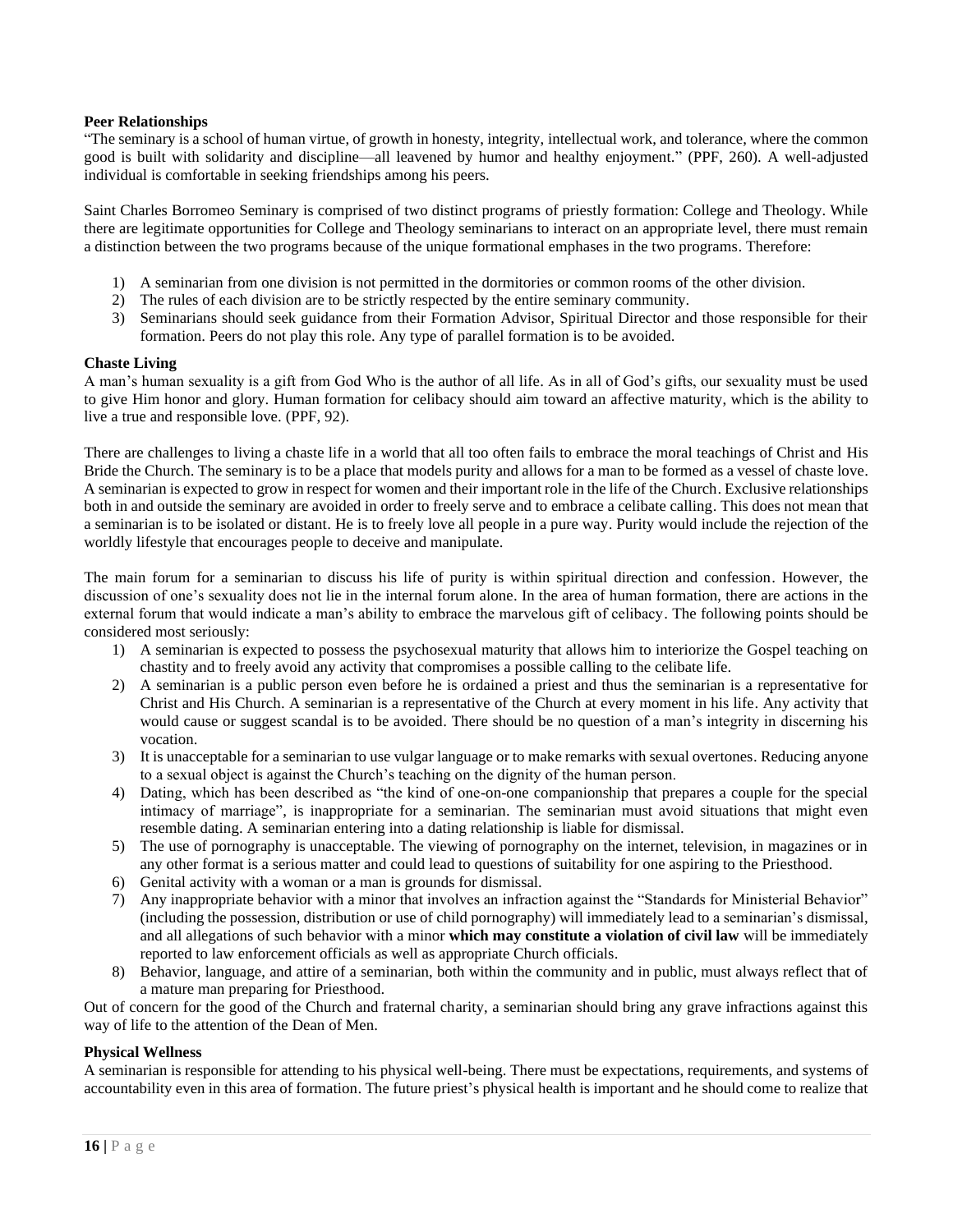paying attention to his body is an integral element in his spiritual life. The seminary department of Resident Student Health Services assists all resident students in the maintenance of their physical health and wellness. Each seminarian is expected:

- 1) To develop his own personal program of regular physical exercise (utilizing the seminary's exercise and athletic facilities).
- 2) To consider participating in the various sporting opportunities offered throughout the academic year.
- 3) To give proper attention to matters of hygiene and general good health.
- 4) To see his personal physician at least once a year for a check-up/physical and to see his dentist at least every six months for a check-up.
- 5) To develop balanced nutritional habits that allows a seminarian to maintain an appropriate weight leading to overall good health.
- 6) To understand the harmful effects of smoking both to himself and to others. The seminary program of priestly formation strongly discourages smoking and the use of all tobacco products, and the use of any other cigarette-like product or smoking device (ex: "electronic cigarettes", "hookah pens", etc.) is also strongly discouraged.

# <span id="page-16-0"></span>**Community Life**

The seminary community is comprised of individuals of varied temperaments, talents, backgrounds and responsibilities. Mutual respect, responsible communication, and purposeful collaboration will help all to grow in wisdom and maturity.

A seminary community finds its source and sign of unity in the Mass. For both the individual and the community, communion with the Lord will call for self-sacrifice and charity all throughout the daily schedule.

To help foster a healthy sense of community, the seminary expects each seminarian:

- 1) To contribute his time and talents for the building up of community life.
- 2) To be aware of the need for times and places of undisturbed silence, especially during retreats, days of recollection, and daily meditation; in the chapel, and in the residence halls.
- 3) To be respectful of the right of every seminarian to privacy and freedom from unnecessary interruption. Visits to seminarians by outsiders, including priests and religious, are to take place in common areas outside of the residence halls.
- 4) To refrain from loud playing of radios, stereos, iPods, or musical instruments in a residence hall.
- 5) Not to have a television, microwave, or any cooking device in his room. Refrigerators are also not permitted.
- 6) To observe the rule that forbids food or beverages (including coffee) in the classrooms, corridors or formation rooms.
- 7) To attend community meals on a regular basis. No one is excused from the Rector's Dinner without the permission of the Dean of Men.
- 8) To request off-campus permissions judiciously, aware that requirements of chapel and class attendance as well as fraternity are matters of priority within the seminary community.

#### <span id="page-16-1"></span>**Guests**

Hospitality to priests and seminarians is offered at the seminary. Any seminarian who would like to invite another seminarian or priest to stay at the seminary must see the Dean of Men to fill out a Guest Room Request Form. The request will be granted based on the availability of rooms.

- 1) The seminarian is responsible for the comfort and well-being of his guest.
- 2) Visitors are not permitted in the student residence halls or common rooms. Meetings should take place in the parlors in the Center of the House.
- 3) A list of accommodations for parents and others not staying at the seminary can be obtained in the Office of Development.
- 4) The norm is to provide at least a one week notice in order for a request to be processed.

# <span id="page-16-2"></span>**Electronic Devices**

Seminarians must develop proper habits with regard to the use of electronic means of communication, such as cellular telephones, computers, or any other handheld electronic devices.

- 1) Seminarians are permitted to have cellular telephones.
	- a. A seminarian should use his cellular telephone in such a way as to avoid disturbing others living in the residence halls.
	- b. Seminarians should not make or receive telephone calls after the curfew hour.
	- c. Cellular telephones, smart phones etc. are not to be used in the seminary chapels or classrooms.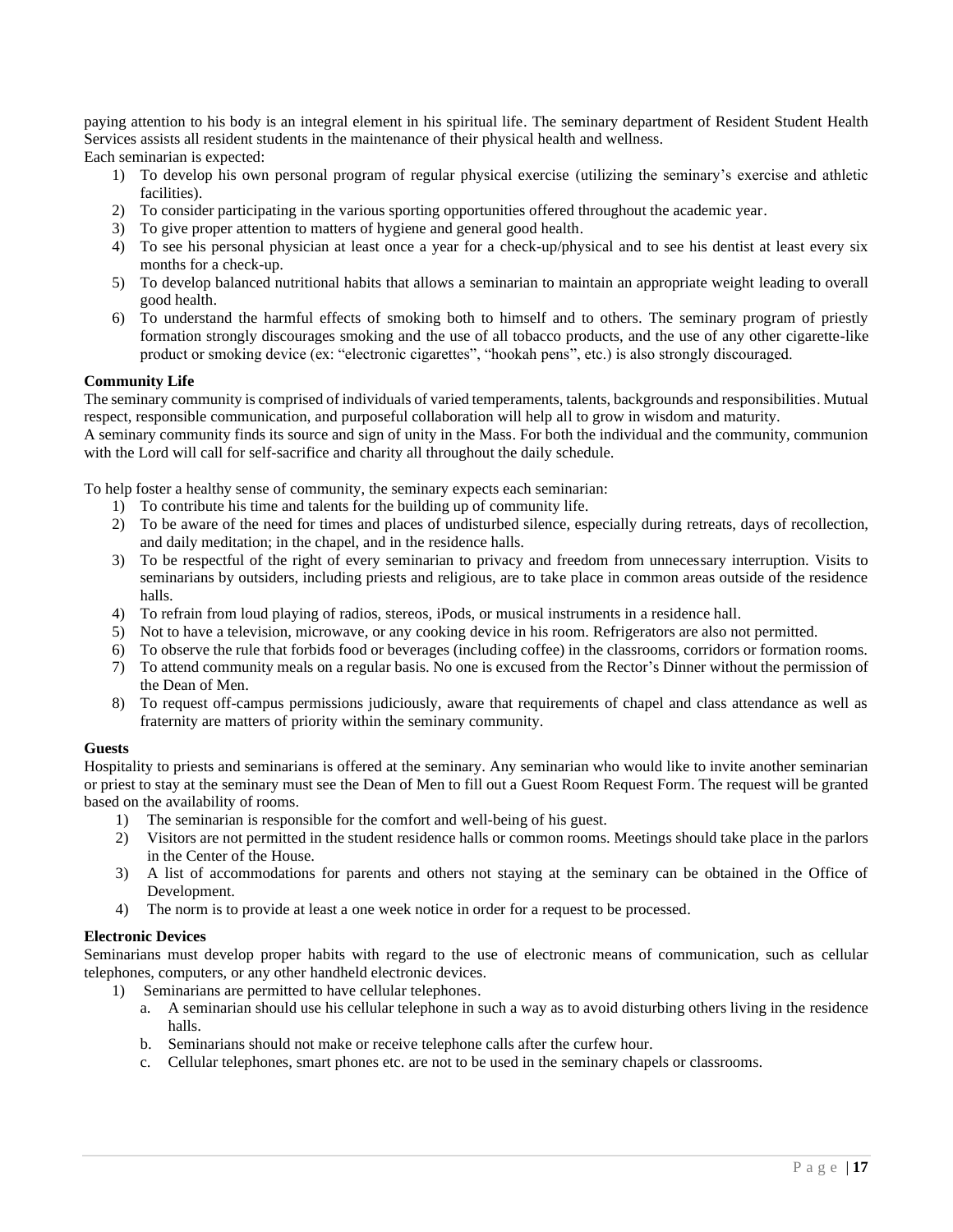- 2) Seminarians are expected to be responsible for the proper use of both his personal computer and computers in public spaces.
	- a. A seminarian should monitor the amount of time spent using computers. Too much time spent on the computer risks becoming isolated from the community.
	- b. A seminarian is not permitted to plug his personal computer for internet usage into a public telephone jack.
	- c. All internet and e-mail usage is to take place in the designated areas (computer labs, the library and student common rooms).
	- d. The use of the internet should be very carefully controlled. Its use should be only for moral purposes.
	- e. Local Area Networks (LAN). The only local area network sanctioned on the seminary campus is the one provided by the Archdiocese of Philadelphia. All computer usage must be consistent with the policies of the Archdiocese of Philadelphia.

# <span id="page-17-0"></span>**Acceptable Use of Technology Policy**

As a seminarian in training for a life of Christian discipleship, while preparing for a potential life as a Catholic priest, one should be accountable for how he uses information technologies. In order to assist in striving to be accountable, the seminary reserves the right to monitor its internet, e-mail, networks and other information technologies. Also, the seminary abides by all state and federal laws concerning the use of the internet. Such laws protect the seminary community, and the seminary cannot shield anyone who breaks such laws, e.g. child pornography or illegal trafficking of any sort. The seminary's policy regarding information technologies is set out in the Policy for Acceptable Use of Technology Resources.

A seminarian is accountable not only to God but also to his bishop, the seminary formation staff, and also to those he will serve in the future. While Formation Advisors and Spiritual Directors will bring internet use into discussion at times, a seminarian should also be courageously willing to bring forward anything he is struggling with at any time, including inappropriate internet use. Hidden problems and weaknesses only grow greater, so it is best to bring them to light immediately and have the aid of one's Formation Advisor and Spiritual Director in striving to overcome any issue.

A seminarian's Formation Advisor and Spiritual Director assist in all areas of formation; however there are times when the more focused care of a psychologist or counselor is not only prudent, but necessary. Such circumstances may include when a seminarian is struggling with problems such as addictions, substance abuse, sexual addiction or obsession, pornography, or other problems affecting the seminarian's mental and behavioral health and well-being. The seminary formation team or the seminarian himself may request such counselling. The Rector and the designated representative of the seminarian's sponsoring diocese must be consulted prior to the beginning of any counselling. Although some may perceive the need for counselling as a weakness, it should never be misconstrued that such a need discounts someone from discerning a priestly vocation; rather counselling should be viewed as an opportunity to assist the seminarian in an important aspect of formation. Note that preapproved professional counselling or psychotherapy costs will be confidentially covered in accord with the requisite policies of the seminarian's sponsoring dioceses. The seminary will work cooperatively with the seminarian and therapists to determine if he can remain in formation while addressing these issues.

# <span id="page-17-1"></span>**Stewardship**

A man of virtue fulfills his obligations based on justice, honesty and responsibility. The seminary expects all seminarians:

- 1) To be prompt in paying room, board, and tuition and to meet with the Coordinator of Financial Aid Services to discuss any and all financial needs or difficulties.
- 2) To refrain from soliciting or accepting funds or gifts in the name of Saint Charles Borromeo Seminary for personal use.
- 3) To take good care of all furnishings provided by the seminary. All personal furnishings are to be in good taste, befitting the life-style of a seminarian. Seminary issued furniture is not to be removed from the assigned room. No tape or adhesives are to be used on walls or doors. In addition, no pins or nails may be used on the doors.
- 4) To share in the responsibility of maintaining the physical condition of the seminary campus. Littering, careless placement of personal belongings and wasteful consumption of energy reflects a selfish nature.
- 5) To accept and responsibly carry out a "house job", which benefits and contributes to the larger seminary community.

# <span id="page-17-2"></span>**HOUSE ORDER**

The seminary makes every effort to create that atmosphere of charity, patience, understanding, and fraternity which is so necessary for every seminarian's formation. Personal responsibility and a spirit of obedience are important means toward the achievement of that goal.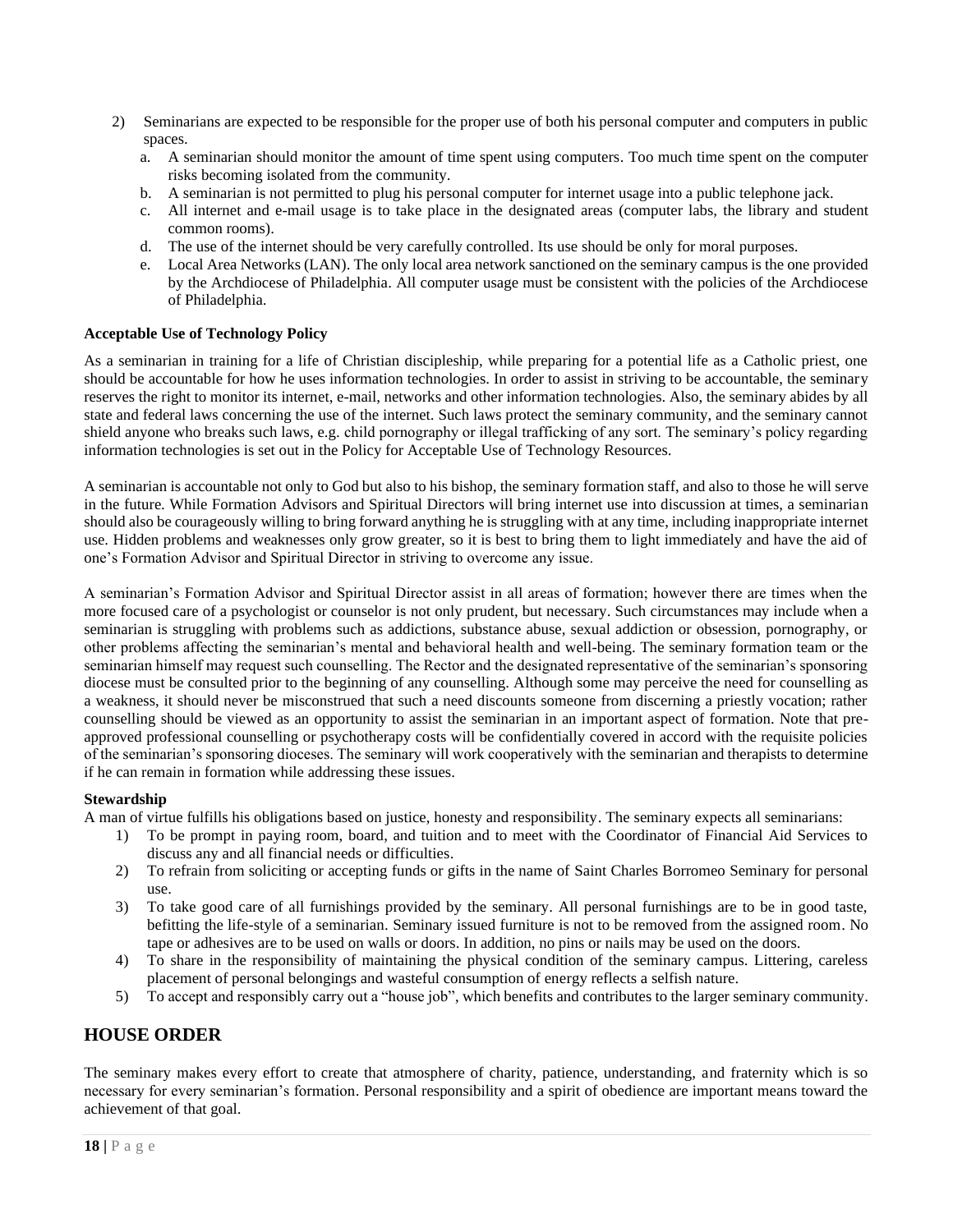Regulations are necessary for day-to-day living. They contribute to the atmosphere in which the seminary objectives can be realized. Each seminarian should grow in the realization of the value that discipline has in strengthening him to perform difficult tasks necessary for personal growth and for service to the community.

# <span id="page-18-0"></span>**Public Areas**

Seminarians are expected:

- 1) To report all maintenance difficulties to the Dean of Men, and to complete all work order forms under his signature.
- 2) To observe the rules of the seminary regarding use of the following areas:
	- a. Fitness Center the use of this facility is restricted to priest alumni, seminary faculty and seminarians.
	- b. Gymnasium the gymnasium is reserved normally for use by seminary faculty and students, as well as priest alumni. No outside group is permitted to use the gymnasium without the permission of the Vice Rectors who will consult with the Deans of Men.
	- c. Student Lounges and Common Rooms these facilities are reserved to resident seminarians only.
	- d. Eakins Room-any person or group wishing to visit or use this room must have the Rector's permission. Such permission is sought through the Coordinator of Facilities.
	- e. Unused or "moth-balled" sections of the seminary buildings (i.e. closed residence halls, basements, and the pool area) – these areas are restricted. No one is permitted at any time or for any reason to be in these areas of the seminary campus.
- 3) By law, smoking is not permitted indoors on campus. Smoking is only permitted in designated areas. It is expressly forbidden for any seminarian to smoke in his room. In addition, the smoking of any other cigarette-like product or smoking device (ex: "electronic cigarettes", "hookah pens", etc.) is also forbidden anywhere indoors on the seminary campus.

# <span id="page-18-1"></span>**Chapels**

There are three chapels on campus for the use of seminarians. The Sacred Heart Chapel is located in the College Seminary building along with the Chapel of Saint Martin of Tours. The Chapel of the Immaculate Conception is located in the Theology Seminary building. It is within these sacred places that the direction and the rhythm of a seminarian's daily life are set. Generally, all liturgies (Morning Prayer, The Holy Mass, Evening Prayer, Night Prayer and Benediction with the Most Blessed Sacrament) and devotions (the Rosary, the Stations of the Cross, and the Miraculous Medal Novena) for the College Seminary take place in the Sacred Heart Chapel, but certain weekly liturgies take place in the Chapel of the Immaculate Conception when the entire seminary community gathers together for various liturgies. Seminarians are also strongly encouraged to make frequent visits to the chapel during the course of the day for moments of private prayer. During the celebration of the Sacred Liturgies, a reverent, attentive and active participation, as befits these celebrations, is presumed. An atmosphere of Sacred Silence is to pervade the seminary chapels and their surroundings when the liturgy is not being celebrated.

#### Seminarians are expected:

- 1) To arrive in a timely fashion for all liturgies.
- 2) To sit in their assigned seat in chapel during mandatory liturgies.
- 3) To maintain a spirit of quiet recollection and silence by the confessional, and in the sacristy, vestry, and narthex of the chapel.
- 4) To maintain a cleanliness and orderliness in their assigned seating area.
- 5) To never add or remove anything from the sacristy or chapel without the permission of the Director of Liturgy.

#### <span id="page-18-2"></span>**Residence Halls**

The residence halls are the private area of resident seminarians. Quiet respect should be the norm in corridors as seminarians may be praying, resting or studying.

Each seminarian is required:

- 1) To keep his personal living quarters clean and orderly. The Dean of Men may inspect a seminarian's room at any time. Bathrooms in Saint Stephen's Dormitory or Saint John's Dormitory are to be cleaned weekly. Each seminarian's bed linens should be changed on a weekly basis.
- 2) To restrict the use of any food or beverage to the Refectory and to the common rooms. Snacks are permitted in one's personal living quarters.
- 3) To observe fire and security measures adopted by the seminary. For example, each seminarian is to maintain in his living quarters a functioning flashlight for use in exiting the building in an emergency. Any seminarian interfering with fire safety or security measures adopted by the seminary will be subject to immediate dismissal. Examples of such conduct include but are not limited to, propping open exterior doors or hallway doors, interfering with any smoke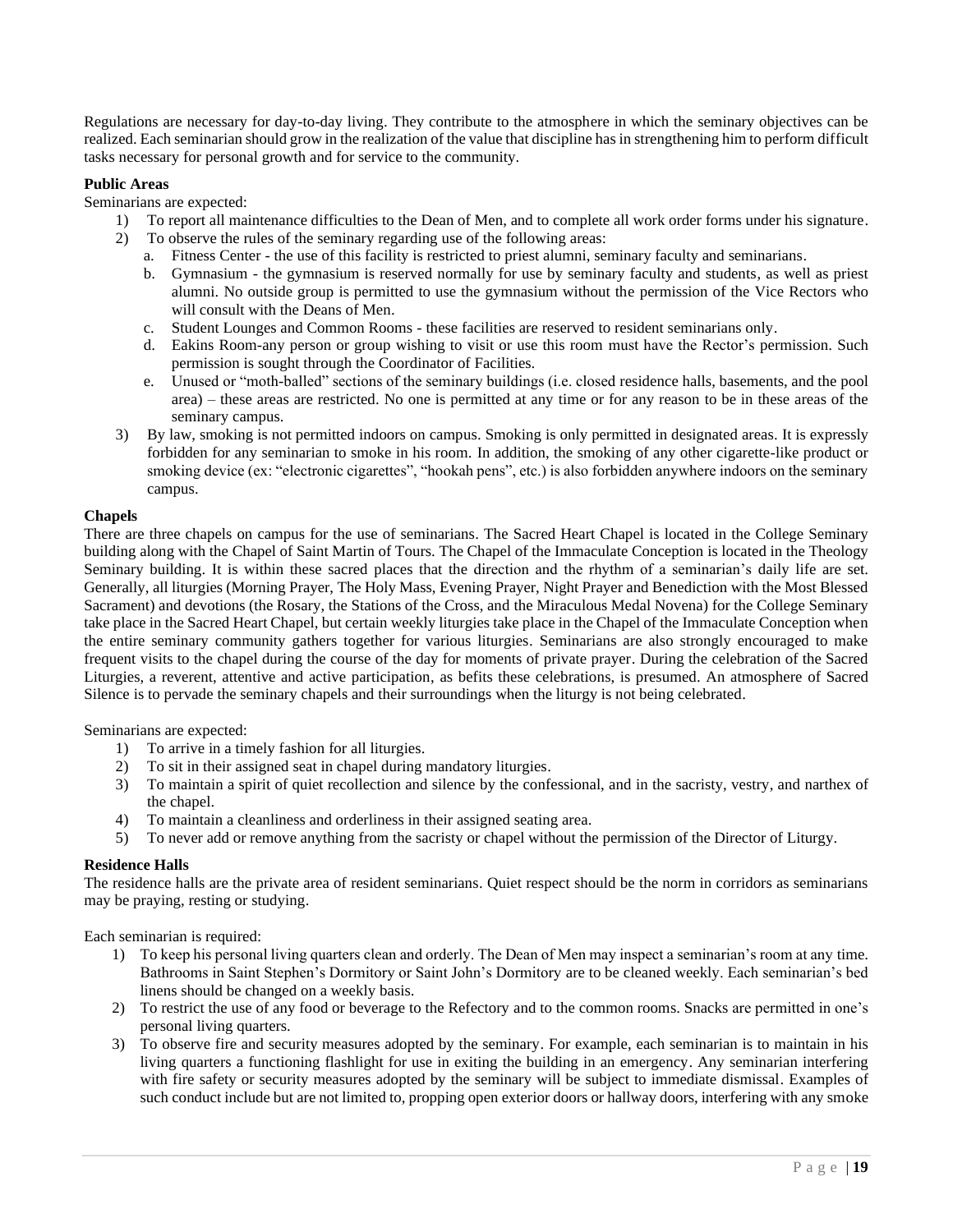detectors, heat detectors or fire suppression devices, or interfering with any security alarm or fire alarm equipment. No candles, incense, oil lamps, or other types of open flames are allowed in the residence halls.

4) To take good care of all furnishings provided by the seminary. All personal furnishings are to be in good taste and befitting the lifestyle of a seminarian. Seminary issued furniture is not to be removed from the assigned room. No tape or adhesives are to be used on walls or doors. In addition, no pins or nails may be used on the doors. In reality, nothing need be placed on the exterior of the door with the exception of a name tag.

# <span id="page-19-0"></span>**Automobiles/ Parking**

Upon entrance into the seminary, it is normally expected that a college seminarian would possess a valid driver's license. If not, a license should be obtained before his return the following academic year. A seminarian must register his automobile with the Office of Security and Safety Services during the first week of the Fall Semester or when he first begins to keep a car fulltime on campus (if this time begins other than at the beginning of the academic year). To keep a car on campus, a seminarian must provide proof of driver's license, registration, and insurance. A seminarian is to have his seminary photo identification badge on his person at all times and upon request of a seminary security officer, he is to produce it for verification.

All seminarians are to park their automobiles only in the designated areas.

# <span id="page-19-1"></span>**Permissions**

If a seminarian wishes to be excused from a scheduled seminary obligation, he must receive permission from the Dean of Men. If a seminarian needs special overnight permission, he must request this through the Dean of Men but it must be approved by the Rector. Any seminarian who is off campus overnight without the explicit permission of the Rector or who repeatedly fails to observe stated curfews is liable to dismissal.

#### <span id="page-19-2"></span>**Vacation Periods**

All seminarians are expected to observe the seminary rule regarding vacation periods:

- 1) The dining room is closed to seminarians during Christmas and Easter breaks and during the summer vacation, and beginning the day after *Concursus* until the beginning of the Fall Semester. The Dean of Men may make exceptions to this norm upon request.
- 2) No seminarian is permitted to live at the seminary during Christmas, Easter and summer vacation. The Dean of Men may make exceptions to this norm upon special request.
- 3) The Saturday before the first day of the Fall Semester is the first day seminarians can take up residence in their rooms after summer vacation. They are free to bring their baggage and arrange their rooms beginning the Saturday before the first day of the Fall Semester. Anyone wishing to reside in his room the Saturday or Sunday before the first day of the Fall Semester must first inform the Dean of Men.
- 4) Seminarians are to report to their home pastors during Christmas and Easter breaks as well as during summer vacation. Such visits will help the pastor complete the Pastor's Evaluation Form, which is returned to the Dean of Men and becomes a part of the seminarian's formation record.
- 5) Any student who plans to travel outside of the United States during a vacation period is required to inform the Rector in writing. If the seminarian desires to maintain a residence in a rectory of the Archdiocese of Philadelphia, he must obtain the permission of the Rector by a request made through the Dean of Men.
- 6) During Christmas and Easter breaks and during summer vacation, seminarians are to be faithful to their spiritual exercises, especially daily Mass, the reception of the Sacrament of Penance, prayer, spiritual reading, Rosary, and if possible, meetings with their Spiritual Director.

#### <span id="page-19-3"></span>**Behaviors Rendering a Seminarian Liable for Dismissal**

- genital activity involving another
- any inappropriate behavior with a minor that involves an infraction against the "Standards for Ministerial Behavior" (including the possession, distribution or use of child pornography) will immediately lead to a seminarian's dismissal, and all allegations of such behavior with a minor **which may constitute a violation of civil law** will be immediately reported to law enforcement officials as well as appropriate Church officials.
- bringing, possessing, or accessing adult pornography on campus in any form
- repeated unexcused absences from the required exercises of the seminary spiritual program, e.g., daily Eucharistic Liturgy and Liturgy of the Hours, annual pilgrimages, penance services, devotional celebrations, etc.
- violations of seminary rules regarding curfew and presence on campus
- interfering with fire safety or security measures adopted by the seminary
- failing to abide by the seminary rules with regard to alcohol and illegal substances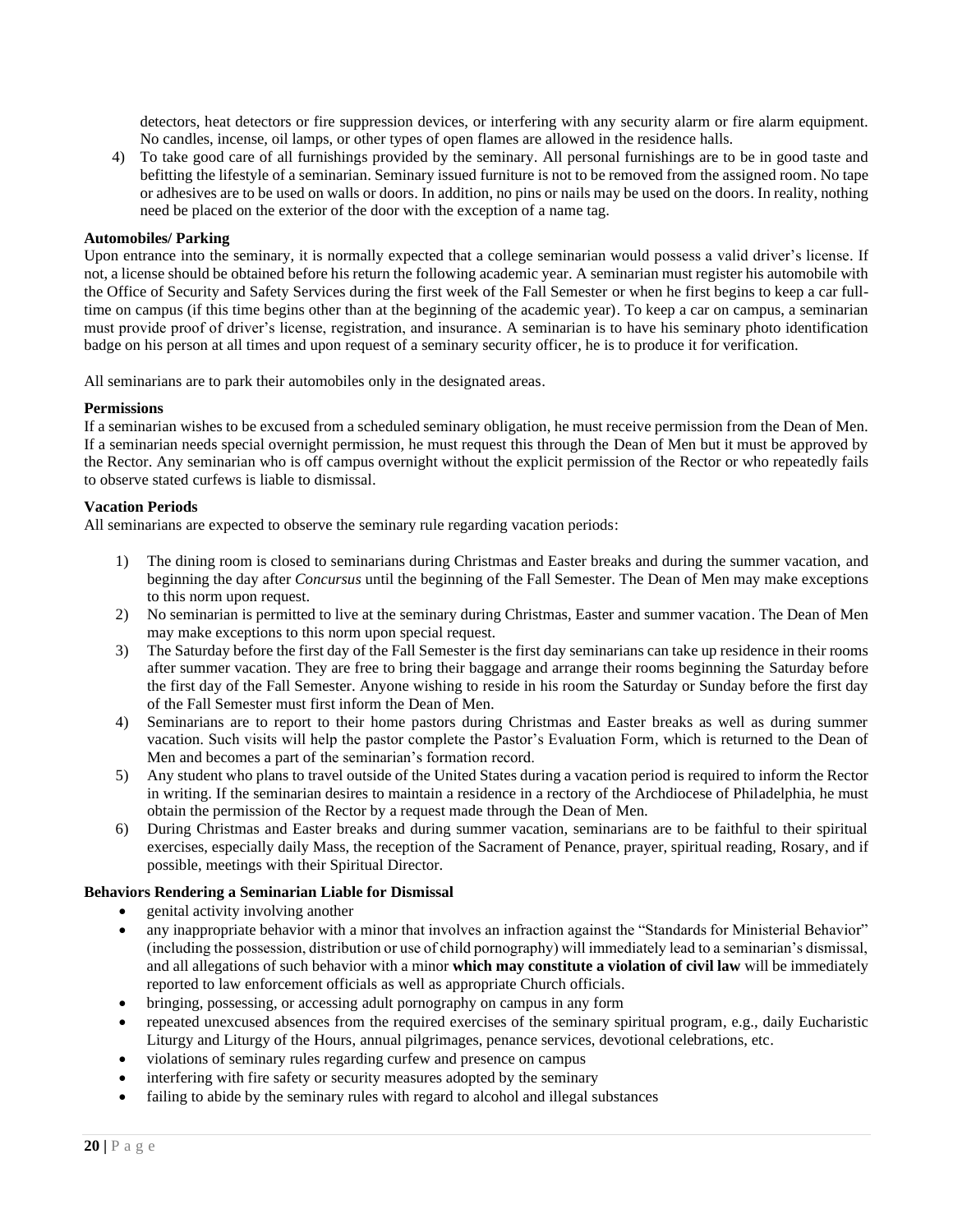- entering into a dating relationship
- plagiarism, cheating or falsification of research work, examinations, or academic records
- theft
- acts of aggression or violence

**N.B.** This list of behaviors rendering a seminarian liable for dismissal is NOT exhaustive. The Seminary Administration will make judgments regarding the dismissal of a seminarian as it deems necessary.

# <span id="page-20-0"></span>**Resignation from the Program of Priestly Formation**

A seminarian who has chosen to withdraw from the seminary program is expected:

- 1) To have discussed the matter thoroughly with his spiritual director.
	- 2) To meet about his decision with his formation advisor.
	- 3) To inform the Dean of Men, in person, about his decision to resign from the program.
	- 4) To arrange a meeting with the Rector and to submit a formal letter of resignation to him.

# <span id="page-20-1"></span>**EVALUATION PROCESS**

# <span id="page-20-2"></span>**Formation Committee Meetings**

The College Seminary Formation Committee is comprised of the Rector, the Vice Rector of the College Seminary, the Dean of Men, the Director of Spiritual Formation, the Vice President for Academic Affairs, the Director of Apostolic and Pastoral Formation and the individual formation advisors of seminarians. The Formation Committee is chaired by the Vice Rector of the College Seminary, with the Dean of Men serving as Vice Chairman. Full–time priest faculty members serve as formation advisors (*Human Formation Manual*, §2).

The College Seminary Formation Committee meets weekly and regularly evaluates a seminarian's progress in the areas of human, spiritual, intellectual and apostolic formation development. The formation advisor serves as liaison between the seminarian and the Formation Committee. He presents to the committee a summary of the seminarian's performance in all areas of seminary formation and communicates to each of his advisees the consensus view of the Formation Committee on the positive characteristics for priestly service that of which the seminarian gives evidence and the areas of development that are in need of further growth. At the end of the academic year, the Formation Committee's assessment is part of the comprehensive written report prepared by the formation advisor for the seminarian's diocese (*Human Formation Manual*, §2).

The formation advisor is selected from the priests assigned full-time to the faculty of Saint Charles Borromeo Seminary. In this role, he meets individually, in the external forum, with the seminarians assigned to him, to assist the discernment of God's call and to bring to the attention of the seminarian his strengths as well as needed areas of growth as he continues to integrate the four pillars of priestly formation. He seeks to assist the seminarian in the personal appropriation and integration of the information imparted to the seminarian by his participation in the human, spiritual, intellectual and apostolic components of the formation program. It is the advisor's responsibility to meet monthly during the semester to review the seminarian's formation status, to know each advisee as well as possible by establishing a relationship of mutual trust and acceptance, to comment on the seminarian's progress toward the Priesthood at the meetings of the formation committee of the seminarian's respective division and to prepare a comprehensive Annual Formation Report at the conclusion of the academic year. This report reflects the substance of conversations held with the seminarian by the formation advisor and the discussion of the formation committee. It is the advisor's responsibility to provide the seminarian comprehensive feedback on the formation report so that it may assist him in his growth. The formation advisor does not function in the internal forum with any seminarian (*Human Formation Manual*, §3-4).

#### <span id="page-20-3"></span>**Information Considered in Evaluation**

The following means are used to evaluate a seminarian's progress in the Program of Priestly Formation:

1) Formation Advisor's Reports – these reports consist in oral updates presented at weekly formation meetings on a regular basis (at least bi-annually). It is the advisor's responsibility to draw upon regular meetings with his advisees and from the other evaluative instruments of the seminary program in order to provide the members of the Formation Committee with a portrait of his advisee following the structure of the four pillars in the *Program of Priestly Formation, Fifth Edition*. This process culminates in the creation of the Annual Formation Report, ultimately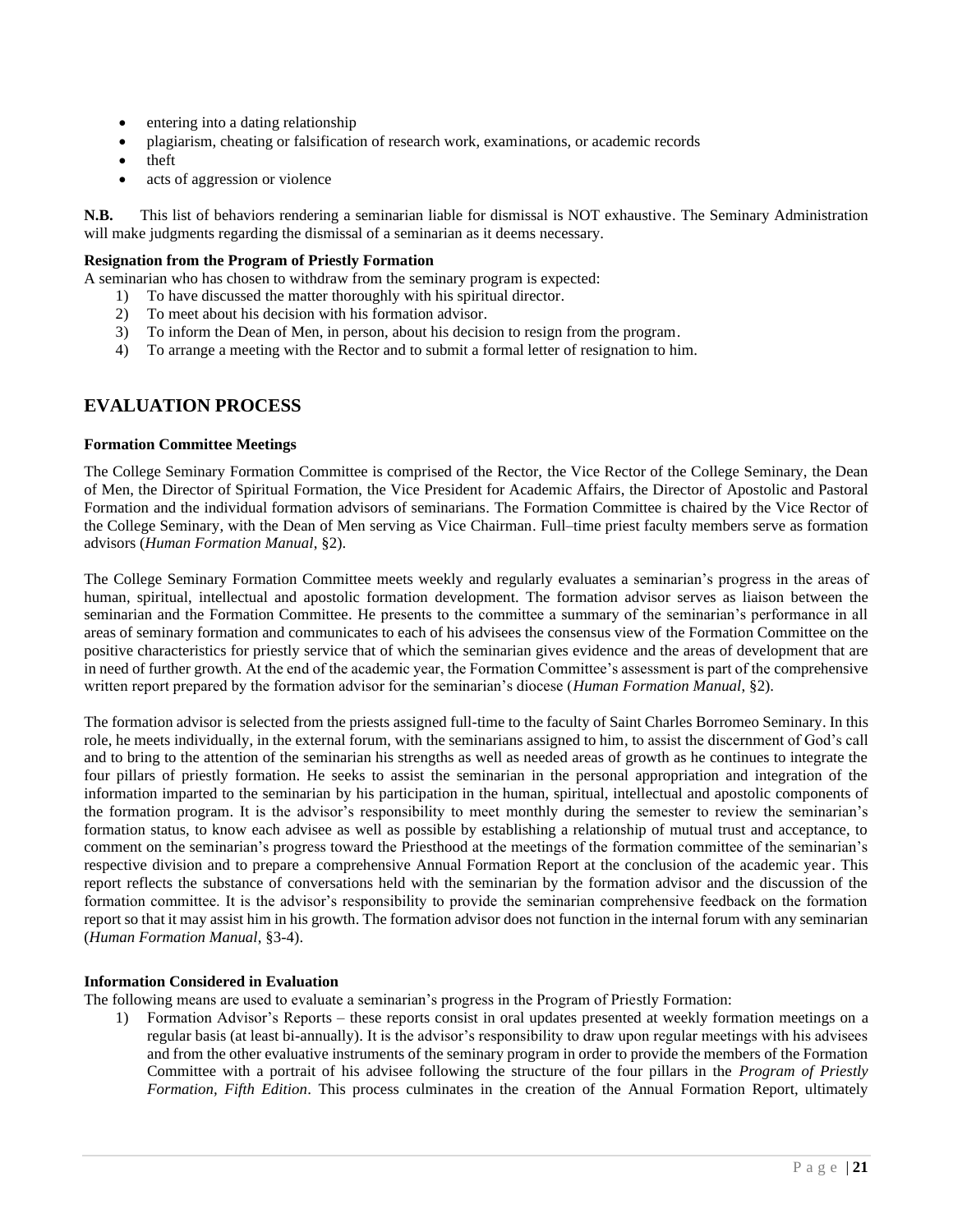submitted to a seminarian's diocesan bishop, which "provides a clear estimation of the seminarian's progress in the areas of human, spiritual, intellectual, and pastoral formation" (*PPF*, 279).

- 2) Observations of the College Seminary Formation Committee these observations are made at weekly College Seminary Formation Committee Meetings only by members of the College Seminary Formation Committee who work in the external forum and are opportunities for the committee members to add to the observations of the Formation Advisor.
- 3) Annual Seminarian Self-Evaluation this evaluation is submitted by the seminarian concurrent with the completion of the Annual Formation Report. It is the seminarian's own evaluation of his progress in the areas of human, spiritual, intellectual, and pastoral formation. The goal of this evaluation is to provide an opportunity for introspection on the part of the seminarian and for him to relate to the College Seminary Formation Committee his progress with integrating the four pillars of formation as well as outlining his goals for the coming year.
- 4) Peer Evaluations this process takes place in the Fall Semester of a college seminarian's Fourth College year. The primary purpose of the peer evaluation is to offer each seminarian reflective insight from his fellow seminarians regarding:
	- a. his Christian witness (how does the individual exemplify and daily live out the Christian life?), and
	- b. his potential ability to minister to other believers within the Christian community (can he lead others to Christ?).

The peer evaluation, when coupled with other evaluation processes conducted by the seminary faculty and field education supervisors, serves both to assist the individual seminarian in coming to a keener awareness of his strengths and weaknesses for priestly ministry and to ensure that the Church community is entrusted into the hands of wellprepared, committed and pastorally sensitive ministers. The seminarian should also understand that the peer evaluation process brings to light the values and concerns of the evaluator as well as of those being evaluated. It is helpful to keep in mind that the peer evaluation finds its proper place within the larger formation process, which is primarily designed to guide the seminarian and the seminary faculty in the discernment of God's will for each individual. A summary of the Peer Evaluation of each seminarian is prepared by the individual's formation advisor and is shared by the formation advisor with his advisee. Each seminarian, if he chooses, may write a formal reply to observations made on the peer evaluation forms as communicated to him by his formation advisor.

- 5) Academic Progress Reports these reports are solicited from faculty members by the Vice President for Academic Affairs. These reports provide an update on a seminarian's intellectual growth, provide encouragement and sometimes provide recommendations for further improvement.
- 6) Field Education Reports these reports offer insight into a seminarian's growth in the area of apostolic formation. The Director of Pastoral and Apostolic Formation solicits these reports from both the seminarian's supervisor and the seminarian himself. These reports seek to assist the seminarian and the College Seminary Formation Committee in evaluating, through appropriate supervision, the seminarian's strengths and limitations in his apostolic service assignments, so as to promote his growth in apostolic service-oriented skills for future ministerial competency.
- 7) Summer Evaluations these reports are solicited by the Dean of Men at the conclusion of the summer vacation. This form allows the seminarian's home pastor to offer his observations and insight into his seminarian's growth in priestly formation.

# <span id="page-21-0"></span>**Process of Review**

At the weekly College Seminary Formation Committee meeting, the following is the process by which a seminarian is reviewed:

- 1) Formation Advisor's presentation;
- 2) Comments from the Dean of Men, Vice President for Academic Affairs and Director of Apostolic and Pastoral Formation;
- 3) Comments from the College Seminary Formation Committee Members;
- 4) Observations of the Rector;
- 5) Discussion;
- 6) Vote on formation progress.

# <span id="page-21-1"></span>**Vote for Advancement into Theology Studies and Candidacy/Spiritual Year**

At the conclusion of a college seminarian's Fourth College year, the College Seminary Formation Committee makes a recommendation to the Rector, who determines if a seminarian should be advanced to the next level of seminary formation. For those seminarians who will not be participating in Saint Charles Borromeo Seminary's Spiritual Year, the Rector's vote concerns the seminarian's advancement into Theological Studies and his reception of Candidacy. For those Fourth College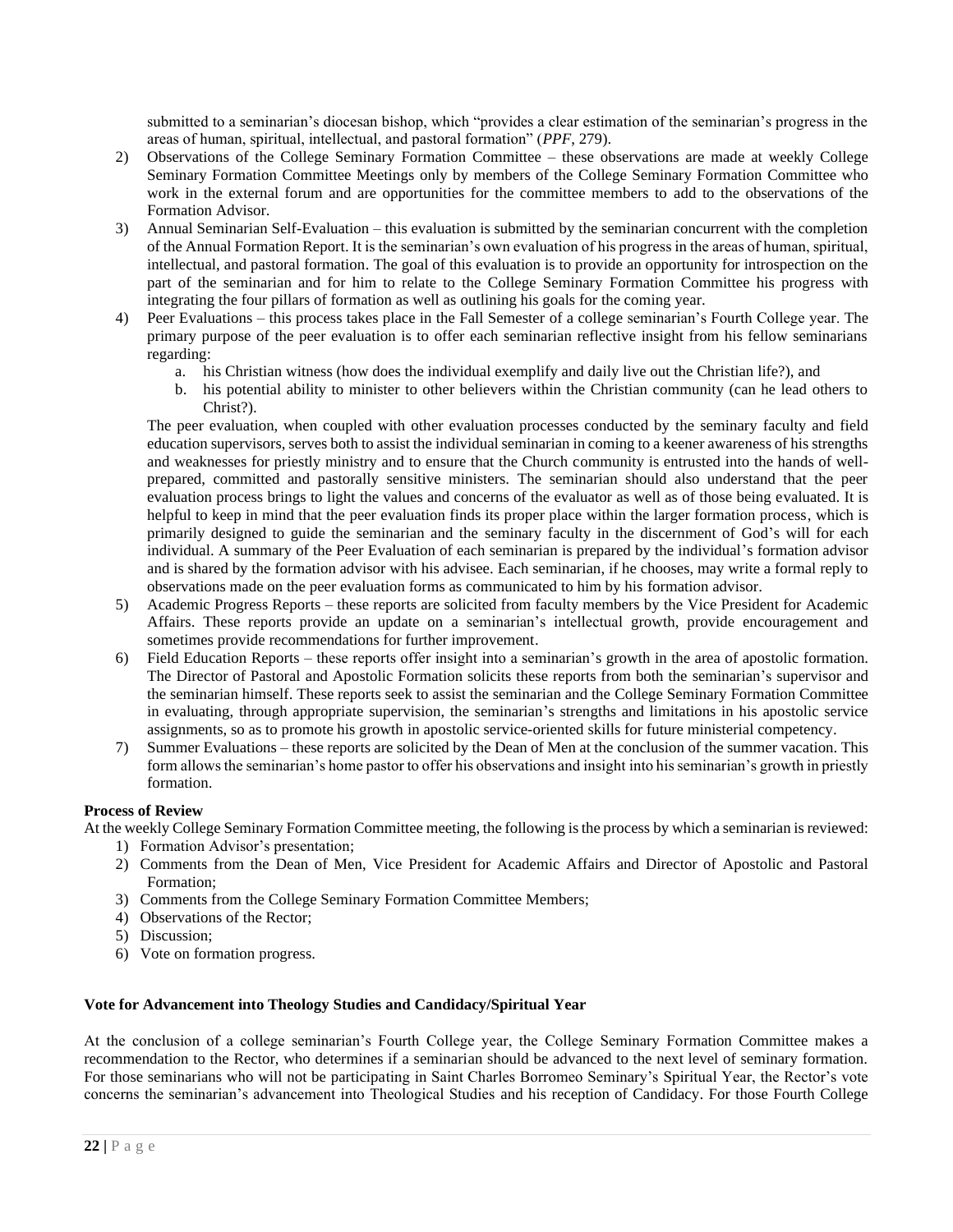seminarians who will be participating in the seminary's Spiritual Year Program, the College Seminary Formation Committee makes a recommendation to the Rector, who then determines whether or not a seminarian is to advance into the Spiritual Year. At the conclusion the following year of a seminarian's Spiritual Year, the College Seminary Formation Committee, with the assistance and direct input of the Director of the Spiritual Year Program, will then make a formal recommendation to the Rector regarding that seminarian's advancement into Theological Studies. The Rector will then determine at that time if the seminarian is to be advanced into Theological Studies and the reception of Candidacy. It is to be noted that all seminarians who participate in the Spiritual Year Program will have as their Formation Advisor for that year the Director of the Spiritual Year Program, who will serve in the External Forum. Finally, relying heavily upon the input and recommendation of the Director of the Spiritual Year Program, the College Seminary Formation Committee will also vote on advancement into the first year of Pre-Theology Studies those seminarians who experienced the Spiritual Year Program as their first year of seminary formation.

# <span id="page-22-0"></span>**Guidelines for Self-Evaluation**

Seminarian Self-Evaluation Forms will be distributed by the Office of the Dean of Men to all seminarians in the month of April. These forms are to be completed and returned by the seminarian to the Office of the Dean of Men by the end of April. These evaluations will be reviewed by the Dean of Men and forwarded to the Rector so that they may accompany the Final Formation Report submitted to each seminarian's bishop. Subsequent copies will be provided to a seminarian's formation advisor.

The Self-Evaluation Form is a series of statements drawn from the Fifth Edition of the *Program of Priestly Formation*, which highlights certain characteristics and virtues that are essential for effective priestly ministry. The seminarian is asked to comment on how adequately each statement describes him. The seminarian may respond by indicating that a particular attribute is always, mostly, occasionally, rarely or never true of himself. The final question is a brief essay. In a one-page essay, the seminarian is to demonstrate how he has integrated the four areas of formation in his daily life during the past academic year. He is asked to identify particular gifts and weaknesses and articulate how he has grown. The essay is to conclude by stating two goals that he would like to achieve during the next academic year.

# <span id="page-22-1"></span>**POLICIES AND PROCEDURES**

#### <span id="page-22-2"></span>**Criteria for Admission to the Seminary**

# **Applicants for the Archdiocese of Philadelphia**

Catholic men who are seriously considering preparation for the Roman Catholic Priesthood and priestly service within a particular diocese or religious community are eligible to seek admission to Saint Charles Borromeo Seminary. Saint Charles Seminary does not discriminate based on race, color, or national origin, and complies with all applicable non-discrimination laws.

Any man who discerns that he is called to priestly service for the Archdiocese of Philadelphia should contact or be referred to:

Vocation Office for Diocesan Priesthood 100 East Wynnewood Road Wynnewood, PA 19096-3001 Telephone: (610) 667-5778 Fax: (610) 667-5936 Email: fr.sdelacy@archphila.org Webpage: www.HeedTheCall.org

The Director of the Vocation Office for Diocesan Priesthood will provide the applicant with an application packet to start the admissions process. All applications and required documents must be in the Vocation Office for Diocesan Priesthood by July 15 for admission to Saint Charles Borromeo Seminary for the following Fall semester.

When the Archbishop of Philadelphia accepts a man as suitable for study for priestly ministry in the Archdiocese of Philadelphia and appoints him to study at Saint Charles Borromeo Seminary, the Director of the Vocation Office for Diocesan Priesthood delivers all pertinent admissions materials to the Saint Charles Borromeo Seminary Admissions Office.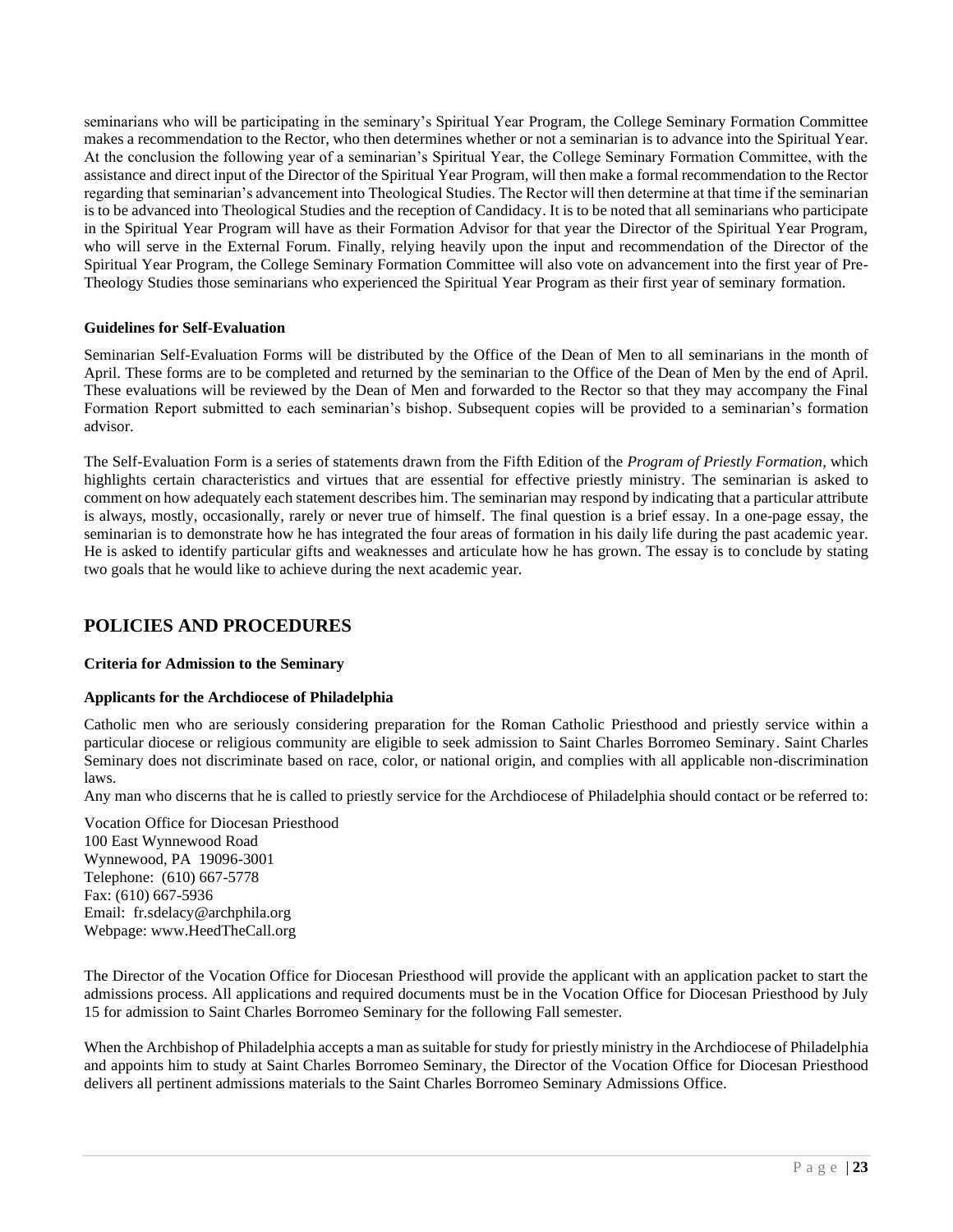#### **Applicants from Archdioceses/Dioceses other than the Archdiocese of Philadelphia:**

Any man who wishes to study at Saint Charles Borromeo Seminary for service in another archdiocese, diocese or religious community must contact the proper Vocation Director for the sponsorship that is necessary for admission.

With the approval of the Archbishop of Philadelphia, applicants for other dioceses and religious communities are welcome to make application to the seminary by writing to the Saint Charles Borromeo Seminary Admissions Office for information and application forms. All applications and required documents must be in the Admissions Office by July 15 for admission to the Seminary for the following Fall semester.

# **Applicants for the College Seminary**

All applicants, whether for the Archdiocese of Philadelphia, another diocese or religious community, must be at least high school graduates and must give clear evidence that they have the ability to meet scholastic requirements. Applicants are required to have taken the Scholastic Aptitude Test of the College Entrance Examination Board or an equivalent. Applicants who use English as a second language will need to take the TOEFL examination.

College courses already successfully completed are evaluated by the Vice President for Academic Affairs in the light of the curriculum of Saint Charles Borromeo Seminary and, wherever possible, credits already earned are transferred into either general education or elective requirements of the seminary college program.

Through its admissions process, Saint Charles Borromeo Seminary is interested in determining that an applicant is of high moral character and imbued with the right intention of studying for the Priesthood. The Saint Charles Borromeo Seminary Admissions Office relies heavily on the judgment of the respective vocation director and bishop or religious superior concerning the suitability of applicants. Serious attention is given to recommendations attesting to the exemplary standing of each applicant within his parish community.

# **Applicants for the Theological Seminary**

Admission to the Theological Seminary is open to applicants who have completed a recognized four-year program or its equivalent in a college seminary or in another college or university, who have attained an undergraduate Baccalaureate Degree from an accredited institution (or who can demonstrate such equivalency) and who give "evidence of the commitment and qualities desired for pastoral leadership and the academic ability to engage in graduate education." Applicants who have not attended a college seminary are ordinarily expected to have completed a two-year pre-theology program as mandated in the Fourth Edition of The Program of Priestly Formation (1992). Specifically,

1. Admission to the Theological Seminary also requires:

a) the successful completion of a minimum of 24 semester credit hours in philosophy courses whose content includes metaphysics, anthropology, natural theology, epistemology, ethics, logic and the history of ancient, medieval, modern and contemporary philosophy; this course work must be substantiated by appropriate academic transcripts;

b) the successful completion of a minimum of 12 semester credit hours in undergraduate theology, substantiated by appropriate academic transcripts (cf., The Program of Priestly Formation, 1992, §214; Code of Canon Law, cc. 235.1, 250).

2. Applicants to the Theological Seminary who have not already fulfilled the Saint Charles Borromeo Seminary minimum undergraduate prerequisites of 4 semester credit hours in Latin and 4 semester credit hours in Biblical Greek may be admitted provisionally to the Theology Division, provided that such matriculants are able to successfully complete language prerequisites concurrently and in addition to the normal course of studies in the Theology Division, or provided that such matriculants will have successfully completed language prerequisites during the summer prior to their admission.

3. The two-year Pre-Theology Program is the norm for all applicants to Saint Charles Borromeo Seminary who have no previous seminary or religious formation experience. Within the two-year Pre-Theology Program, candidates earn 24 semester credit hours in philosophy and 12 semester credit hours in undergraduate theology.

4. Adjustments to the two-year norm for the duration of the Pre-Theology Program may be granted by Saint Charles Borromeo Seminary when an assessment of the applicant's background demonstrates complete or partial fulfillment of the above requirements, thus enabling the applicant to complete the above minimum prerequisites for admission to the Theological Seminary in less than two years. This adjustment may be granted after a review of the applicant's background and transcripts by the Vice President for Academic Affairs and with the approval of the Rector.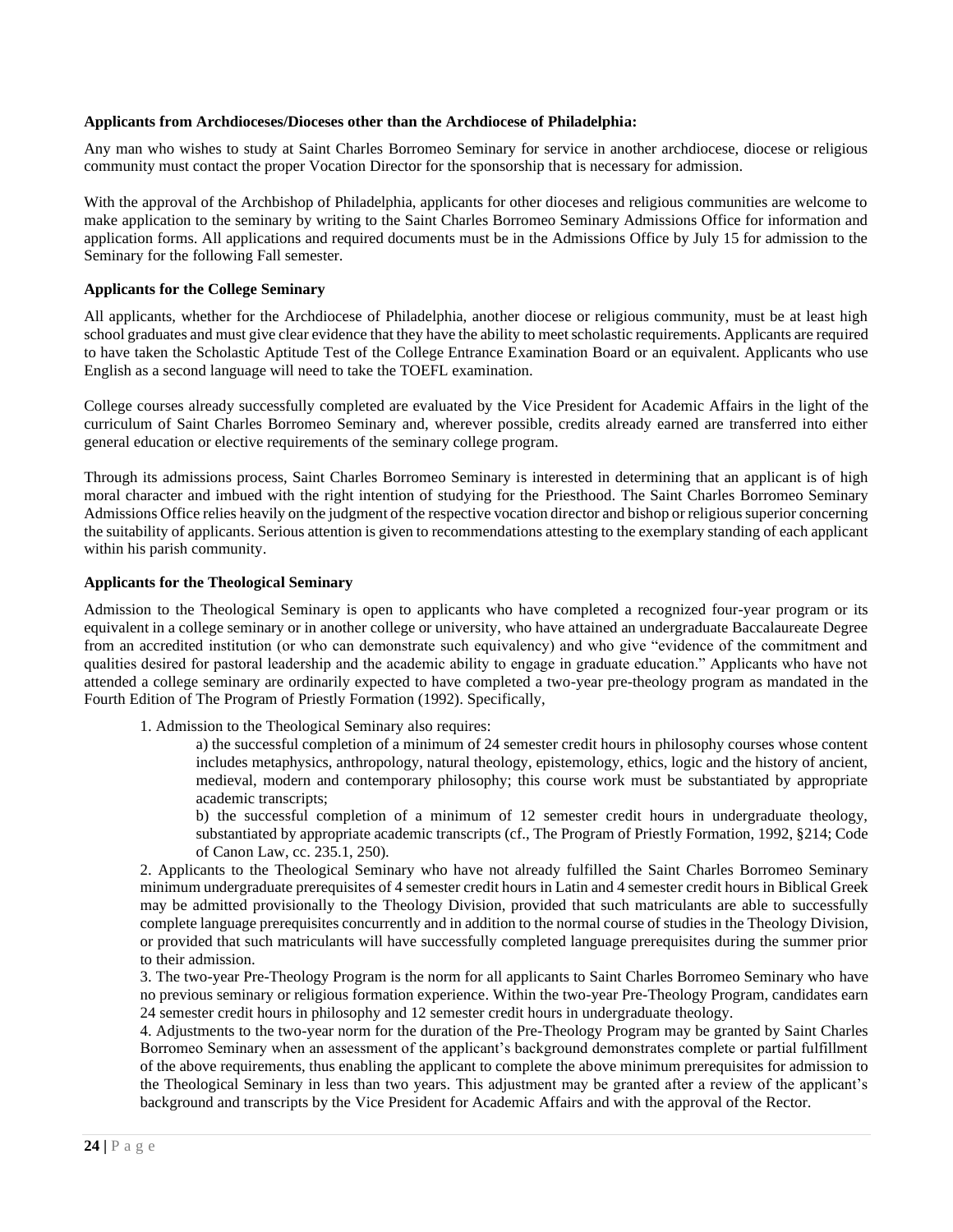# <span id="page-24-0"></span>**COLLEGE SEMINARY DAILY HORARIUM**

| <b>Time</b>          | Sunday                       | Monday                               | Tuesday                              | Wednesday                                | Thursday                                               | Friday                                  | Saturday                              |
|----------------------|------------------------------|--------------------------------------|--------------------------------------|------------------------------------------|--------------------------------------------------------|-----------------------------------------|---------------------------------------|
| 6:15 am              |                              |                                      |                                      |                                          |                                                        | Simple<br>Exposition                    |                                       |
| 6:30 am              |                              | Rising                               | Rising                               |                                          | Rising                                                 | Rising                                  |                                       |
| $7:00$ am            |                              | Angelus and<br>Private<br>Meditation | Angelus and<br>Private<br>Meditation |                                          | Angelus and<br>Private<br>Meditation                   | Angelus and<br>Private<br>Meditation    |                                       |
| 7:15 am              |                              | Morning Prayer                       | Morning Prayer                       |                                          | Morning Prayer                                         | Simple<br>Reposition/<br>Morning Prayer |                                       |
| 7:30 am              | Breakfast                    | Mass                                 | Mass                                 |                                          | Mass                                                   | Mass                                    | Rising                                |
| 7:45 am              |                              |                                      |                                      | Angelus and<br>Morning Prayer            |                                                        |                                         |                                       |
| 8:00 am              |                              |                                      |                                      |                                          |                                                        |                                         | Mass with<br>Morning Prayer           |
| 8:05 am              |                              | <b>Breakfast</b>                     | <b>Breakfast</b>                     | <b>Breakfast</b>                         | <b>Breakfast</b>                                       | <b>Breakfast</b>                        | Breakfast<br>(Optional)               |
| 8:50 am-10:05<br>am  |                              | <b>First Period</b>                  | <b>First Period</b>                  | <b>First Period</b>                      | Human<br>Formation<br>Conferences<br>$(9:00-10:15 am)$ | <b>First Period</b>                     |                                       |
| 10:15 am-11:30 am    |                              | <b>Second Period</b>                 | <b>Second Period</b>                 | <b>Second Period</b>                     | <b>Second Period</b>                                   |                                         |                                       |
| 11:40 am-12:55 pm    |                              | <b>Third Period</b>                  | <b>Third Period</b>                  | <b>Third Period</b>                      |                                                        | <b>Third Period</b>                     |                                       |
| 9:00 am              | Morning Prayer<br>(ICC)      |                                      |                                      |                                          |                                                        |                                         |                                       |
| 10:00 am             | Mass (ICC)                   |                                      |                                      |                                          |                                                        |                                         |                                       |
| 11:30 am-1:30 pm     | Brunch                       | Lunch                                | Lunch                                | Lunch                                    | Lunch                                                  | Lunch                                   | Lunch                                 |
| 1:35 pm-4:15 pm      |                              | Afternoon<br>Classes                 | Afternoon<br>Classes                 | Afternoon<br>Classes                     |                                                        | Afternoon<br>Classes                    |                                       |
| $3:45$ pm $-4:15$ pm |                              |                                      |                                      | Confessors<br>available                  |                                                        |                                         |                                       |
| 4:30 pm              |                              |                                      |                                      | Mass (ICC)<br>Evening<br>Prayer Private] | Return from<br><b>Field Education</b><br>Assignments   |                                         |                                       |
| 4:45 pm-5:30 pm      |                              |                                      | Music Practice                       |                                          |                                                        |                                         |                                       |
| 5:00 pm              | Vespers $(\overline{ICC})$   |                                      | Rosary                               |                                          |                                                        | Evening Prayer                          |                                       |
| 5:30 pm              |                              | Evening Prayer                       | Evening Prayer<br>/Exposition        |                                          | Evening Prayer                                         |                                         |                                       |
| 5:50 pm-7:00 pm      | Dinner                       | Dinner                               | Dinner                               | Rector's Dinner                          | Dinner                                                 |                                         |                                       |
| 5:50 pm-9:30 pm      |                              |                                      |                                      |                                          |                                                        | Discretionary<br>Time                   |                                       |
| 7:00 pm-8:30 pm      | Study Period                 | Study Period                         | Study Period                         |                                          | Study Period                                           |                                         |                                       |
| 8:30 pm              | Dedicated<br>Time            | Dedicated<br>Time                    | Dedicated<br>Time                    | Dedicated<br>Time                        | Dedicated<br>Time                                      |                                         |                                       |
| 9:30 pm              |                              |                                      | Night Prayer<br>/Benediction         |                                          |                                                        | Curfew/Night<br>Prayer                  |                                       |
| 11:00 pm             | Lights Out/<br>Grand Silence | Lights Out/<br>Grand Silence         | Lights Out/<br>Grand Silence         | Lights Out/<br>Grand Silence             | Lights Out/<br>Grand Silence                           | Lights Out/<br>Grand Silence            | Curfew/Lights<br>Out/Grand<br>Silence |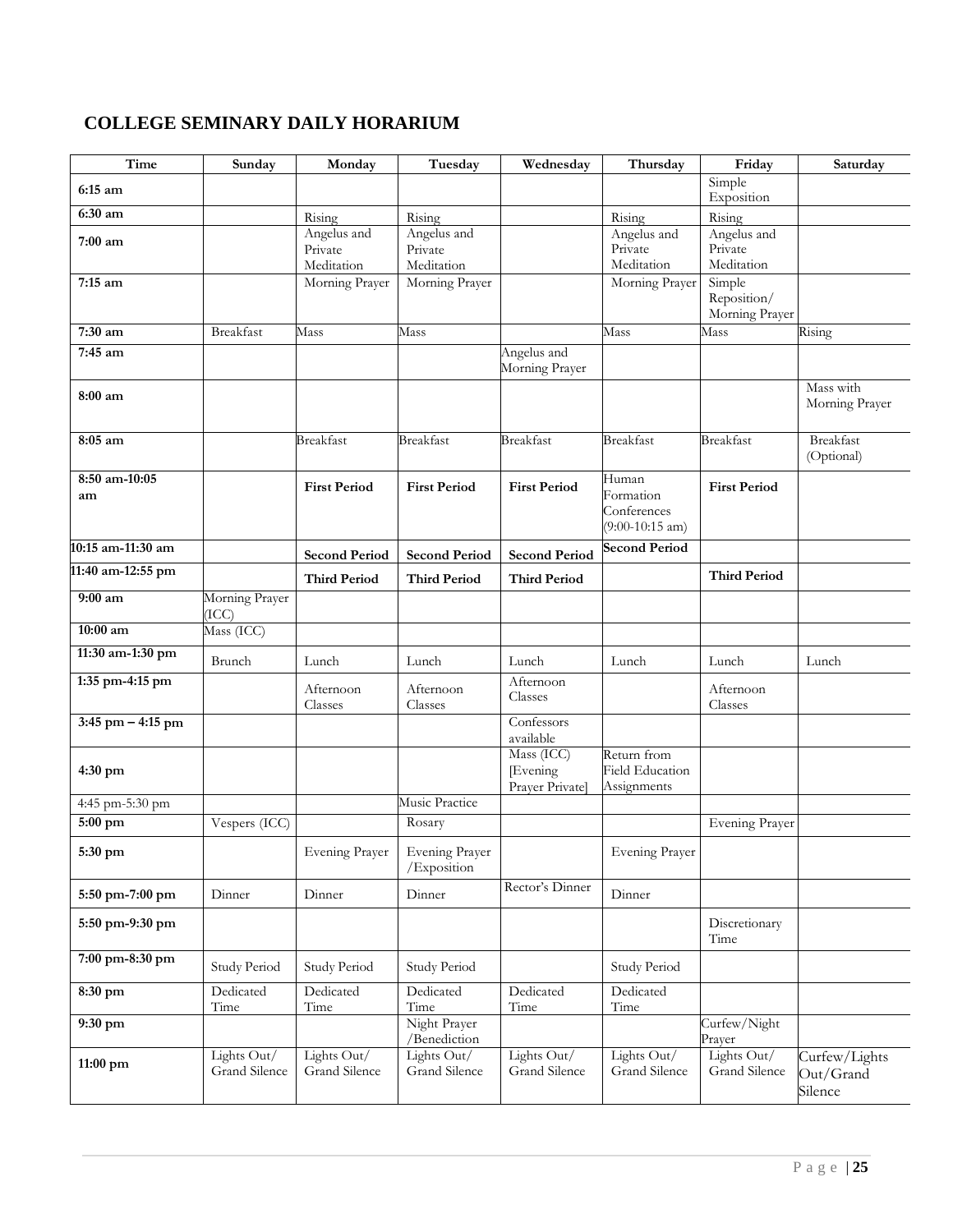†Dedicated Time is a designated period in the daily schedule during which seminarians are expected to be on the campus for the purpose of working on essential components of their priestly formation. Dedicated time is used for the prayer crucial to proper discernment or for the study needed for the successful completion of the academic program. It may also be properly directed to exercise, rest, leisure or time spent with one's spiritual director or formation advisor. This discipline is embraced for the purpose of a deeper freedom and in the College Seminary a structure for the seminarian to embrace as an exercise of authentic free choice, personally motivated and prompted from within. It is an expression of the principle known in the spiritual tradition as "stability", that is, a tranquility of soul and an ability to be "in place", reflective of a sincere commitment to God's purpose for the believer.

A seminarian in the College Seminary who desires to exempt himself from this expectation should do so only for serious reason after thoughtful deliberation. He must see the Dean of men or his delegate to obtain permission to leave campus during Dedicated Time. If such permission is granted, the seminarian is to sign out upon departure and is to sign in upon return in the book provided in Center House.

\*Discretionary Time is time not otherwise scheduled. Like Dedicated Time, it too, is time available for the effective engagement of the essential components of the seminary program, such as prayer, study, exercise and leisure. However, its use may involve leisure away from campus (with permission from the Dean of Men or his delegate). The Seminary refrains from prioritizing that time for all college seminarians with the expectation that proper balance of prayer, study, service, exercise or leisure will suggest itself to the seminarian properly disposed to the graces of his way of life.

# <span id="page-25-0"></span>**FACULTY ROLES**

# <span id="page-25-1"></span>**Rector**

The Rector serves as the pastor of the seminary community. He sets the direction and tone of the seminary program. He strives to foster a climate of mutual confidence and trust; he elicits the full cooperation and involvement of faculty and students (*PPF<sup>5</sup>* , §318). The Rector serves as Chief Administrative Officer and principal agent responsible for the implementation of the seminary program (*PPF, §* 320). He also maintains close contact with the bishops and religious ordinaries of the dioceses and religious institutes or societies that the seminary serves. The spiritual and personal welfare of faculty and students is a central responsibility of the Rector. Regularly, the Rector gives conferences to the seminary community. He also frequently presides at prayer and at the Eucharist (*PPF<sup>5</sup>* , §321).

# <span id="page-25-2"></span>**Vice Rector**

The Vice Rector assists the Rector in areas determined by the Rector and each seminary's administrative structure. Tasks vary according to the needs of the particular seminary (*PPF*, 324).

# <span id="page-25-3"></span>**Dean of Men**

The Dean of Men is a priest who coordinates the human formation program of the seminary (see *Pastores dabo vobis*, §43-44) in collaboration with the Rector, the Vice Rector of the College Seminary, other formation advisors, and seminary faculty and staff. The Dean of Men and the formation faculty work in the external forum as agents of the Rector. The Dean of Men also oversees the discipline of the seminary and the implementation of the Rule of Life (*PPF*, §325). The Dean of Men oversees the annual evaluation process in collaboration with the Rector, other formation mentors/advisors, and the seminary faculty and staff (*PPF*, 326). The Dean of Men makes provision for psychological and counseling services in areas distinct from spiritual direction (*PPF*, 327).

#### <span id="page-25-4"></span>**Director of Spiritual Formation**

This priest is appointed by the diocesan bishop or religious ordinary and assists the Rector by coordinating the entire spiritual formation program, giving it unity and direction (*PPF*, 329). The Director of Spiritual Formation makes provision for the individual spiritual direction of all seminarians. He meets regularly with the spiritual directors, providing supervision and assistance for their work (*PPF*, 330). The Director of Spiritual Formation makes provision for opportunities within the seminary community for celebration of the Sacrament of Penance. He is also responsible for retreats and days of recollection, making sure they are well planned and carefully executed (*PPF*, 331).

# <span id="page-25-5"></span>**Spiritual Director**

Spiritual Directors are responsible for the individual spiritual direction of seminarians (*PPF*, 332). Since spiritual direction takes place in the internal forum, the relationship of seminarians to their Spiritual Director is a privileged and confidential one.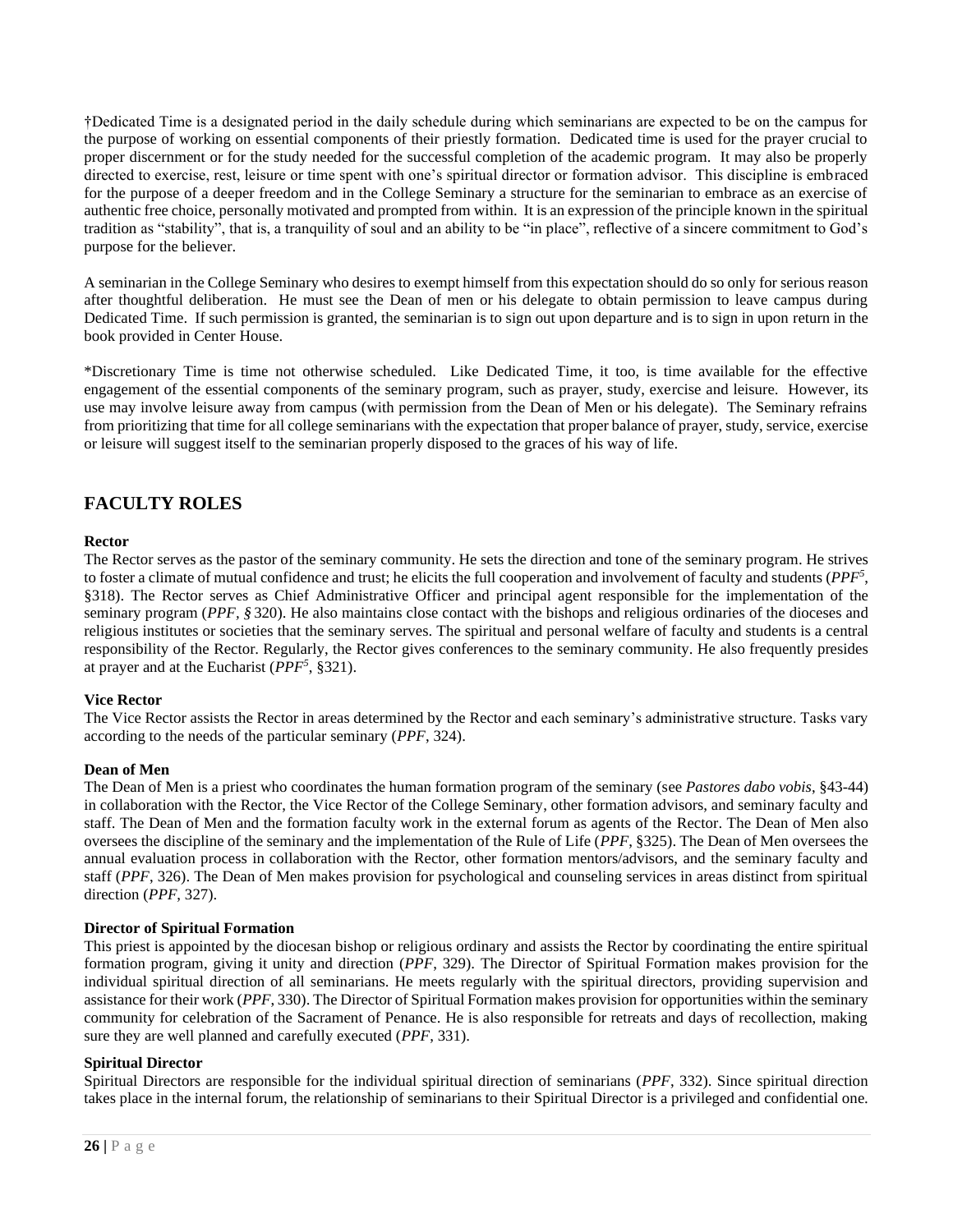Spiritual Directors may not participate in the evaluation of those they currently direct or whom they directed in the past (*PPF,* 333).

# <span id="page-26-0"></span>**Vice President for Academic Affairs**

The Vice President for Academic Affairs assists the Rector in intellectual formation, including faculty hiring and development. The Vice President for Academic Affairs administers the intellectual formation program of the seminary in all its aspects: curriculum, courses, methods of instruction, and the academic quality and performance of faculty and students (*PPF*, 334).

# <span id="page-26-1"></span>**Director of Apostolic and Pastoral Formation**

The Director of Apostolic and Pastoral Formation assists the Rector in the pastoral formation of seminarians. The director coordinates the apostolic and pastoral activities of students, so that they engage effectively in apostolic and pastoral programs, reflect on their work, and gain deeper insight into the mission of the Church (*PPF*, 337). The director provides an evaluation of the seminarians' work, calling attention to their strengths and their potential for general and specialized ministries (*PPF*, 338).

#### <span id="page-26-2"></span>**Formation Advisor**

The Formation Advisor is selected from the priests assigned full-time to the faculty of Saint Charles Borromeo Seminary. In this role, he meets individually, in the external forum, with the seminarians assigned to him to assist the discernment of God's call and to bring to the attention of the seminarian the assessment being made by the seminary regarding his suitability for Sacred Orders. The Formation Advisor seeks to assist the seminarian in the personal appropriation and integration of the information imparted to the seminarian by his participation in the human, spiritual, intellectual and apostolic and pastoral components of the formation program. It is the advisor's responsibility to meet monthly during the semester to review the seminarian's formation status, to know each advisee as well as possible by establishing a relationship of mutual trust and acceptance, to comment on the seminarian's progress toward the Priesthood at the meetings of the Formation Committee and to prepare a comprehensive Annual Formation Report at the conclusion of the academic year. This report reflects the substance of conversations held with the seminarian by the Formation Advisor and the discussion of the Formation Committee. It is the advisor's responsibility to provide the seminarian comprehensive feedback on the formation report so that it may assist him in his growth. The Formation Advisor does not function in the internal forum with any seminarian (*Human Formation Policies and Procedures, vol. 1*, 6.1).

# <span id="page-26-3"></span>**HOUSE JOBS**

#### **House Job Coordinator**

This is normally a one year House Job that is filled by the Vice President of the College Seminary Student Council. This man takes note of any problems that the house job crews might have, and he suggests solutions to the problems when possible. If additional supplies are needed for the carrying out of the work or if problems persist, he confers with the Dean of Men who acts to bring about a resolution to any issues that persist.

#### **Audio Visual**

This is normally a House Job for one or two seminarians, with one of the two seminarians serving as the coordinator. This house job assists in the set-up and use of all audio-visual and computer technology to assist in various "House Shows" and other seminary events. As needed, these seminarians collaborate with faculty and staff in assisting with various seminary and/or student-coordinated events.

#### **Basement Rooms**

This is normally a House Job for five to seven seminarians, with one seminarian serving as the coordinator. These seminarians work to ensure the cleanliness and good order of the student-run common rooms in the basement level of the college building. In particular, these seminarians maintain the cleanliness of the "video game room", and they also maintain the cleanliness and upkeep of the laundry room.

#### **Chapel Decorating**

This is normally a House Job for one seminarian. Ideally this is a two-year House Job to allow for consistency and expertise. This seminarian takes care to change the color of the altar linens so as to correspond to the liturgical seasons and days. This seminarian also takes care to use seminary-owned liturgical decorations or to order new ones so as to arrange the sanctuary in a fitting manner as appropriate to the liturgical seasons and days. This seminarian is also to inform the Dean of Men about any obvious dirty spots in the chapel.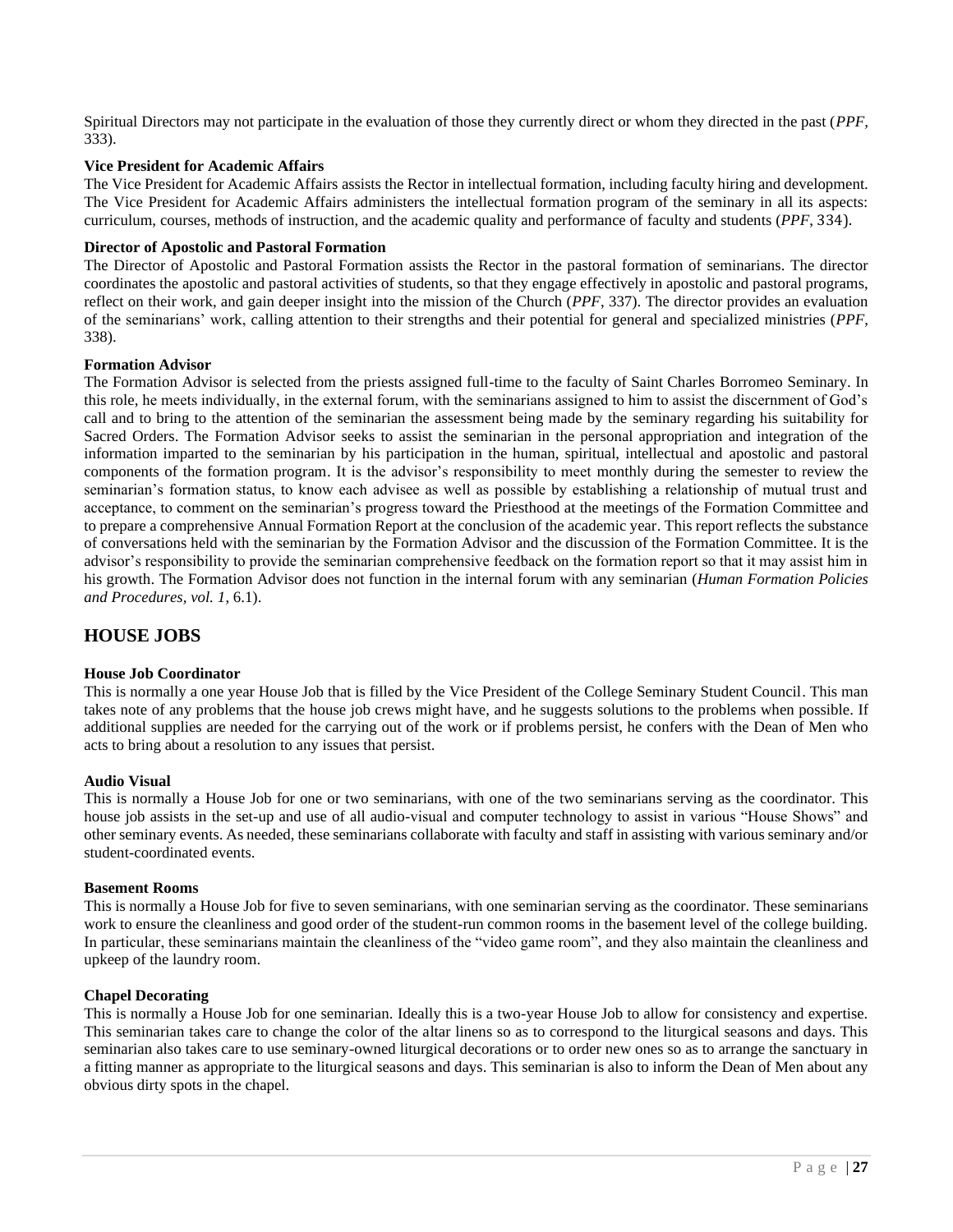# **Coffee Shop**

This is normally a House Job for five to seven seminarians, with one seminarian serving as the coordinator. These seminarians are to provide for the maintenance and upkeep of the student kitchen, and they are also to ensure that an adequate supply of snacks is made available for sale. In particular, the coordinator is to ensure that all payments for snacks are made by the students who buy the snacks, and the coordinator must also work in close collaboration with the Treasurer of the Student Council to ensure that monies paid and received are accurately recorded and handled.

# **Common Rooms**

This is normally a House Job for five to seven seminarians, with one seminarian serving as the coordinator. These seminarians provide for the maintenance and upkeep of the student common rooms, in particular the two television rooms and the common "study room" on the second floor of the College Seminary building.

# **House Show**

This is normally a House Job for one seminarian, and this seminarian is elected at the end of the previous academic year to serve as the coordinator of all College Seminary House Shows, and this seminarian also is a member of the College Seminary Student Council. This seminarian works in close collaboration with the Dean of Men to direct and produce all House Shows, especially the "Old Man/New Man Show". This seminarian also arranges for rehearsal times and conducts the rehearsals. This seminarian may employ one or two fellow seminarians to assist him as needed in an informal manner to help him carry out his duties.

# **Hymn Board**

This is normally a House Job for one seminarian. This seminarian maintains the hymn board in the Sacred Heart Chapel (and Saint Martin Chapel, as needed) so that seminarians know what hymns are to be sung in communal liturgies.

# **Infirmarian**

This is normally a House Job for six seminarians, with one seminarian serving as the coordinator. The infirmarians are to take note of any college seminarians missing from communal liturgies and check on them afterwards to see if they need assistance for meals. The infirmarians are to bring meals to sick students as needed, or the assigned infirmarians are to delegate this task to other seminarians if they for a serious reason are unable to perform this task. The assigned infirmarians are also to inform the Dean of Men about absences from communal liturgies even if the seminarian is not sick. The coordinator also acts as one of the infirmarians, but he has the added responsibility of planning the schedule for which days/weeks the various infirmarians are to be assigned.

#### **Kitchen Prefect**

This is normally a House Job for one seminarian, and he will work in collaboration with a theology seminarian who performs the same House Job in the Theologate. The college seminarian's primary responsibility is to work with his Theologate partner to assign servers to the Rector's Dinner, and they are to ensure that all things run smoothly during the Rector's Dinner. The Kitchen Prefect for the College Seminary is also to inform the Dean of Men of any issues related to the food services provided by the seminary.

#### **Mail**

This is normally a House Job for two seminarians, with one seminarian serving as the coordinator or "Postmaster". These seminarians' main job is to pick up the mail from the Campus Information Center in the College Seminary building after it has been delivered by the Postal Service and then deliver it to the seminarians' individual mailboxes. The mail for college seminarians will be placed into a bin by a seminary employee, and the bin will also include the key that unlocks the mail boxes.

#### **Master of Ceremonies**

One seminarian per class is appointed by the Rector to serve in this House Job, and a seminarian, once appointed, will continue in this House Job for the entirety of his College Seminary years unless circumstances dictate otherwise. The daily nature of this House Job normally requires that these seminarians have no other House Job. The Fourth College Master of Ceremonies serves as the "Head MC" for the College Seminary and one's responsibilities increase as one moves from First College through Fourth College. The specific duties of each seminarian MC are taught through an apprenticeship system.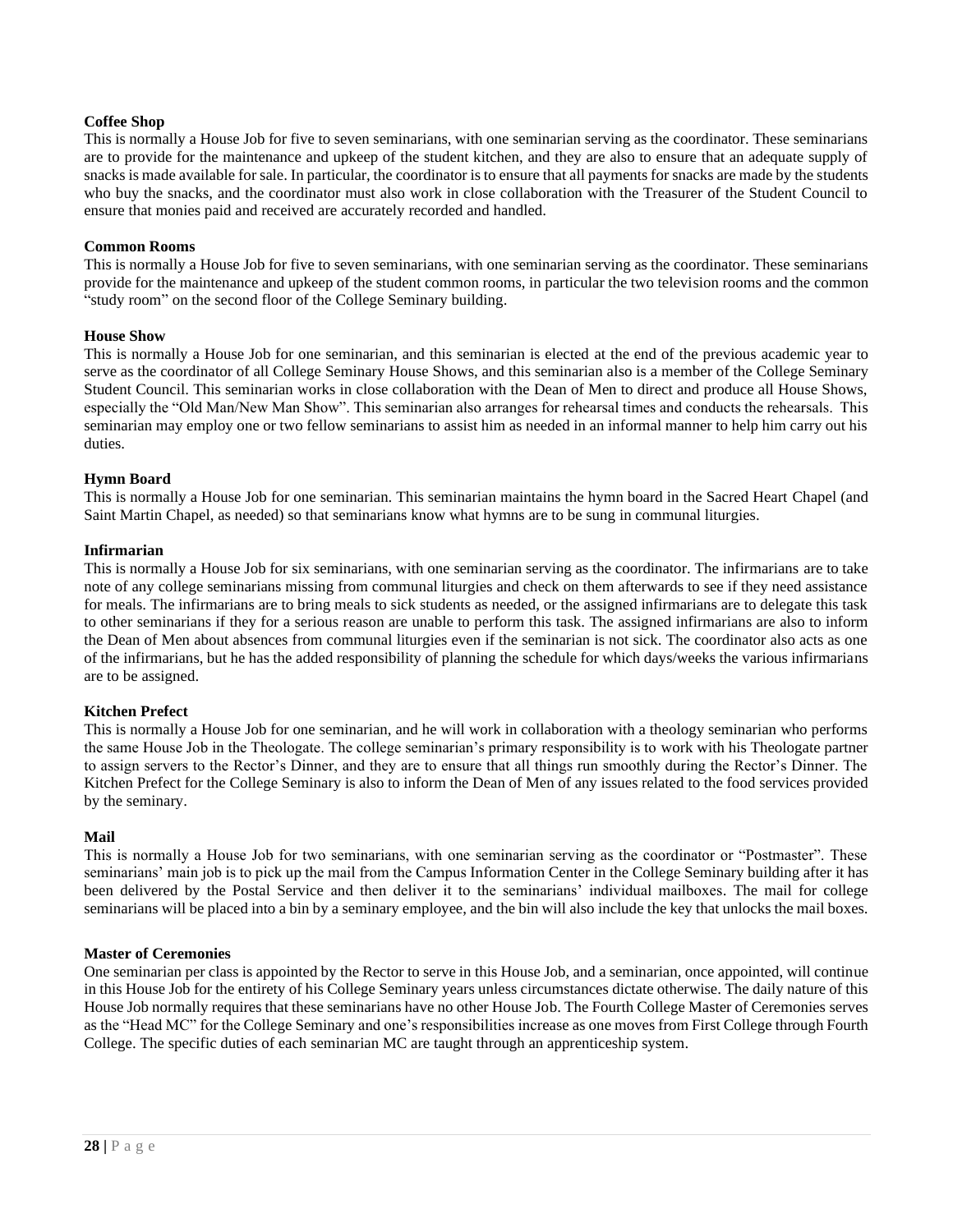#### **Minor Store**

This is normally a House Job for three to five seminarians, with one seminarian serving as the coordinator and another seminarian overseeing the Minor Store's financial accounting. The Minor Store is an entity of the College Seminary that orders from (various) providers and then sells to the seminary community as well as the general public clothing articles and other items of interest that promote the seminary's name and logo. Normally, the Minor Store operates at very specific times when the general public is invited to the seminary for various events. The Minor Store also sells merchandise through the seminary website. The coordinator and accountant for the Minor Store work in direct collaboration with the Dean of Men and the seminary's Office for Financial Services to ensure that all accounting matters are closely regulated. The assistants to the student coordinator and student accountant help to sell, re-stock and neatly maintain the Minor Store's inventory.

#### **Music Director/Organ Player**

This is a House Job for one college seminarian, and there is also a Theology seminarian who serves in this same capacity for the Theologate. This college seminarian recruits anyone who has sufficiency in playing the organ or piano to play for the different times of communal prayer. The student Music Director also obtains the weekly liturgical music schedule from the Director of Liturgy. From this schedule, the Divine Office hymns can be arranged within a schedule that will be distributed to all necessary parties. In addition, the Music Director assigns cantors and organists for particular days as shown by the liturgical schedule. This liturgical schedule is issued to the scheduled priests, cantors, organists, the chapel decorator, and the Spanish/Latin music coordinator. A copy of this schedule is also placed on the hymn board, the sacristy counter and the priest vesting sacristy. The College Seminary Music Director also works with his counterpart from the Theologate to issue a combined schedule of cantors and organists for occasions when the entire seminarian community is joined together for liturgies. This schedule is issued at the beginning of each semester.

#### **House Prefects**

This is a House Job normally reserved for four Fourth College seminarians, two of whom live in Saint Stephen's dormitory and two of whom live in Saint John's dormitory. The prefects work to ensure that dormitory life exists peacefully, and they work in collaboration with the Dean of Men to discuss everyday dormitory life. The prefects are to bring to the attention of the Dean of Men any difficulties that arise in dormitory life, but they themselves are to promote a harmonious daily living in the dormitories. At times, the prefects, either at the direction of the Dean of Men or of their own accord, are empowered to call "dorm meetings" to discuss matters related to community living, and all seminarians are required to attend these meetings. The prefects are also to establish a vacuum schedule so that the public areas of the dormitories are vacuumed at least weekly.

#### **Sacristans**

One seminarian per class is appointed by the Rector to serve in this House Job, and a seminarian, once appointed, will continue in this House Job for the entirety of his College Seminary years unless circumstances dictate otherwise. The daily nature of this House Job normally requires that these seminarians have no other House Job. The Fourth College seminarian serves as the "Head Sacristan" for the College Seminary and one's responsibilities increase as one moves from First College through Fourth College. The specific duties of each seminarian sacristan are taught through an apprenticeship system.

#### **Soda Machines**

This is normally a House Job for two seminarians, one of whom acts as the coordinator. These seminarians ensure that the student-operated soda machines in the College Seminary building are well-supplied, and the coordinator orders more soda from the supplier as needed. The coordinator works in close collaboration with the Treasurer of the Student Council to ensure that accurate financial records are maintained.

#### **Taberna**

This is normally a House Job for two or three seminarians, one of whom acts as the coordinator. The Taberna is a "store" that collects used clerical clothing and books which are donated to the seminary by priests for purchase at very affordable prices by seminarians. The seminarians who oversee the Taberna arrange for the collection of items as they are donated, and these seminarians "open" the Taberna at various times throughout the year so that all seminarians (both College and Theology) can make purchases. The coordinator of the Taberna works in collaboration with the Dean of Men to ensure the smooth operations of the Taberna and to also ensure that accurate financial records are maintained.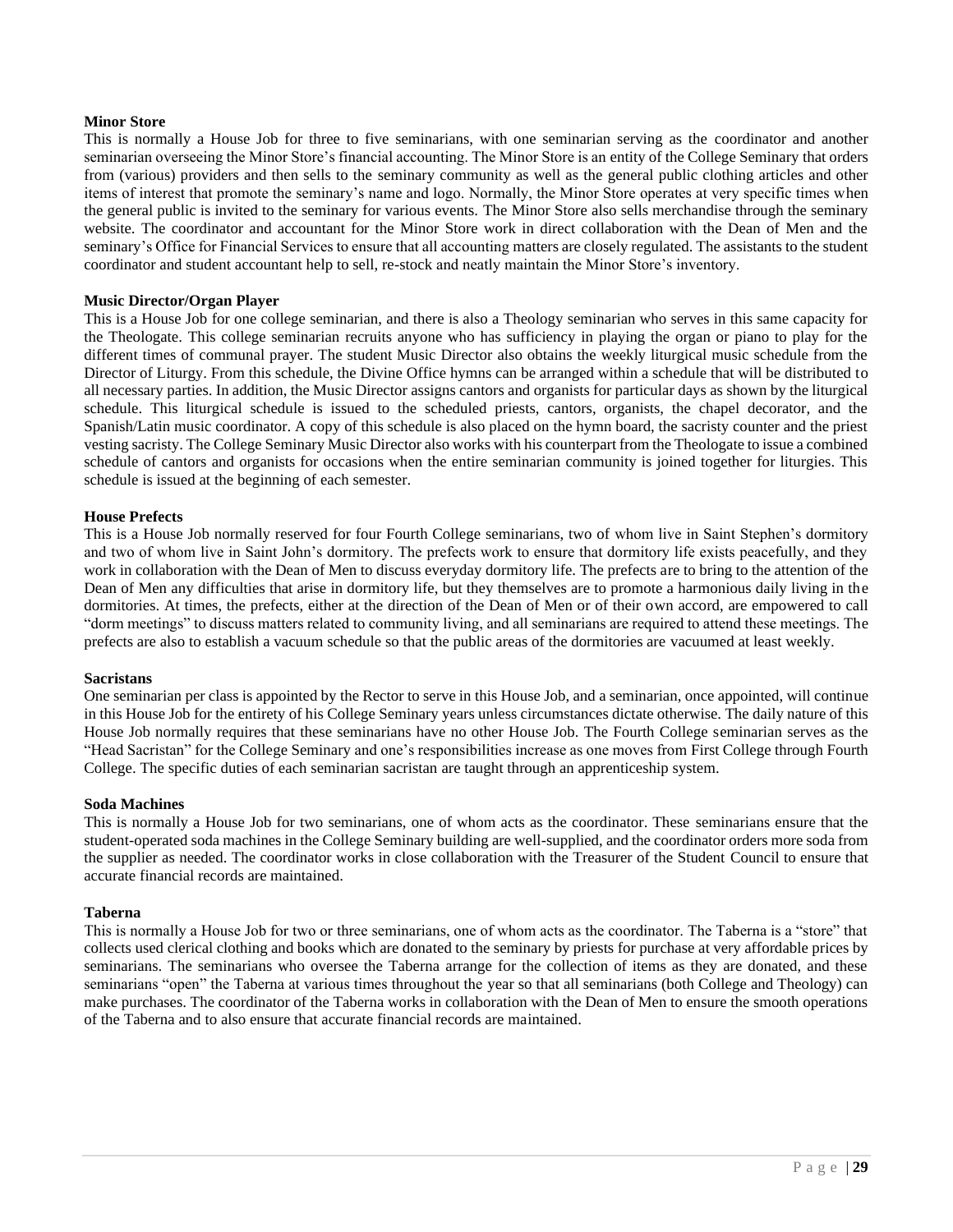# **Tour Guides**

This is normally a House Job for two seminarians, one of whom acts as the coordinator. These seminarians ensure that seminarians acts as tour guides for various outside groups who visit the seminary. Those with this House Job oftentimes give tours, but they can also delegate specific assignments to other seminarian volunteers when circumstances require this. At other times, other seminarians will be asked by the Dean of Men, again as circumstances require, to give tours to specific groups of visitors.

# **Ushers**

This is normally a House Job for five to seven seminarians, one of whom acts as the coordinator. The ushers work in close collaboration with the Deans of Men as well as the Director of Liturgy to serve as ushers at major seminary liturgies or other public events that are open to the general public. The coordinator is specifically charged with ensuring that the ushers report on time for their duties and are sufficiently informed as to what their duties are for any given event.

# **Work Order Coordinator**

This is normally a House Job for one seminarian. This seminarian serves as a liaison between the seminarians and the Facilities Office of the seminary. As specific needs for repair arise, a seminarian is to complete a work order form provided by the work order coordinator and to return it to him when completed. The work order coordinator will then ensure that these requests are quickly submitted to the Facilities Office. The work order coordinator works in collaboration with the Dean of Men and turns to him for more direct assistance as circumstances require.

# <span id="page-29-0"></span>**APPENDIX I: CONSTITUTION OF THE SEMINARIANS OF THE COLLEGE SEMINARY OF SAINT CHARLES BORROMEO SEMINARY AND THE BY-LAWS OF THEIR SEMINARIAN COUNCIL**

(Revised August 2017)

# **PREAMBLE**

"In implementing the goals of the seminary, students should be involved according to their maturity and competency. Effective understanding and collaboration in carrying out decisions can best be achieved by appropriate student participation in decision making. Shared responsibility and teamwork are values which the life of the seminary community should model and foster." (NCCB, Program of Priestly Formation. Fourth Ed. November 1992. #201)

We, the students of the College Seminary of Saint Charles Borromeo Seminary, mindful of our mutual responsibility with the faculty and Administration in the formation of Christian men, who aspire toward the ordained priesthood do hereby establish the Student Council of the College Seminary of Saint Charles Borromeo Seminary for the purpose of the exchange of ideas and the implementation of activities which affect student life.

# **ARTICLE I**

# **DEFINITIONS**

The Student Council of the College Seminary of Saint Charles Borromeo Seminary shall hereafter be referred to in this document as the Student Council.

- a. Student Council: The governing organization of the Student Body of the College Seminary composed of the members as described in Article III of this document.
- b. Student Body: All registered students of the College Seminary.
- c. Administration: The Rector of Saint Charles Borromeo Seminary along with the Vice Rector and the Dean of Men of the College Seminary.

# **ARTICLE II**

# **FUNCTIONS OF THE STUDENT COUNCIL**

**I.** Primarily, it shall be the function of the Student Council to aid the Student Body in achieving the best possible knowledge of what the Administration and Faculty of Saint Charles Borromeo Seminary expect of today's seminarian,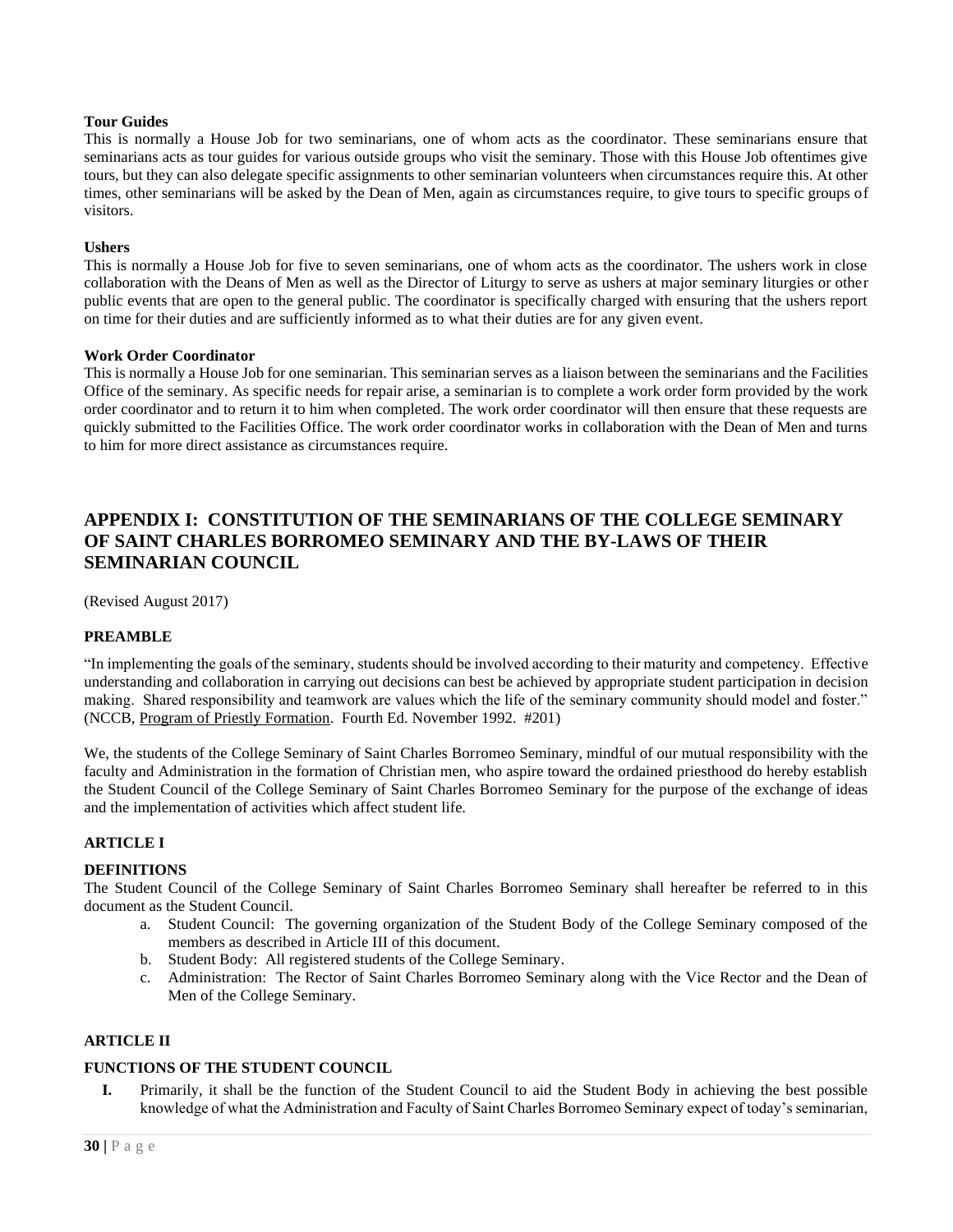and to give particular assistance to the College Administration and Faculty so that they may know accurately the needs and opinions of the Student Body.

**II.** Furthermore, the Student Council shall consider the respective duties of existing committees and shall recognize and coordinate all formally organized student activities.

# **ARTICLE III**

# **MEMBERSHIP**

- **III.** The voting membership of the Student Council shall consist of the following officers: President, Vice-President, Treasurer, and Secretary, and the following non-officer members: the President of each individual class of the College Seminary (First through Fourth), and the three coordinating positions of Sports, Activities, and Shows.
- **IV.** Any member of the Student Council shall be liable for dismissal from the Student Council by 2/3 majority should he fail to attend at least  $\frac{1}{2}$  of the regularly scheduled meetings. This vote for dismissal can only take place during the spring academic semester.

# **ARTICLE IV**

# **RESPONSIBILITIES OF STUDENT COUNCIL OFFICERS**

# **V. President**

- A. The President shall be in his Fourth College year.
- B. The President shall preside at all Student Council meetings.
- C. The President, upon consulting with the College Seminary Formation Committee, can call for and preside at House Meetings, as they are deemed necessary by the Student Council, with a minimum of one per semester. Said College Seminary meetings shall be held pursuant to Article XI of this document.
- D. The President shall establish subcommittees as he deems such establishment necessary. Said committees shall include at least one other member of the Student Council and such other members of the Student Body as the President shall appoint. The President shall be *ex officio* a member of all committees.
- E. In matters deemed to be of extraordinary necessity, the President shall invite the Rector to attend the Student Council meeting, as outlined in Article X, Section J.
- F. The President of the Student Council shall, to the best of his ability, make known to the Administration the needs and concerns of the Student Body.
- G. The President shall lead an annual, or more frequently with the support of the Student Body, service initiative sponsored by the Student Council to involve all members in a substantial act of service to the community.

#### **VI. Vice-President**

- A. The Vice-President shall, in the absence of the President at any regularly scheduled Student Council Meeting, preside at that meeting and assume the responsibilities of the President.
- B. The Vice-President shall be responsible for addressing concerns regarding house jobs and shall work with the Dean of Men to ensure adequate and efficient completion of house job responsibilities.

#### **VII. Secretary**

- A. The Secretary shall be responsible for all non-financial records of the Student Council.
- B. The Secretary shall handle all official correspondence of the Student Council.
- C. The Secretary shall record the minutes of all regularly scheduled Student Council Meetings.
- D. The Secretary shall post official news from the Student Council to the Student Body, ordinarily in the form of a flyer or newsletter to be published at least twice per semester.
- E. The Secretary shall, in conjunction with the other officers of the Student Council, perform an annual review of these By-Laws to be completed before the end of April.
- F. The Secretary shall publish, in the first issue of the flyer or newsletter for each semester, the operating budget of the Student Council and a calendar created by the Coordinator of Sports.

# **VIII. Treasurer**

- A. The Treasurer shall be responsible for all financial records of the Student Council.
- B. The Treasurer shall be the sole disbursing agent of funds for the Student Council except for instances when the Treasurer himself needs to be reimbursed in which case the President shall disburse the funds to him.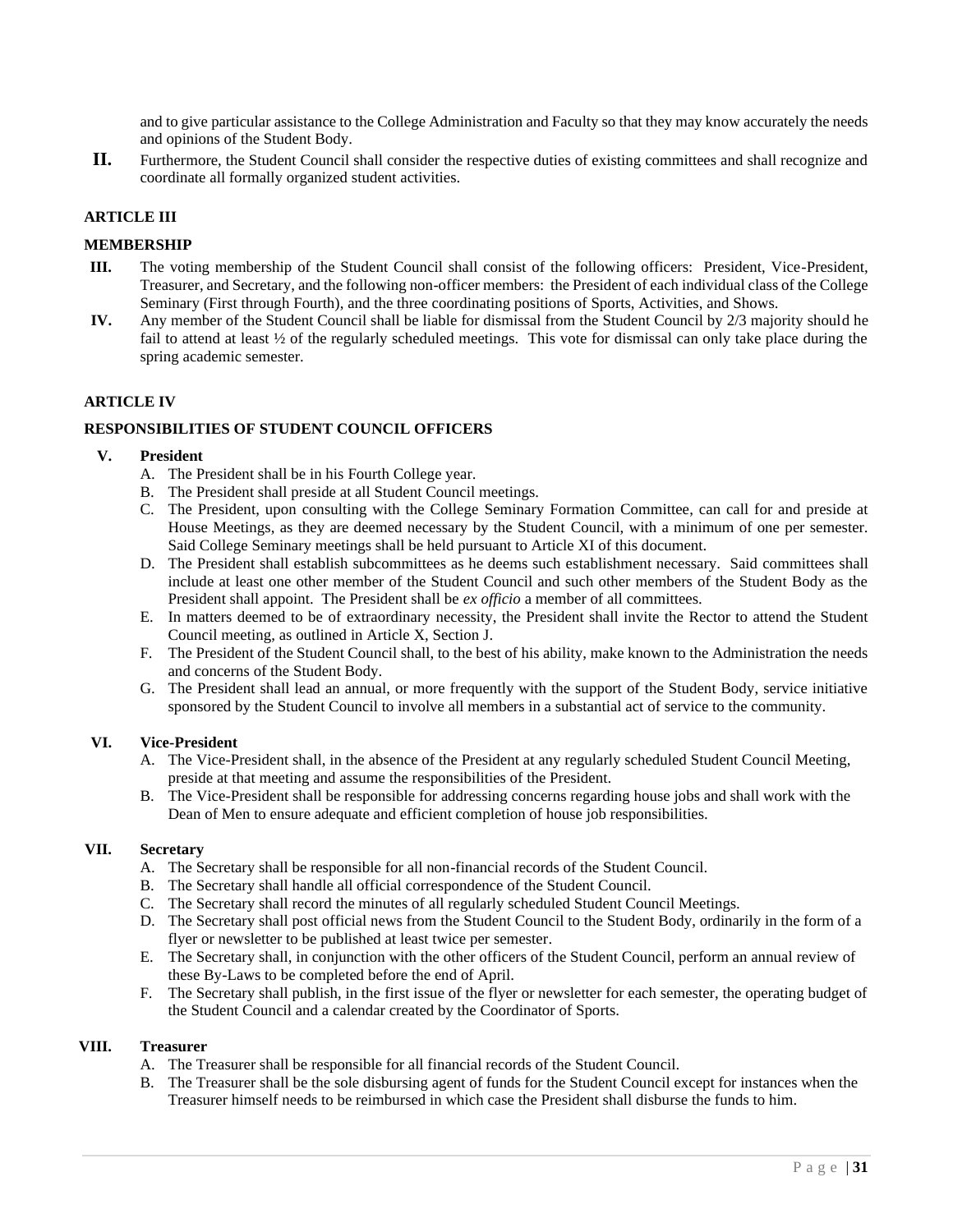- C. The Treasurer shall, through a system of billing, collect the Student Activity Fee at the start of the Academic Year.
- D. The Treasurer shall render an account of all Student Council finances at the regular meetings of the Student Council.
- E. The Treasurer shall devise and record, at the beginning of the academic year, an operating budget which, upon the approval of the Student Council, shall be published in the first publication of each semester by the Secretary.

# **IX. Class President**

- A. Each Class President shall represent the interests of his class at all Student Council meetings.
- B. Each Class President shall coordinate non-academic and non-spiritual activities within his class.
- C. Each Class President shall represent his class to the Administration and faculty on all non-academic and nonliturgical matters pertaining to his class.
- D. Each Class President shall inform his class regularly of upcoming student activities.

# **ARTICLE V**

# **RESPONSIBILITIES OF STUDENT COUNCIL COORDINATORS**

# **X. Coordinator of Sports**

- A. The Coordinator of Sports shall be responsible for the organization of all athletic and related recreational activities.
- B. The Coordinator of Sports shall be responsible for the purchase and maintenance of all athletic equipment, and the responsible utilization of all recreational facilities.
- C. The Coordinator of Sports shall be responsible for keeping the Student Council informed about all athletic events.
- D. The Coordinator of Sports shall construct a calendar at the beginning of the Academic Semester in coordination with the Coordinator of Sports of the Theology Student Council.

# **XI. Coordinator of Activities**

- A. The Coordinator of Activities shall be responsible for all organized activities that originate with the students and that are cultural in nature, including such events as lectures, concerts, field trips, parties, movies, and work details.
- B. The Coordinator of Activities shall, in conjunction with the President, appoint individuals of the Student Body to assist in these duties.

# **XII. Coordinator of Shows**

- A. The Coordinator of Shows shall be responsible for the coordination and production of any stage entertainment for the Student Body, including but not limited to the "Old Man-New Man Show."
- B. The Coordinator of Shows shall be responsible for the condition and maintenance of the stage and all related materials.
- C. The Coordinator of Shows shall, in conjunction with the President of the Student Council, appoint individuals from College to assist in these duties.

# **ARTICLE VI**

# **ELECTION OF STUDENT COUNCIL OFFICERS AND COORDINATORS**

- **XIII.** Candidacy for any position of Officer or Coordinator on the Student Council, and the right to vote in any Student Council election, shall be restricted to members of First, Second, and Third College.
- **XIV.** Candidacy for election to office shall be restricted to those students who have maintained an average minimum grade not below "C" (2.0).
- **XV.** During electing of Officers and Coordinators, a First, Second, or Third Collegian may offer himself for any number of positions understanding that he will accept the first position to which he is elected and be removed from the following ballots.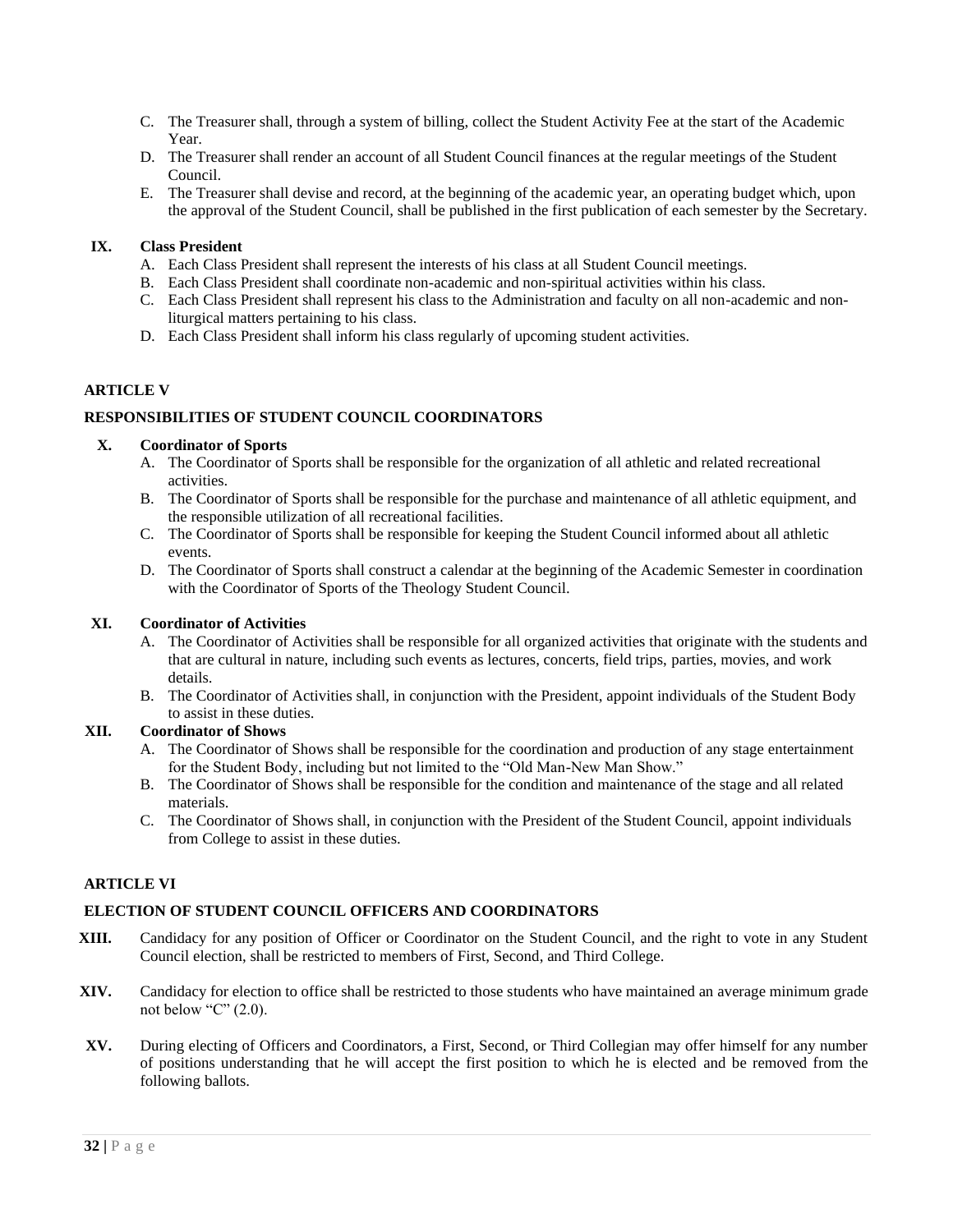- **XVI.** Candidacy for the positions of Officers and Coordinators shall be by the process of self-nomination.
- **XVII.** Election of Officers and Coordinators shall be held prior to the last day of April. The exact date of the election shall be determined by the Student Council.
- **XVIII.** Election shall be by a simple majority. If no candidate shall attain a simple majority on the first ballot, then the names of the two candidates receiving the most votes for that office shall be placed on the ballot for a second vote. A second vote shall be held no later than forty-eight (48) hours after the first election.
	- **XIX.** The Non-Candidate, Voting Members of the Student Council shall supervise and run the election, including the preparation and counting of written ballots. The elections will be conducted in the following order: President, Vice-President, Treasurer, Secretary, Activities Coordinator, Sports Coordination, and House Shows Coordinator. The counting of the ballots shall be performed in the presence of all candidates for whom those ballots were cast.
	- **XX.** The Secretary of the Student Council shall prepare and distribute a form for the purpose of self-nomination and this form must be returned by the candidate at least three (3) days prior to the date of the election. A list of candidates shall be published at least twenty-four (24) hours in advance of the election.

# **ARTICLE VII**

# **VACANCIES OF OFFICERS AND COORDINATORS**

- **XXI.** If a vacancy occurs on the Student Council in the position of Officer or Coordinator prior to the last day of February, said vacancy shall be filled by a general election to be held within one week of said vacancy.
- **XXII.** Names of the candidates wishing to fill the vacancy shall be submitted to the President of the Student Council, who in conjunction with the Secretary shall prepare a ballot for the purpose of election.
- **XXIII.** Said election shall be held pursuant to Article VI, Sections B, D, F and G of this document.
- **XXIV.** In the event a vacancy occurs on or after the last day of February, the President of the Student Council, or in his absence, the highest ranking officer shall publicly solicit volunteers desirous of filling said vacancy. The Student Council shall then elect an individual to fill said vacancy from among the names submitted within one week of the vacancy.

# **ARTICLE VIII**

# **ELECTION OF CLASS PRESIDENTS AND REPRESENTATIVES**

- **XXV.** The election of Class Presidents in First, Second and Third College shall be held within one week following the election of Officers and Coordinators (not including breaks).
- **XXVI.** At the same time elections shall be held within the class for the positions of Academic Representative and Spiritual Life Representative.
- **XXVII.** Within one week prior to Cassock Day, class elections shall be held in First College for the positions of Class President, Academic Representative, and Spiritual Life Representative.
- **XXVIII.** Election of Class President and other representatives shall be held by a voting process determined by each individual class.
	- XXIX. No member of the Student Body elected as an Officer or Coordinator shall be eligible to run for the position of Class President.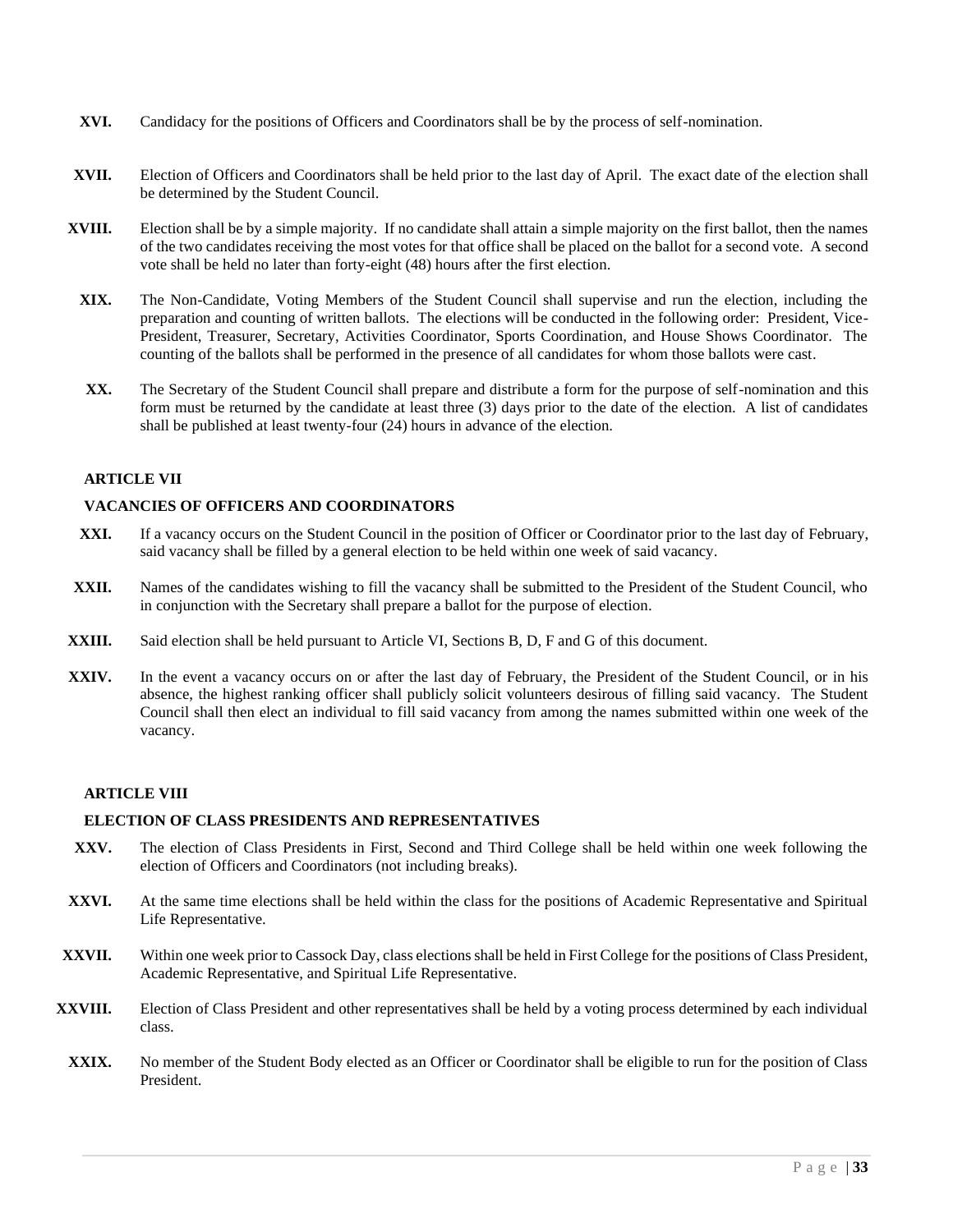# **ARTICLE IX**

## **VACANCIES OF CLASS PRESIDENTS AND REPRESENTATIVES**

**XXX.** Should a vacancy occur at any time during the Academic Year, said vacancy shall be filled by a voting process determined by the individual class. Said vacancy shall be filled within one week of its occurrence.

# **ARTICLE X**

#### **OPERATING PROCEDURES OF THE STUDENT COUNCIL**

- **XXXI.** The Student Council shall meet at least twice each month during the school year. The President shall call additional meetings of the Student Council as he deems necessary.
- **XXXII.** Meetings of the Student Council shall be open to all students. However, only members of the Student Council may participate in the meetings. Exceptions may be made at the invitation of the Student Council.
- **XXXIII.** A quorum shall consist of at least eight (8) out of the twelve (12) members of the Student Council.
- **XXXIV.** In the case of a tie vote, the President shall be granted an extra vote for the purpose of resolving the tie.
- **XXXV.** Any section of this Constitution may be amended by a two-thirds (2/3) vote of the Student Council, and the ratification of the entire Student Body by a two-thirds (2/3) majority.
- **XXXVI.** Implementation of any amendment shall be subject to approval of the Administration.
- **XXXVII.** All other issues shall be decided by a simple majority vote of the Student Council.
- **XXXVIII.** Any subcommittee established by the President of the Student Council may be dissolved by a vote of the Student Council. The terms of office of any subcommittee shall be coterminous with the current Student Council.
	- **XXXIX.** The incumbent Student Council shall transfer its positions to the Student Council-Elect at a joint meeting to be held during May. The one exception is the financial powers of the incumbent Treasurer which will be transferred after the end of the academic year.
		- **XL.** In matters deemed to be of necessity by the Student Council, whereby the Student Council seeks the advice of the Rector, the President shall recourse to the Rector, inviting the Rector to attend a Student Council meeting. The Rector, or an Administrative member appointed by the Rector, shall then meet with the Student Council at a time designated by the Rector.
		- **XLI.** The Dean of Men for the College Seminary shall attend al regularly scheduled meetings and has the power to veto any decision of the student council if he deems it necessary.
		- **XLII.** Before the purchase of any non-budgeted item, a requisition form shall be obtained from the Secretary submitted to and approved by the Treasurer and President of the Student Council. If the dollar amount of the cost of the requested item exceeds \$100, that item must be approved by a simple majority of the Student Council.

#### **ARTICLE XI**

#### **STUDENT COUNCIL HOUSE MEETINGS**

- **XLIII.** Within this document the term House Meeting shall refer to meetings called by the Student Council, as distinguished from those called by the Administration.
- **XLIV.** The purpose of House Meetings shall be to provide a forum for individual student opinions, suggestions, and statements, as well as for Student Council views to be presented to the Student Body as a whole.
- **XLV.** Format: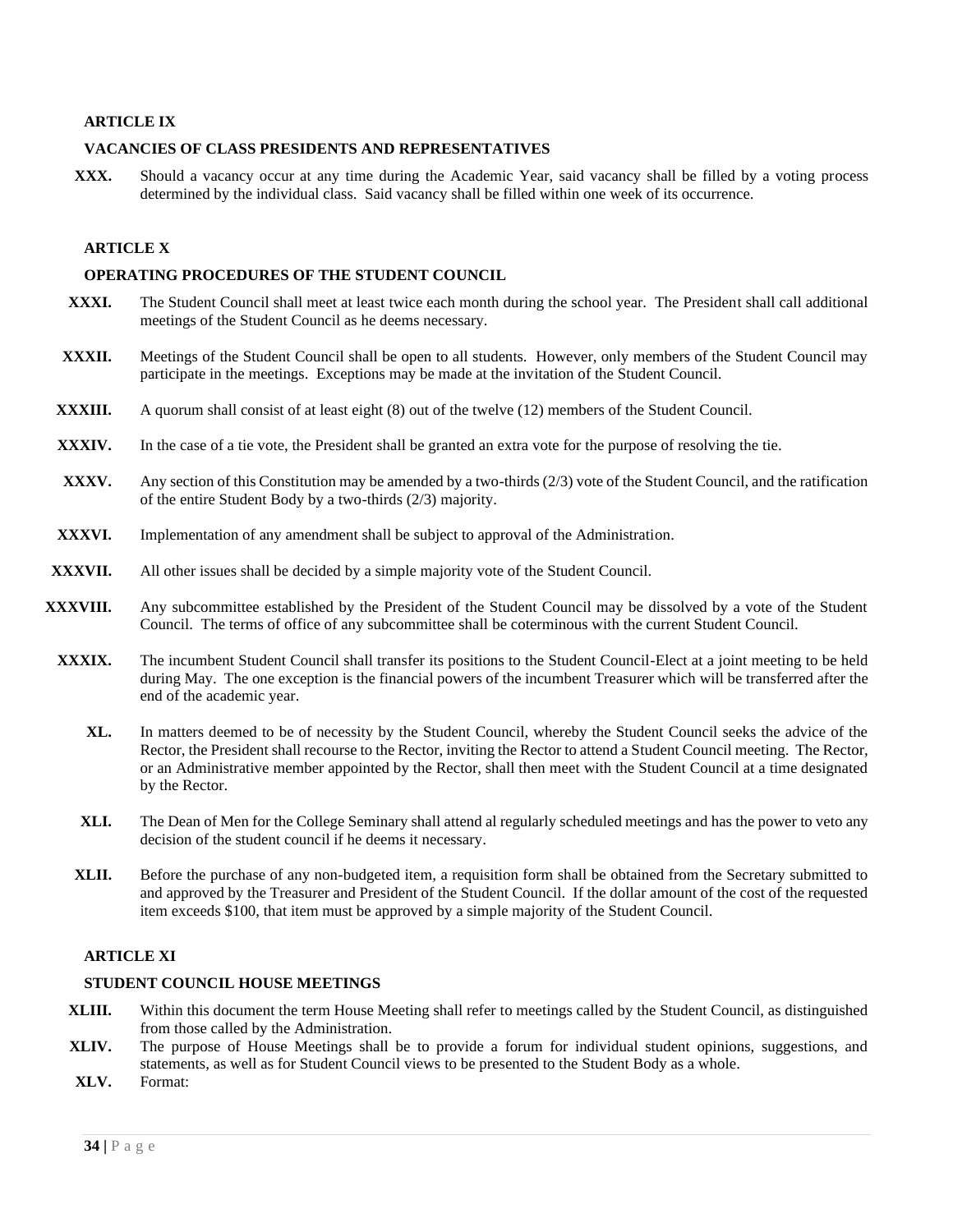- A. The Student Council shall post a notice of House Meetings forty-eight (48) hours in advance of the meeting. At that time, the Student Council shall post notice of the agenda that the Student Council wishes to present.
- B. Any member of the Student Body wishing to present a topic for discussion at the House Meeting shall see the Secretary of the Student Council for the purpose of requesting that the topic be placed on the agenda. The student shall present the topic himself.
- C. House Meetings shall be open only to the Student Body. Exceptions may be made by invitation of the Student Council.
- D. The President of the Student Council shall preside at the House Meetings.
- E. The Secretary of the Student Council shall note student opinions on topics discussed, and in turn, present these opinions to the Student Council.
- F. The President, along with the Student Council, shall establish procedures for the running of House Meetings. Such procedures shall encourage and promote discussion, as well as keep order. These procedures may include, but not be limited to, time allotted per speaker, time allotted for discussion of a particular topic, and order of recognition.
- G. The time allotted for House Meetings shall not exceed sixty (60) minutes, except as determined necessary and in advance by the Student Council.

# <span id="page-34-0"></span>**APPENDIX II: PARTIAL LIST OF REFERRALS**

In all matters related to community life, the House rules, and special permissions and for all other matters not specific herein, the seminarian should consult the Dean of Men of the College Seminary. In the absence of the Dean of Men, the seminarian should consult the Dean of Men of the Seminary Theologate.

| 1. | Issues related to:         |                                         |
|----|----------------------------|-----------------------------------------|
|    | Intellectual Formation     | see Vice President for Academic Affairs |
|    | <b>Spiritual Formation</b> | see the Director of Spiritual Formation |
|    | <b>Apostolic Formation</b> | see the Director of Apostolic Formation |
|    | Human Formation            | see the Dean of Men                     |
|    |                            |                                         |

- 2. For information regarding academic transcripts contact the Registrar's Office.
- 3. When in need of an "Authorization to Release" form, contact the Vice Rector.
- 4. For "Letters of Recommendation", contact the Vice Rector.\*
- 5. To travel outside the United States, notification in writing should be given to the Rector.
- 6. The processing of applications for all forms of Financial Aid, Financial Assistance, Charitable Grants, Scholarships, etc. is to be done through the Coordinator of Financial Aid Services.

(\*Saint Charles Borromeo Seminary provides the final Formation Report in lieu of a letter of recommendation.)

# <span id="page-34-1"></span>**APPENDIX III: POLICY FOR CHANGING DIOCESE/RELIGIOUS COMMUNITY SPONSORSHIP**

- 1) No seminarian is eligible to study at Saint Charles Borromeo Seminary, in either its College Seminary or Theologate, without the formal written sponsorship of a specific diocese or religious community.
- 2) Saint Charles Borromeo Seminary strongly discourages the transfer of diocesan/religious community sponsorship for seminarians studying in either the College Seminary or Theologate.
- 3) A seminarian who does wish to transfer to the sponsorship of another diocese/religious community (but not to Philadelphia) is responsible to meet all the requirements of both his initial and his subsequent sponsoring dioceses/religious communities in order to continue his formal studies at Saint Charles Borromeo Seminary. Prior to his initiating the process of transfer of sponsorship, the seminarian must first inform the appropriate Dean of Men and his individual Formation Advisor of his decision to seek new sponsorship.
- 4) Regarding the transfer of sponsorship to the Archdiocese of Philadelphia:
	- a) A seminarian sponsored by a diocese other than Philadelphia or by a religious community who wishes to transfer to the sponsorship of the Archdiocese of Philadelphia must:
		- i) inform his individual Formation Advisor and the appropriate Dean of Men of his decision to seek new sponsorship, prior to his initiating the process of transfer;
		- ii) be completely free of all commitments and formal relationship to his former sponsor;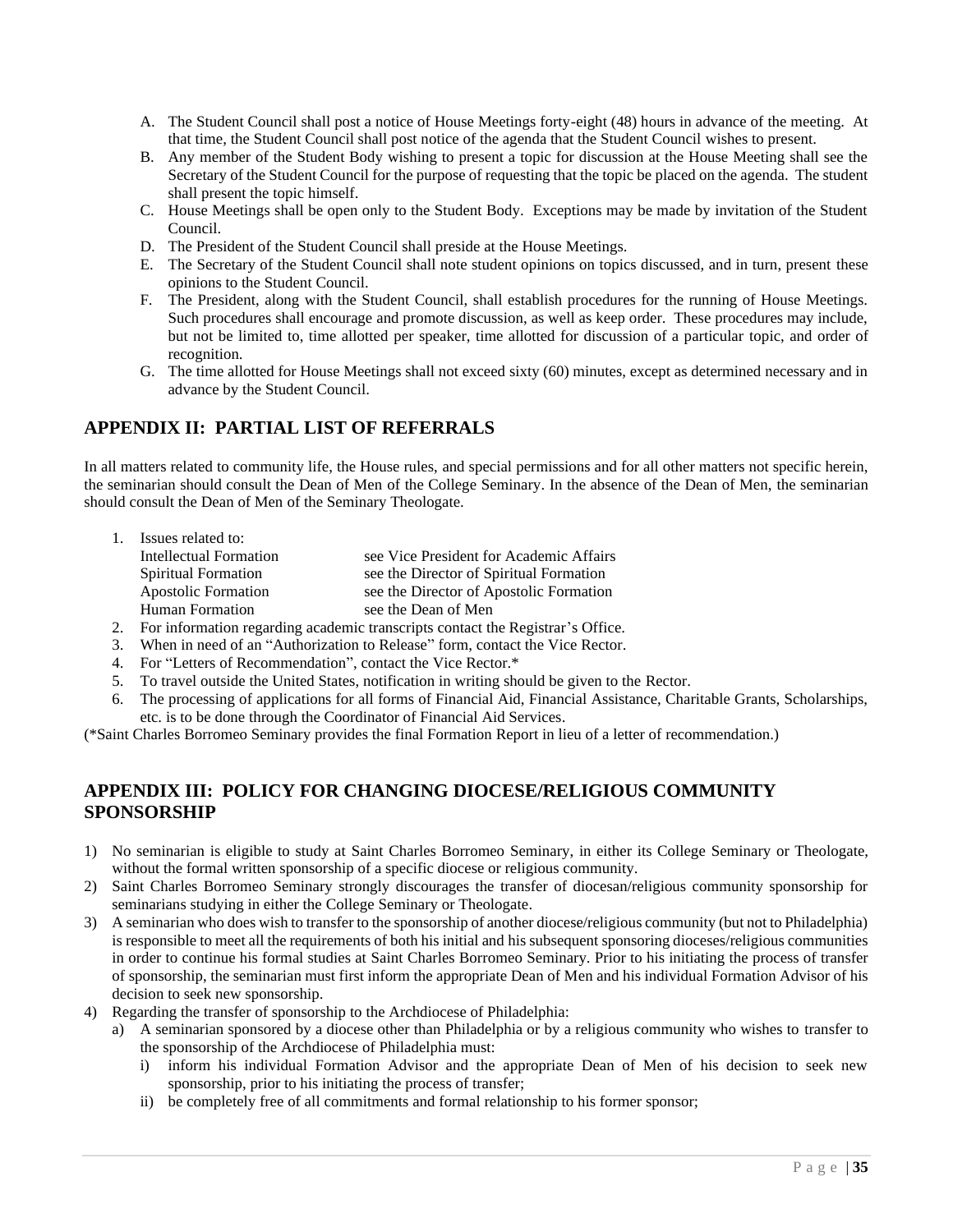- iii) write to the Director of Vocations for the Archdiocese of Philadelphia, who will initiate the process of application that could eventually be reviewed by the Archdiocesan Admissions Board. The seminarian will be subject to the normal process of discernment of his suitability for acceptance and his motivation for transfer will come under particular scrutiny in the admission process.
- b) The Dean of Men and the Vice President for Academic Affairs will offer a recommendation to the Archdiocesan Admissions Board regarding the candidate's suitability.
- c) Once a seminarian formerly sponsored by a diocese other than Philadelphia or by a religious community has been accepted for sponsorship by the Archdiocese of Philadelphia, Saint Charles Borromeo Seminary may in some cases ask for a period of discernment outside the seminary and under the direction of a delegated formation advisor, prior to the candidate's continuing formal studies at Saint Charles Borromeo Seminary.

# <span id="page-35-0"></span>**APPENDIX IV: SEMINARIAN GRIEVANCE POLICY**

# **PURPOSE**

The purpose of this academic and non-academic seminarian grievance procedure is to provide for the resolution of seminarian grievances, including allegations of sexual harassment, discrimination, and the denial of reasonable accommodations to persons with disabilities. This policy is not applicable to issues of seminary formation and discipline.

# **GRIEVANCE PROCEDURE**

# **Informal Resolution**

Before initiating a formal grievance, a seminarian should discuss the matter in dispute with the person against whom the seminarian has a grievance and seek a mutual resolution of concerns. The seminarian may be encouraged to return to this informal level of resolution at any time during this procedure.

# **A. Initiation of Complaint**

If an informal resolution does not result, the seminarian must submit a complaint form to the Dean of Men to initiate a formal grievance (form available from the Dean of Men's office). While initially a seminarian's concerns may be communicated orally; a written grievance must be submitted before any review or other action takes place. This complaint should be subjected soon after the seminarian is aware of the subject problem. The complaint must specify the policy, procedure or norm violated, and specifically set forth all relevant factual details. The Dean of Men will first determine whether the complaint's allegations warrant implementing the remainder of the grievance procedures. If sufficient criteria are not met, the Dean of Men will inform the seminarian in writing and copy the Rector. With sufficient criteria, the Dean of Men will forward a copy of the complaint to the respondent to whom the allegation is being directed.

# **B. Witness Response**

The Respondent shall be given five working calendar days from receipt of the complaint to return a written response to the Dean of Men. Necessary extensions may be granted by the Dean of Men.

# **C. Review by Designated Party**

The Dean of Men with the consent of the Rector may initiate a reasonable investigation into the matter. The investigation may include, but is not limited to, meeting with the parties, talking with witnesses, and reviewing any supporting documents.

#### **D. Recommendation to Rector**

Within a reasonable time, the Dean of Men shall make a recommendation to the Rector based on the written complaint, response and any other information deemed relevant.

#### **E. Decision**

A final decision will be rendered from the Dean of Men with the approval of the Rector. Grievant and Respondent shall be notified in writing of the decision. A copy of the written decision shall be retained in the office of the Dean of Men for one year after the final decision was issued.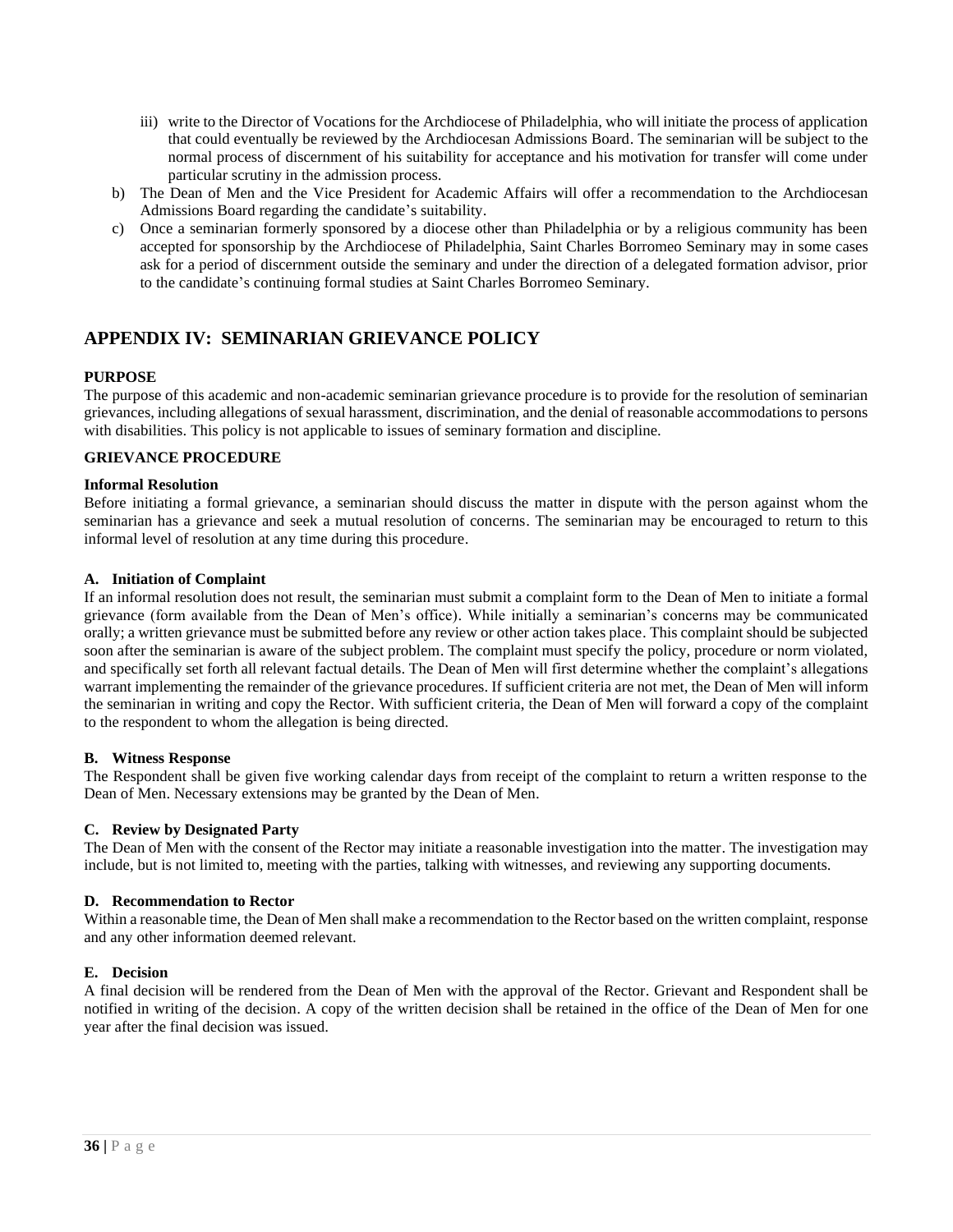# <span id="page-36-0"></span>**APPENDIX V: SEXUAL HARASSMENT POLICY**

Saint Charles Borromeo Seminary ("SCS") is committed to promoting a safe and healthy environment for all members of its community. All students, faculty, staff and visitors have the intrinsic right to remain free from any form of sexual violence, sexual harassment and stalking at all times, but especially while on SCS property. SCS considers any form of sexual violence, sexual harassment and stalking, and any attempt to commit such acts, to be serious misconduct that may result in disciplinary action up to and including expulsion or termination of employment. In addition, acts of sexual violence, sexual harassment and stalking could violate federal, state and local laws, and perpetrators of such acts may be subject to criminal prosecution.

SCS'[s Title IX Policy](https://www.scs.edu/sites/default/files/SCS%20Policy%20Prohibiting%20Title%20IX%20Misconduct.pdf) outlines the steps SCS takes to prevent and respond to any incidents of sexual violence, sexual harassment and stalking that occur within the campus community.

# <span id="page-36-1"></span>**APPENDIX VI: POLICY PROHIBITING TITLE IX MISCONDUCT**

To view the most recent policy, resources, and information regarding Title IX, please refer to the Saint Charles Borromeo Seminary website. [https://www.scs.edu/title-ix.](https://www.scs.edu/title-ix) Resources for Victims of Sexual Violence, Sexual Harassment and Stalking. For additional resources please refer to the Policy Prohibiting Title IX Misconduct which can be found on the above link.

| SCS Department of Safety and Security                           | 610-785-6238                  |
|-----------------------------------------------------------------|-------------------------------|
| Title IX Coordinator                                            | 610-785-6553                  |
| Office of the Rector                                            | 610-785-6200                  |
| Office for Child and Youth Protection, AOP                      | 888-800-8780                  |
| Montgomery County Office of Children and Youth                  | 610-278-5800                  |
| Montgomery County Rape Crisis Hotline<br>Victim Services Center | 610-277-5200<br>888-521-9083  |
| Lower Merion Police Department                                  | 610-649-1000<br>Emergency 911 |
| PA Department of Public Welfare-Childline                       | 800-932-0313                  |
| <b>SCS Student Health Center</b>                                | 610-785-6226                  |